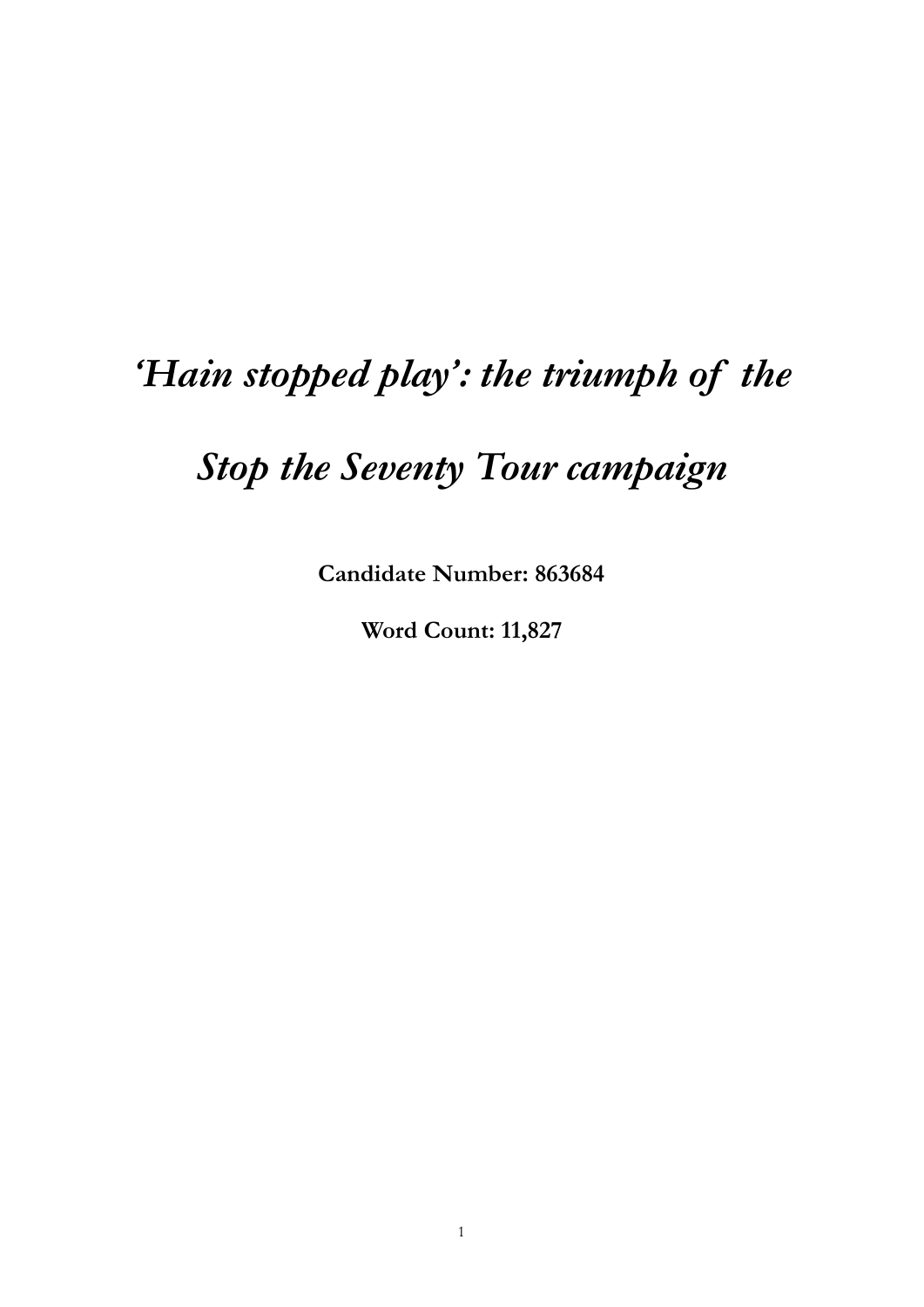## *Table of Contents*

| Introduction  | 3  |
|---------------|----|
| Chapter One   | 10 |
| Chapter Two   | 19 |
| Chapter Three | 28 |
| Conclusion    | 35 |
| Bibliography  | 37 |

## *List of Abbreviations*

| AAM-Anti-Apartheid Movement                         |
|-----------------------------------------------------|
| CP- Callaghan Papers                                |
| MCC-Marylebone Cricket Club                         |
| SACA- South African Cricket Association             |
| SAN-ROC- South African Non-Racial Olympic Committee |
| STST-Stop the Seventy Tour                          |
| TNA- The National Archives                          |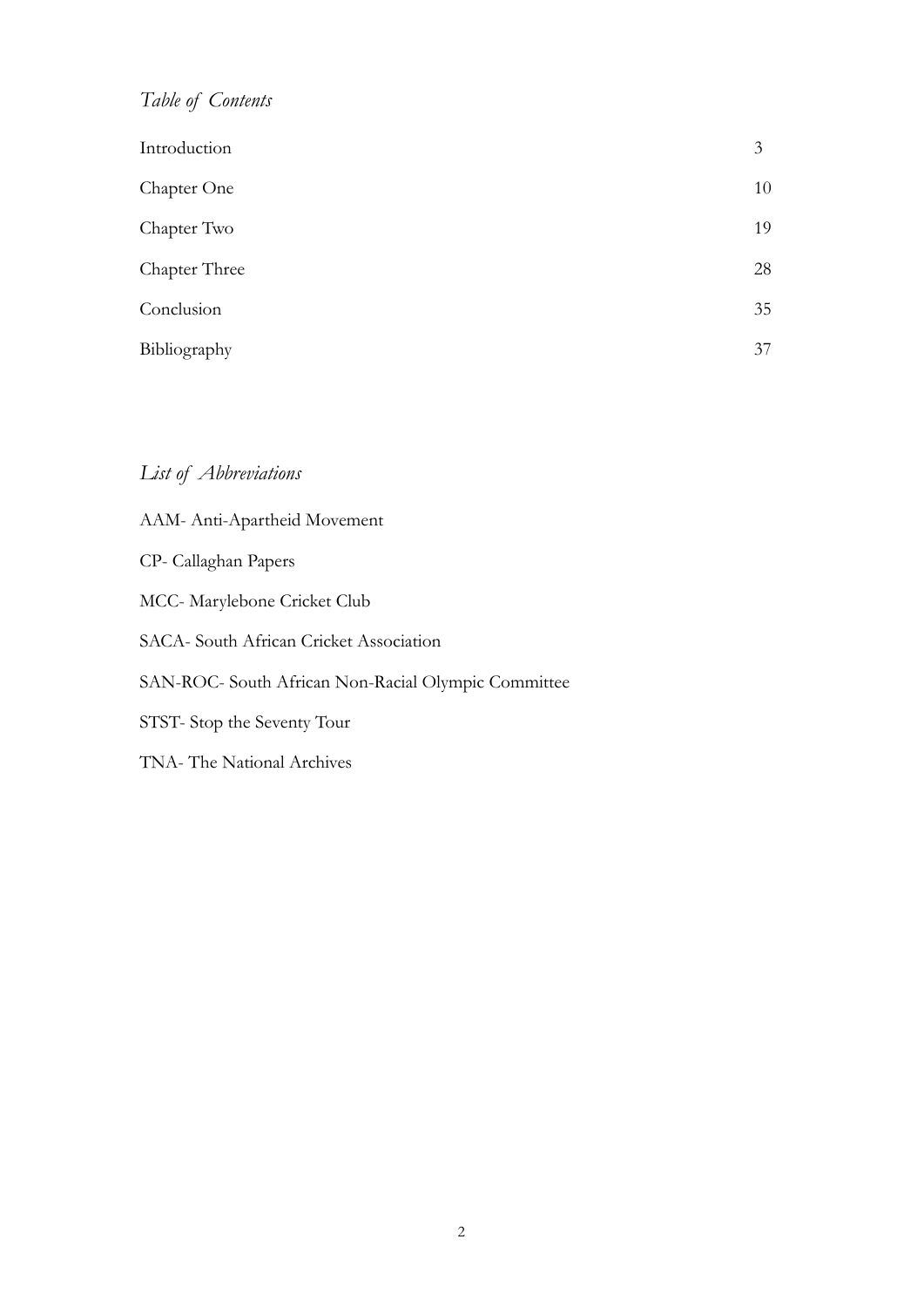<span id="page-2-3"></span>'The Government have come to the conclusion, after reviewing all these considerations, that on grounds of broad public policy they must request the Cricket Council to withdraw their invitation'[.](#page-2-0)<sup>[1](#page-2-0)</sup> So wrote James Callaghan, then the Home Secretary, to Maurice Allom, chairman of the Cricket Council, regarding the planned tour of a South African cricket team to Britain the following month. In one fell swoop the sacred line between politics and sport, doggedly upheld by ministers and sporting governing bodies alike, was severed. For the MCC, it was the final nail in the coffin of a tour they had stubbornly championed for over a year. For Callaghan and the Wilson cabinet, it drew a line under a storm that had been brewing for months and, albeit briefly, had threatened to seriously overshadow their election campaign. However, for Peter Hain, the chairman of the 'Stop the Seventy Tour' group, it was the culmination of several months' hard campaigning which had begun on 10 September the preceding year in the White Swan pub on Fleet Street. What had started out as a small, concentrated group of young activists voicing their rejection of South Africa's racialist selection policies had captured the attention of the public on an unprecedented scale, ultimately forcing the intervention of a Home Secretary who was in many ways socially conservative. The campaign has been called the most successful mass action of post-war Britain; on one level, it is hard to argue with this statement.<sup>[2](#page-2-1)</sup> Hugo Young, political editor of *The Sunday Times*, wrote how 'other pressure groups which have toiled for years against such bottomless social evils as bad housing and poverty must look with envy on this extraordinarily swift international triumph', and indeed such immediate satisfaction was and remains rare for activists.<sup>[3](#page-2-2)</sup> This then begs the question; what made this particular campaign so successful?

<span id="page-2-5"></span><span id="page-2-4"></span> That press conference in the White Swan officially announcing the formation of the group involved a plethora of organisations: the Anti-Apartheid Movement, CHURCH, the International Socialists, the Movement of Colonial Freedom, the

<span id="page-2-0"></span><sup>&</sup>lt;sup>[1](#page-2-3)</sup> TNA PREM 13/3499 - James Callaghan to Maurice Allom, 21 May 1970.

<span id="page-2-1"></span><sup>&</sup>lt;sup>[2](#page-2-4)</sup> S. Stevens, 'Why South Africa? The Politics of Anti-Apartheid Activism in Britain in the Long 1970s' in J. Eckel & S. Moyn (eds.), *The breakthrough: Human rights in the 1970s* (Pennsylvania, 2014), p. 210.

<span id="page-2-2"></span><sup>&</sup>lt;sup>[3](#page-2-5)</sup> D. Humphry, *The Cricket Conspiracy* (Nottingham, 1975), p. 7.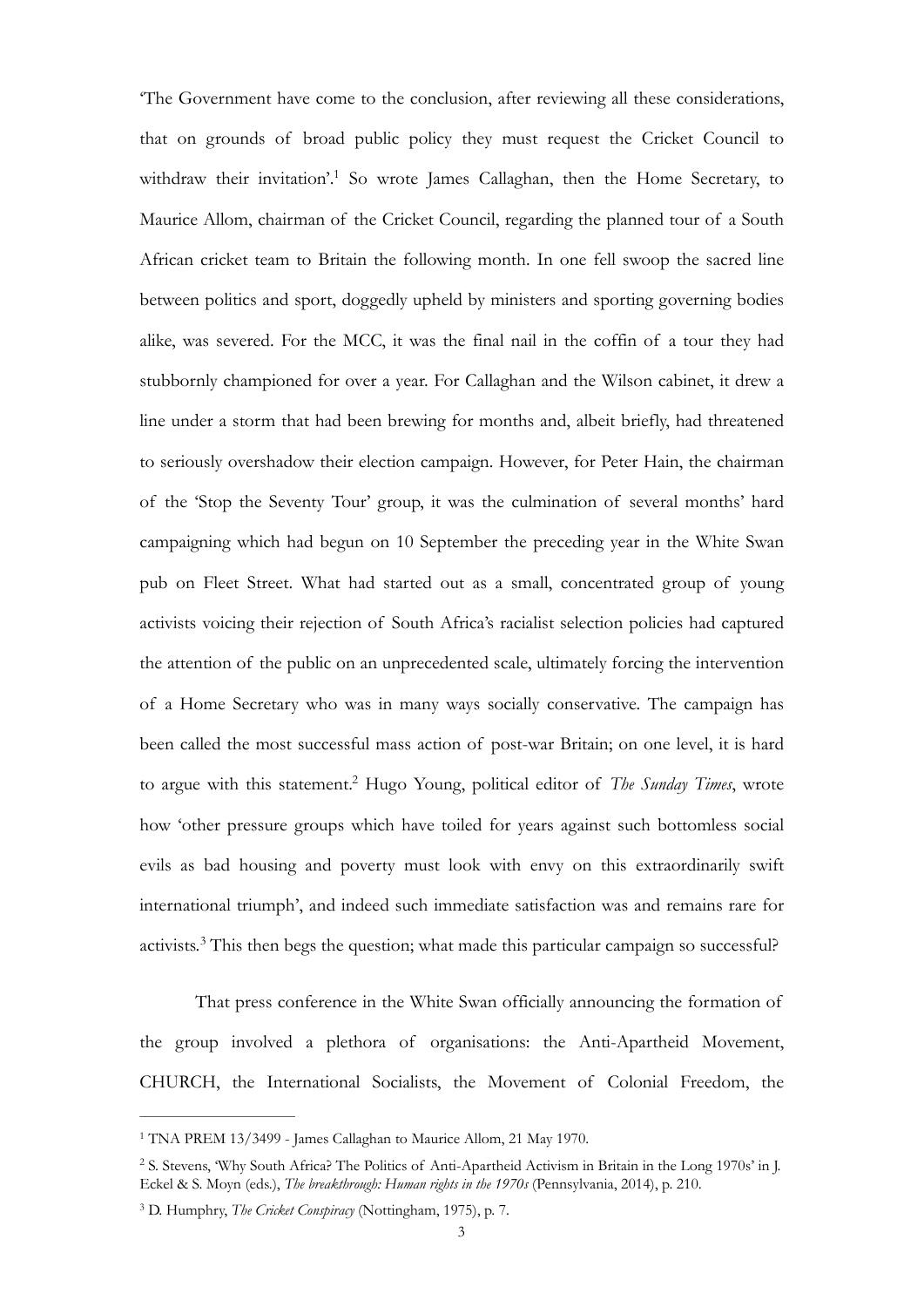<span id="page-3-3"></span>National Union of Students, the South African Non-Racial Olympic Committee (SAN-ROC), the United Nations Student Association, the Young Communist League and the Young Liberal Movement, to name but a few. The overwhelming watchword was youth; this was a movement born out of the heady days of student protest at the end of the 1960s, when students were heralded as 'a new social force of incalculable significance'.[4](#page-3-0) At this conference, they collectively issued a warning to the cricket authorities that, on the basis of South Africa's racialist selection policies, they would work tirelessly to organise mass demonstrations and disruptions throughout the following cricket season. In order to indicate the impact this would have, they were to demonstrate at a Springbok rugby tour that winter, giving a glimpse at the chaos to come. Louis Eakes, chairman of the Young Liberals, said at the conference 'if the tour is not cancelled, Lord's could become next summer the Ulster of the sporting world.<sup>[5](#page-3-1)</sup> These words were to ring in the ears of the rugby and cricket authorities as STST launched their systematic attack on the rugby tour.

<span id="page-3-4"></span> From the moment that the first match, scheduled to be held in Oxford, had to be moved to Twickenham due to the threat of disruption, demonstrators hounded the tour both on and off the field. The weapons of protest varied; from establishing mass presences at the grounds in order to run onto the field of play, through to throwing dye onto the South African players to symbolise a multi-racial team and even hijacking their bus as it left the team hotel. During the tour over 50,000 demonstrators turned out, requiring 20,000 police to contain them, resulting in over 400 people being detained and over200 arrests.<sup>[6](#page-3-2)</sup> Once the rugby players had headed home attention turned with full force to the cricket tour the coming summer, which the authorities had insisted on several occasions would still go ahead. Increasingly severe warnings were issued from the STST camp concerning the upcoming matches, with media speculation rife as to the

<span id="page-3-5"></span><span id="page-3-0"></span>G. Stedman-Jones, 'The meaning of the student revolt' in A. Cockburn & R. Blackburn (eds.), *Student* [4](#page-3-3) *power: problems, diagnosis, action* (Penguin, 1969), p. 25.

<span id="page-3-1"></span><sup>&</sup>lt;sup>[5](#page-3-4)</sup> C. Stokes, 'Springboks facing chaos', *The Guardian*, 11 September 1969, p. 11e.

<span id="page-3-2"></span>C. Warren, 'Most of Springboks wanted to go home by Christmas', *The Times*, 29 January 1970, p. 10c. [6](#page-3-5)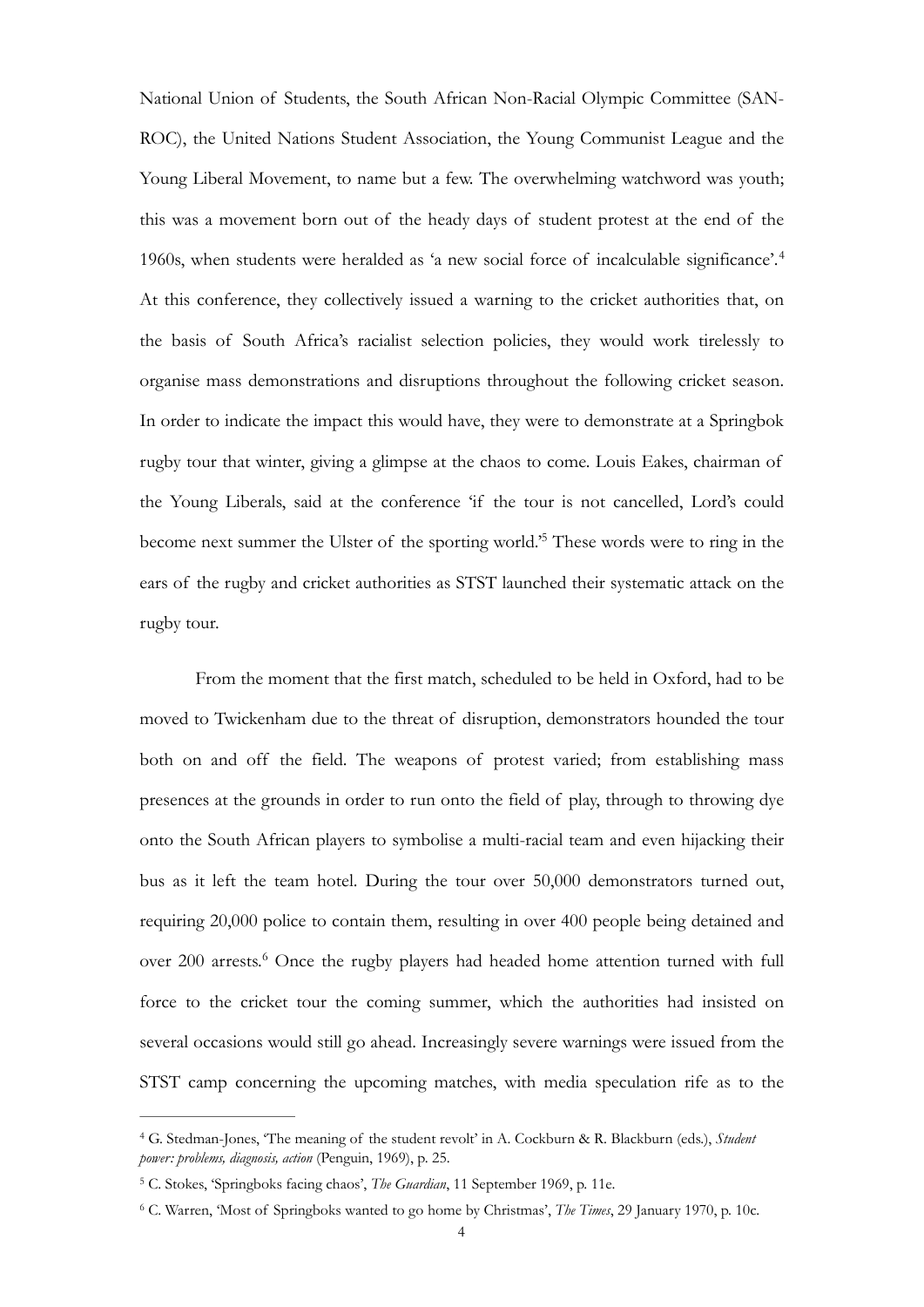<span id="page-4-4"></span>scale of the planned disruption. Planned protest was escalated to biblical levels with the news that one individual, a Mr David Wilton-Godberford, was threatening to unleash thousands of locusts onto cricket fields across Britain, stating that 'it takes 70,000 hoppers 12 minutes to consume 100 cwt. of grass. The crack of a solid army of locusts feedingon the grass will sound like flames.<sup>[7](#page-4-0)</sup> But even the echoes of Exodus were not enough to shift the intransigent Cricket Council, who refused to give in to what they viewed as 'mob rule' by a minority, and maintained the dogmatic line that politics had no place in sport. After months of heightened tensions, worries about a deterioration of race relations in Britain and the alarming threat of a boycott of that summer's Commonwealth Games by a multitude of countries, Callaghan eventually decided to intervene and request that the Council cancel the tour.[8](#page-4-1)

<span id="page-4-7"></span><span id="page-4-6"></span><span id="page-4-5"></span> The campaign was a welcome injection of interest in the anti-apartheid cause, which, after an surge of support in 1960 in the wake of the Sharpeville massacre, had somewhatlost momentum in the ensuing years.<sup>[9](#page-4-2)</sup> Following the cancellation, one journalist predicted that 'Peter Hain may go down in history as the man who made apartheid a national issue in Britain.<sup>'10</sup> A slightly galling statement for those in the Anti-Apartheid Movement, who had been working since April 1960 to do just the same, but nonetheless one which carries a grain of truth. Most importantly, STST built on the work that had been spearheaded by SAN-ROC since 1962, of adding momentum to the sporting boycott of South Africa. This had emerged as part of a wider campaign to impose not just sporting or cultural sanctions, but also economic, military and diplomatic, on the republic in order to express international abhorrence of apartheid and, it was hoped, force a change in policy. Crucially, it was one of the few ways that individual nation states could exert pressure on the regime. The sports boycott was aimed

<span id="page-4-0"></span><sup>&</sup>lt;sup>[7](#page-4-4)</sup> 'Student threatens Springbok tour with locusts', *The Daily Telegraph*, 11 May 1970, p. 15a.

<span id="page-4-1"></span><sup>&</sup>lt;sup>[8](#page-4-5)</sup> For a full account see P. Hain, *Don't Play with Apartheid: The background to the Stop the Seventy Tour campaign* (London, 1971).

<span id="page-4-2"></span><sup>&</sup>lt;sup>[9](#page-4-6)</sup> R. Hyam and P. Henshaw, *The Lion and the Springbok: Britain and South Africa since the Boer War (Cambridge,* 2003), p. 317.

<span id="page-4-3"></span><sup>&</sup>lt;sup>[10](#page-4-7)</sup> C. Ford, 'Hain stopped play', *The Guardian*, 23 May 1970, p. 11a.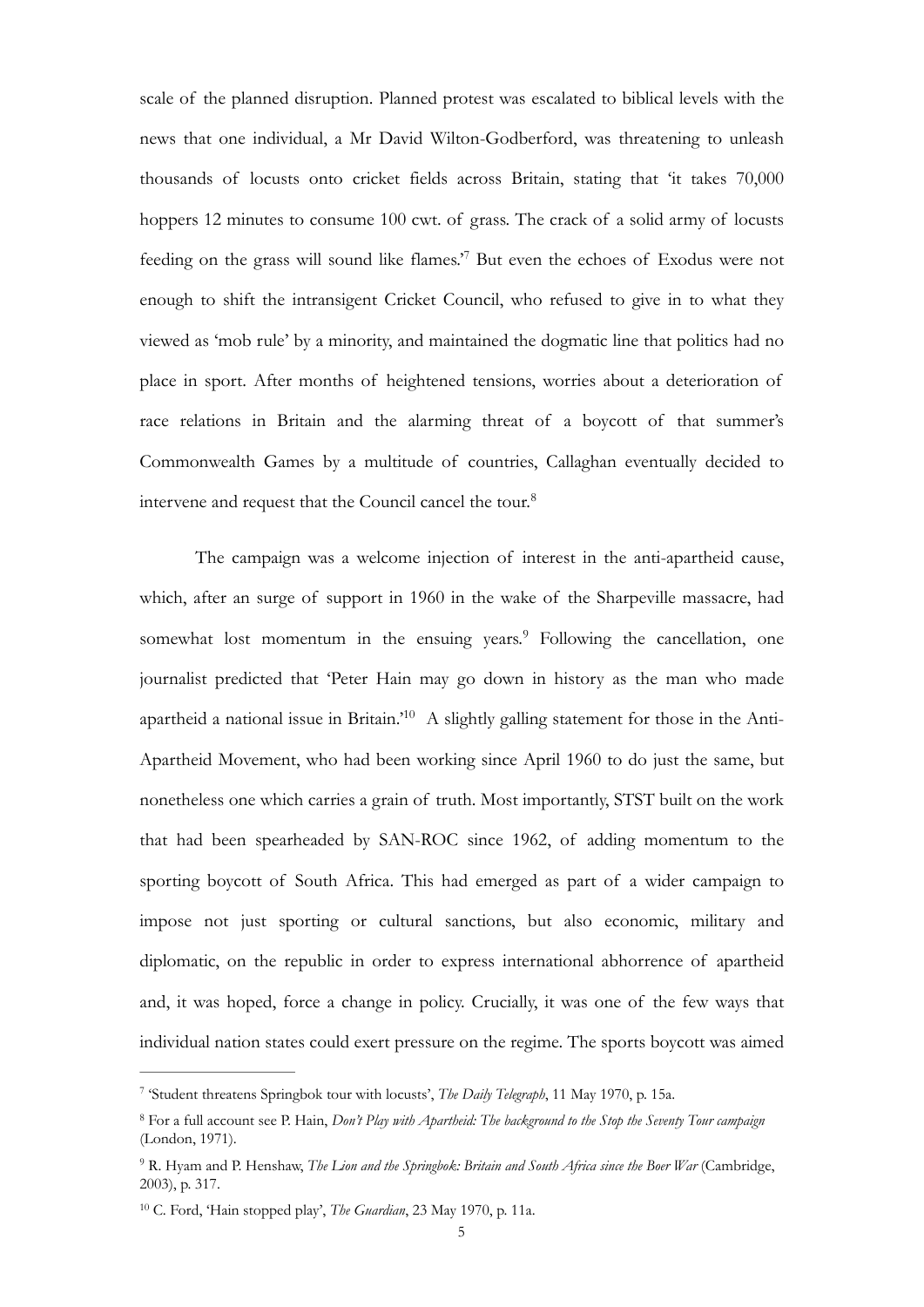<span id="page-5-5"></span>at influencing the opinions of the white South African elite; with one in every four belonging to a sports club, and rugby in particular holding a 'semi-mystical' status, it was believed that effecting sporting isolation would intensify conflict within the country, adding a greater urgency to internal pressures for change.<sup>[11](#page-5-0)</sup> SAN-ROC had already had a considerable impact, forcing the exclusion of South Africa from the Olympics in both 1964 and 1968, eventually resulting in the International Olympic Committee's announcement that it would become the first nation to be expelled from the movement on 15 May 1970.<sup>[12](#page-5-1)</sup> In targeting cricket and rugby, STST was attacking two of the last remaining sports to maintain contact with South Africa, and it did so by introducing a new dimension to the boycott movement; direct action.

<span id="page-5-8"></span><span id="page-5-7"></span><span id="page-5-6"></span> In her seminal discussion of direct action in 1973, April Carter observed that it was 'a popular but somewhat ambiguous term.<sup>[13](#page-5-2)</sup> The same remains true today; it has evolved far beyond her discussion of its role as a challenge to liberal democracy to become more closely associated with militant anarchist movements.<sup>[14](#page-5-3)</sup> Falling mostly under the broader umbrella of non-violent collective action, it distinguishes itself from symbolic forms of protest through its emphasis on forcing concrete change, be that through noncooperation, obstruction or defiance. Sidney Tarrow has written widely on 'cycles of protest', in which social movements learn from one another: the development of direct action, with its roots in the anarcho-syndicalism of early twentieth century industrial action and the Gandhian non-violent tradition is certainly an example of such a phenomenon.<sup>[15](#page-5-4)</sup> In his discussion of contentious politics he identifies three basic types of

<span id="page-5-9"></span><span id="page-5-0"></span><sup>&</sup>lt;sup>[11](#page-5-5)</sup> R. Archer & A. Bouillon, *The South African game: Sport and racism* (London, 1982), p. 1. For a discussion of the sporting boycott see A. Guelke, 'The politicisation of South African sport' in L. Allison (ed.), *The Politics of Sport* (Manchester, 1986), pp. 118-148, and R. Nixon, 'Apartheid on the Run: The South African Sports Boycott', *Transition* 58 (1992), p. 68-88. The case for the effectiveness of sanctions is most effectively put in M. Orkin (ed.), *Sanctions against Apartheid* (Cape Town, 1989).

<span id="page-5-1"></span>R. Fieldhouse, *Anti-Apartheid: a history of the movement in Britain, 1959-1994: a study in pressure group politics* [12](#page-5-6) (London, 2005), p. 96.

<span id="page-5-2"></span><sup>&</sup>lt;sup>[13](#page-5-7)</sup> A. Carter, *Direct Action and Liberal Democracy* (Oxford, 1973), p. 3.

<span id="page-5-3"></span><sup>&</sup>lt;sup>[14](#page-5-8)</sup> See D. Graeber, *Direct Action: An Ethnography* (Edinburgh, 2009), especially pp. 201-239 for a discussion of the links between anarchism and direct action.

<span id="page-5-4"></span><sup>&</sup>lt;sup>[15](#page-5-9)</sup> S. Tarrow, *Power in movement: social movements and contentious politics* (Cambridge, 1998), pp. 141-160; for the development of direct action see Carter, *Direct Action and Liberal Democracy*, pp. 3-17.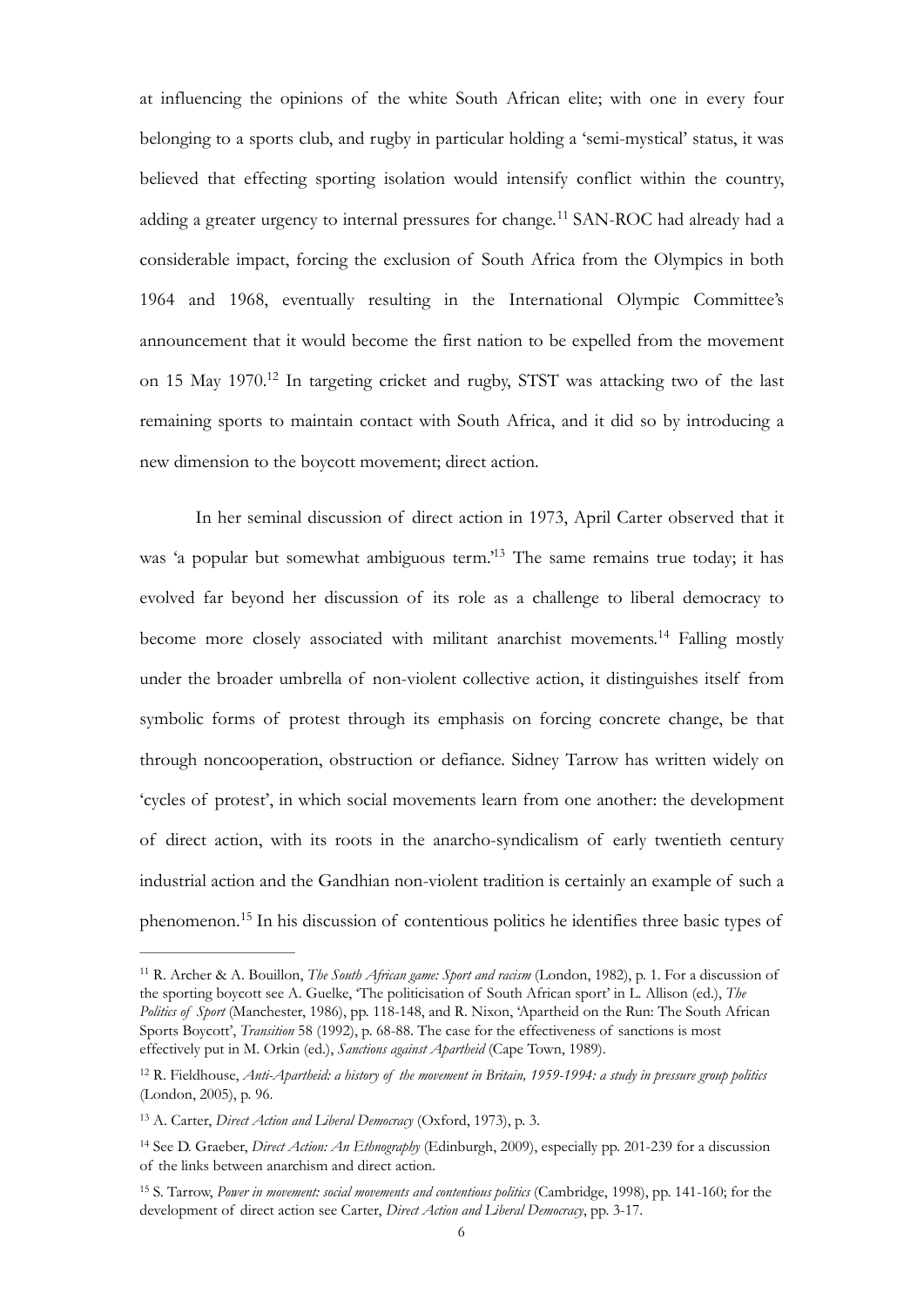<span id="page-6-5"></span>collective action; violence, disruption and convention. Direct action sits firmly in the central category of the three. It is not totally removed from violence, as when destruction of property and the clashes that can emerge between protestors and police are considered this line becomes somewhat blurred, however as Carter observed 'emphasis on violence cannot be taken very far without abandoning direct action altogether in favour of more specifically violent styles of resistance or rebellion'.<sup>[16](#page-6-0)</sup> The dominance of global neoliberalism and its challenge to state-based democracy has shifted the focus of theorists of civil resistance towards the further potential held in transnational movements, and caused Carter to rethink her original work.<sup>[17](#page-6-1)</sup> However, she maintains forty years on that we cannot understand or study direct action in isolation from the campaigns in which it is used; in many cases action is specific to the situation.

<span id="page-6-7"></span><span id="page-6-6"></span> For here is where STST can illuminate what contributes to a successful direct action campaign. It is by no means a completely comprehensive example; Gene Sharp, in his classic exposition of the varying methods of non-violent action, outlines 198 different methods, of which a mere [18](#page-6-2) can be identified in STST's campaign.<sup>18</sup> Its resounding success, however, means that it remains a pertinent one. For Hain, the campaign was 'something of a social and political phenomenon in the way it gathered such force in so short a space of time.<sup> $19$ </sup> This, if anything, merits close analysis of precisely what direct action contributed to the campaign, particularly considering current literature is adamant in its insistence that it was the 'grass roots agitation and demonstration [that] forced the cancellation'.<sup>[20](#page-6-4)</sup> Kevin Jeffries has recently argued that party politics in the run up to the General Election did more to force the situation,

<span id="page-6-9"></span><span id="page-6-8"></span><span id="page-6-0"></span><sup>&</sup>lt;sup>[16](#page-6-5)</sup> Carter, *Direct Action and Liberal Democracy*, p. 22.

<span id="page-6-1"></span><sup>&</sup>lt;sup>[17](#page-6-6)</sup> A. Carter, *Direct Action and Democracy Today* (Cambridge, 2009).

<span id="page-6-2"></span><sup>&</sup>lt;sup>[18](#page-6-7)</sup> G. Sharp, *The Politics of Nonviolent Action* (Boston, 1973), pp. 109-445.

<span id="page-6-3"></span><sup>&</sup>lt;sup>[19](#page-6-8)</sup> Hain, *Don't Play with Apartheid*, p. 152.

<span id="page-6-4"></span><sup>&</sup>lt;sup>[20](#page-6-9)</sup> B. Murray, 'The Sports Boycott and Cricket: The Cancellation of the 1970 South African Tour of England', *South African Historical Journal* 46 (2002), pp. 248. See also R. Holt, *Sport in Britain, 1945-2000*  (Oxford, 2000), pp. 162-4; J. Williams, *Cricket and Race* (Oxford, 2001), pp. 53-75; B. Murray & C. Merrett, *Caught behind: race and politics in springbok cricket* (Johannesburg, 2004), pp. 117-145; R. Lapchick, *The politics of race and international sport: the case of South Africa* (Connecticut, 1975), pp. 154-80.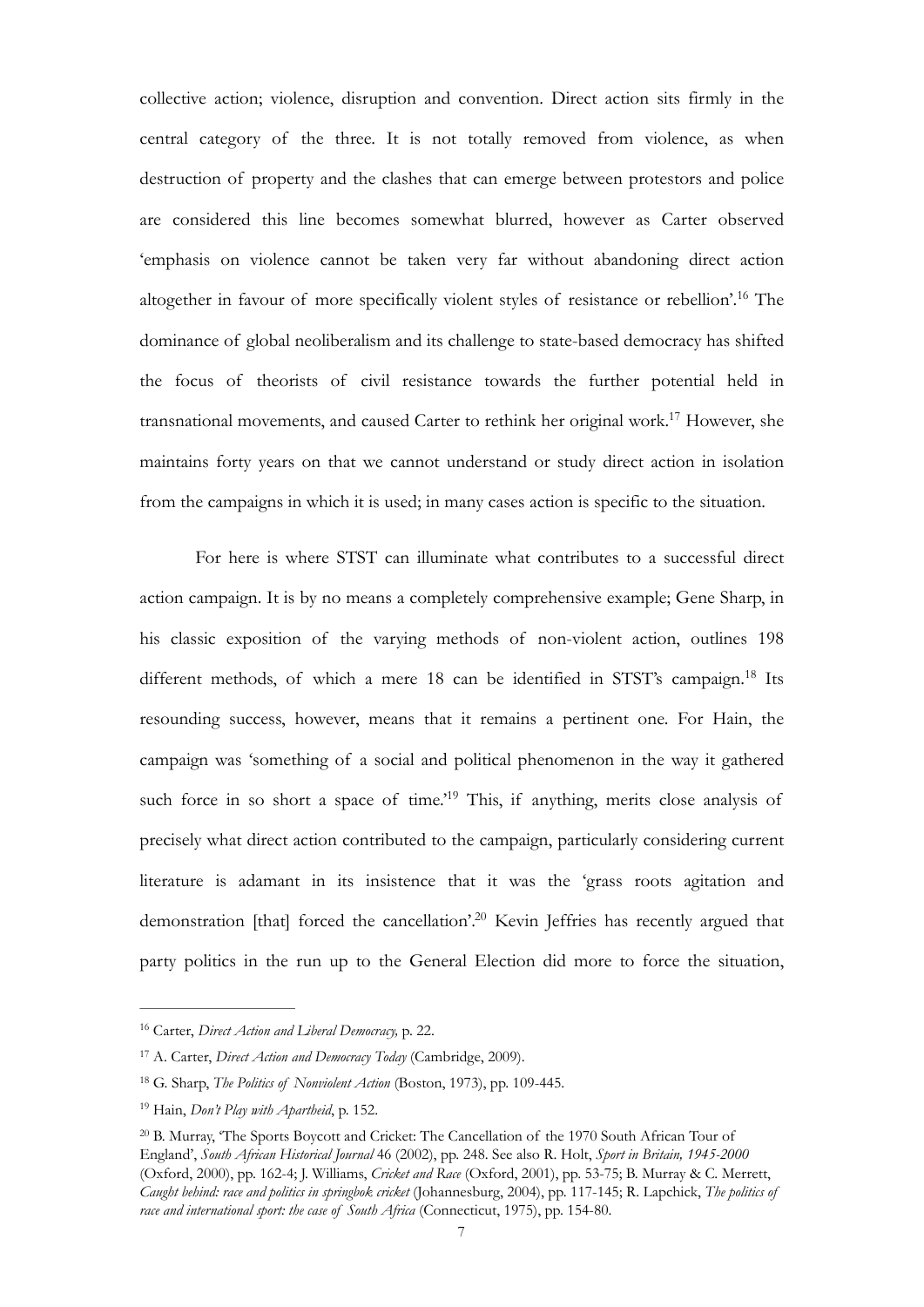<span id="page-7-2"></span>particularly with reference to the 'law and order' debate into which the Conservative party absorbed the threatened protests.<sup>[21](#page-7-0)</sup> However, we can go much further to examine precisely what direct action contributed to the overall campaign, as well as looking to the external political factors at play beyond the debates it raised over the maintenance of law and order in Britain. In 2007, the organising committee of the Oxford University Project on 'Civil Resistance and Power Politics: Domestic and International Dimensions' drew up a list of seventeen questions for further exploration, the second of which asks;

To the extent that a non-violent movement was able to operate effectively, was this in part due to particular favourable circumstances in the overall power situation, both domestic and international? How important are methods of civil resistance as opposed to the conditions within which it operates?[22](#page-7-1)

<span id="page-7-3"></span>STST will be used here to shed light on this question, through a thorough examination of both the campaign itself and the political manoeuvring that took place in the months leading up to Callaghan's intervention.

 In order to gain a full picture of the campaign, and to be able to dissect it to establish the role its direct action tactics played, wide ranging research was undertaken. Peter Hain's personal account of the campaign, *Don't Play with Apartheid*, published a mere year after its completion, provided a wealth of insight and immediate reflection from the man who played such a central role in its construction. The National Archives and the records of the MCC were consulted for clues as to the impact of the campaign on the decision-making of the authorities, and the memoirs of those involved likewise gave invaluable insight. The Anti-Apartheid Movement archives and interviews they conducted reveal both the campaign's relationship with the umbrella movement and the personal motivations of the protestors; these too emerge from *Cricket Conspiracy*, a pamphlet containing verbatim transcripts from Hain's trial in 1972 for conspiracy to incite violence in the demonstrations. Together, alongside the wealth of publicity received by the campaign, they lay bare the stark limitations of direct action protest in

<span id="page-7-0"></span><sup>&</sup>lt;sup>[21](#page-7-2)</sup> K Jeffries, *Sport and Politics in Modern Britain* (London and Basingstoke: Macmillan, 2012), pp. 105-16.

<span id="page-7-1"></span><sup>&</sup>lt;sup>[22](#page-7-3)</sup> A. Roberts and T. G. Ash (eds.), *Civil Resistance and Power Politics: The Experience of Non-violent Action from Gandhi to the Present* (Oxford, 2009).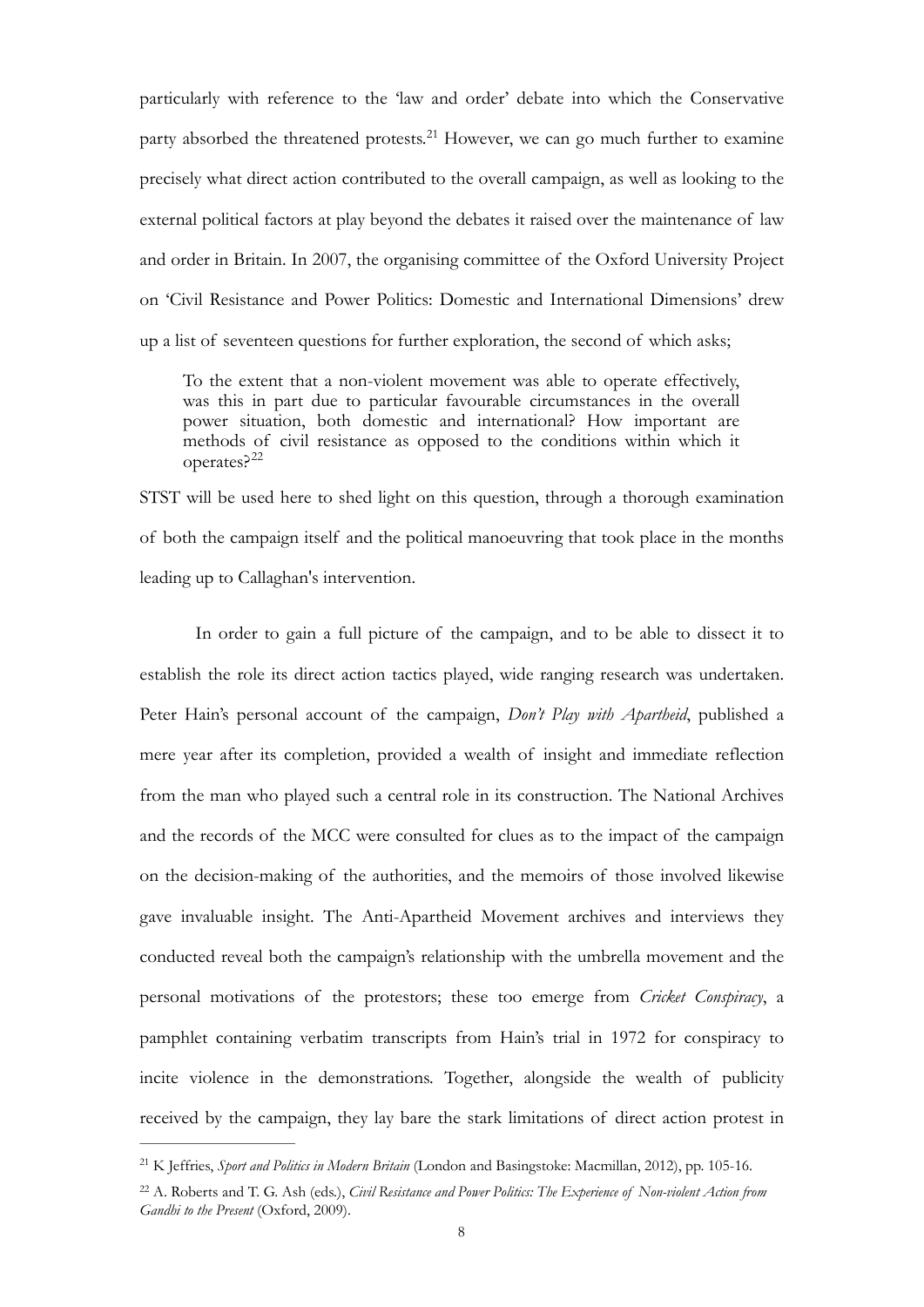Britain at the dawn of the 1970s; despite their Herculean efforts in forcing the issue back into the public eye, eventually more traditional lobbying on both an internal and international scale took over, and thus the cancellation of the 1970 South African cricket tour did not hinge on direct action alone.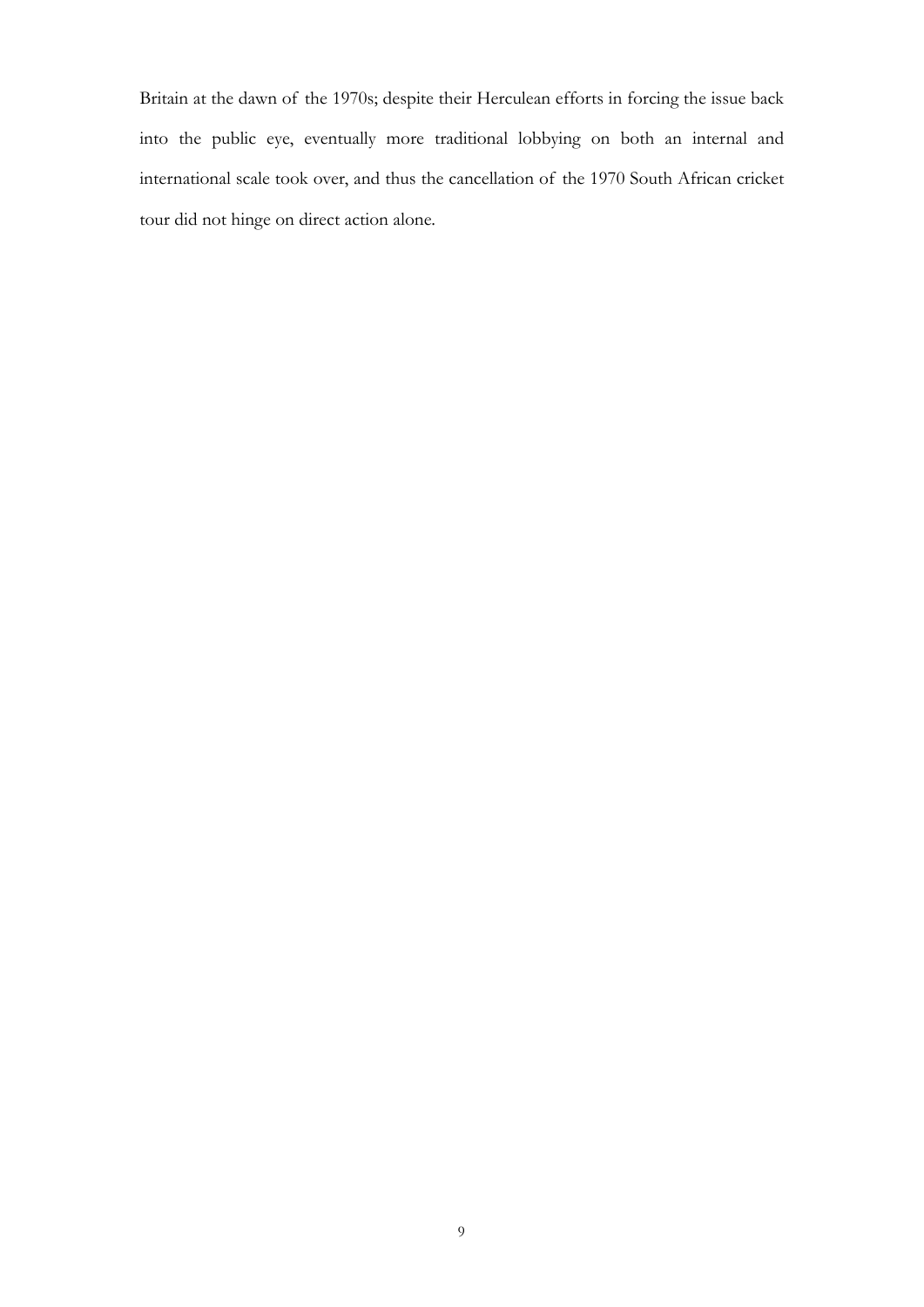#### Chapter One

*'We were not content to stand idly by any longer. We chose militancy. And it is because of this that we* 

<span id="page-9-2"></span>*won.*' [1](#page-9-0)

These words by Peter Hain, written less than a year after his victory, clearly reveal his personal emphasis on direct action as the key to his group's success. Stop the Seventy Tour came to be defined by its militant tactics, which were seen by contemporaries as the lynchpin of the movement, and certainly were what came to differentiate it as a distinct, separate group under the broader umbrella of the Anti-Apartheid Movement. It represented a departure from more traditional picketing and protest marches, instead focusing on actual disruption of matches and the tour in general. As the tactic which lay at the heart of STST, it merits considerable analysis to reveal what it actually contributed to the campaign and why it was so passionately advocated by the group.

<span id="page-9-3"></span> The adoption of direct action tactics was, for Hain, rooted in the disillusionment of the radical youth movement following the anti-war protest on 27 October 1968 in London. After over 100,000 people had taken to the streets to protest the Vietnam War 'the authorities woke up to find the system still there and the war in Vietnam ground on.<sup>22</sup>This was a turning point, representing the exhaustion of the tactic of mass, symbolic demonstration around which the whole movement had been organised, and laid bare the necessity for more explosive protest methods. Ernest Rodker, an activist who cut his teeth on the Committee of 100 and was present at the early meetings of STST, reminisced in 2013 how he thought 'it was taken for granted that we should not just be writing letters and trying to see principal officials involved in the tour…doing disruptive

<span id="page-9-0"></span><sup>&</sup>lt;sup>[1](#page-9-2)</sup> Hain, *Don't Play with Apartheid*, p. 200.

<span id="page-9-1"></span><sup>&</sup>lt;sup>[2](#page-9-3)</sup> P. Hain, *Radical Regeneration* (London, 1975), p. 4.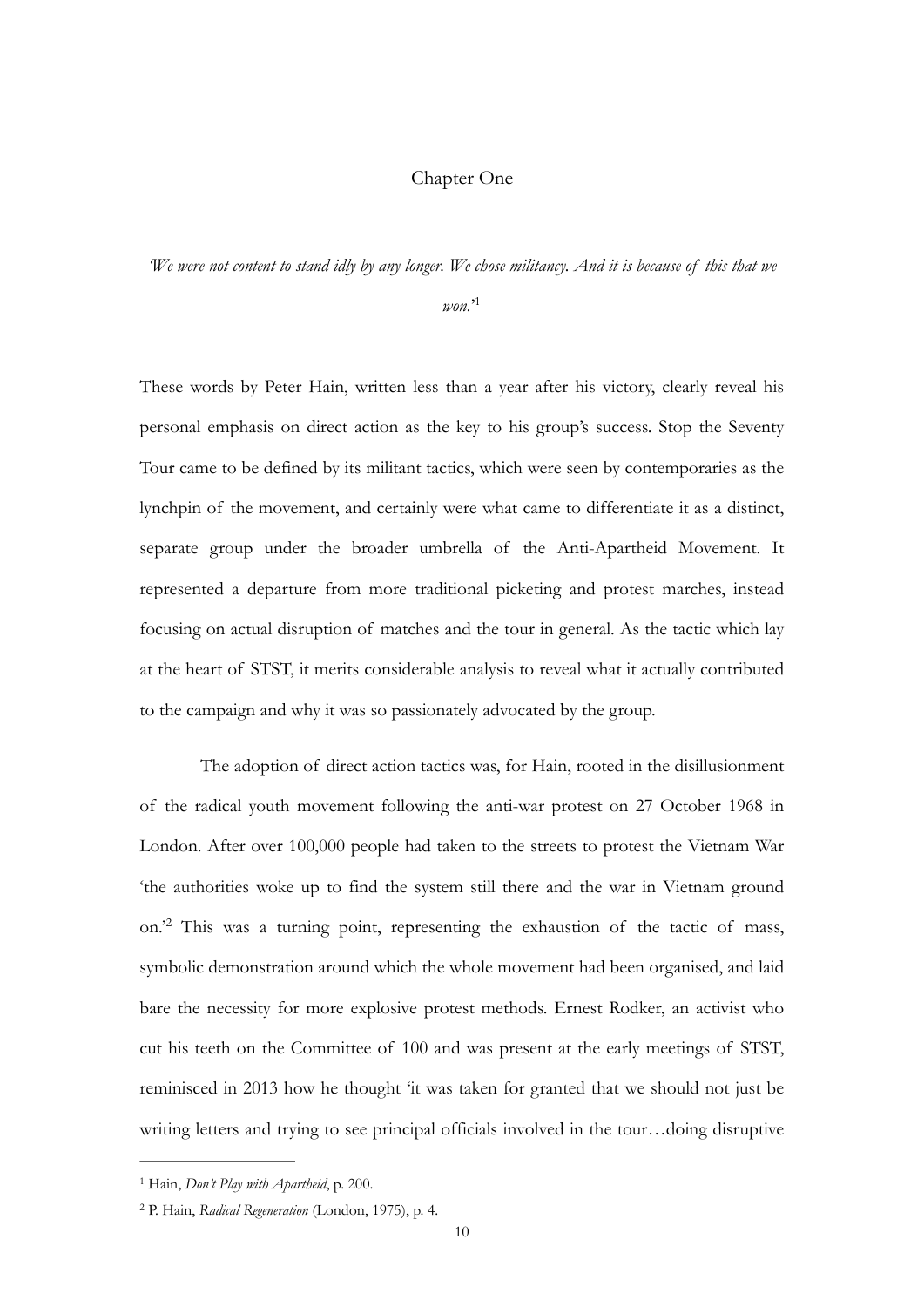<span id="page-10-8"></span><span id="page-10-7"></span>activities was sort of in the general discussion.<sup>3</sup> Christabel Gurney, then editor of *Anti*-*Apartheid News* and another who was involved in the early protests, recalled how 'all of that was tremendously motivating and, you know, it was slightly risky because you were liable to get arrested but in a way it was kind of, you really felt part of a big campaign.'[4](#page-10-1) The adoption of direct action was, then, based on more than its inherent effectiveness but also on its ability to galvanise a generation of activists who wished to see more than symbolism in their protests. This was particularly pertinent to sports apartheid protests in Britain, which up until that point had been saturated with symbolism and little action.<sup>[5](#page-10-2)</sup> The deputy president of Leicester University Student Union, Gerrard Murray, revealed his frustration at this when he said 'I know that you don't go with 3,000 people marching down the road thinking you are going to stop a rugby tour. You don't stop it that way.'[6](#page-10-3) Direct action provided fresh motivation for those wishing to see positive action, and was therefore perfect for rallying activists to STST's cause in its fledgling days.

<span id="page-10-11"></span><span id="page-10-10"></span><span id="page-10-9"></span> It was also a reaction, in Hain's words, to the 'stubborn intransigence of the cricket authorities'.<sup>[7](#page-10-4)</sup> At the press conference announcing the campaign its secretary, Hugh Geach, circulated a letter appealing for support. He wrote how 'pressure and PA representations have been tried on the MCC but so far all seems to have failed…the MCC is at the moment continuing with its pig-headed attitude and is allowing the invitation to the South African cricket team to stand.<sup>[8](#page-10-5)</sup> As April Carter has pointed out, STST was using much the same arguments as the Suffragette movement used half a century earlier to justify their action; it was the only way to force the relevant authorities totake notice.<sup>[9](#page-10-6)</sup> In short, it was an argument of necessity. The idea was to pose a

<span id="page-10-13"></span><span id="page-10-12"></span><span id="page-10-0"></span><sup>&</sup>lt;sup>3</sup> [Interview with Ernest Rodker, 9 August 2013 \[http://aamarchives.org/file-view/category/77-ernest](http://aamarchives.org/file-view/category/77-ernest-rodker.html) rodker.html] (29 December 2015), p. 2.

<span id="page-10-1"></span>[Interview with Christabel Gurney, 16 October 2013 \[\[http://aamarchives.org/interviews/christabel-](http://aamarchives.org/interviews/christabel-gurney.html) [4](#page-10-8) gurney.html] (29 December 2015), p. 2.

<span id="page-10-2"></span><sup>&</sup>lt;sup>[5](#page-10-9)</sup> P. Hain, *Sing the beloved country* (London, 1996), p. 50.

<span id="page-10-3"></span>Humphry, C*ricket conspiracy*, p. 81. [6](#page-10-10)

<span id="page-10-4"></span>Hain, *Don't Play with Apartheid*, p. 124. [7](#page-10-11)

<span id="page-10-5"></span><sup>&</sup>lt;sup>[8](#page-10-12)</sup> Stokes, 'Springboks facing chaos', p. 11c.

<span id="page-10-6"></span><sup>&</sup>lt;sup>[9](#page-10-13)</sup> Carter, *Direct Action and Liberal Democracy*, p. 56.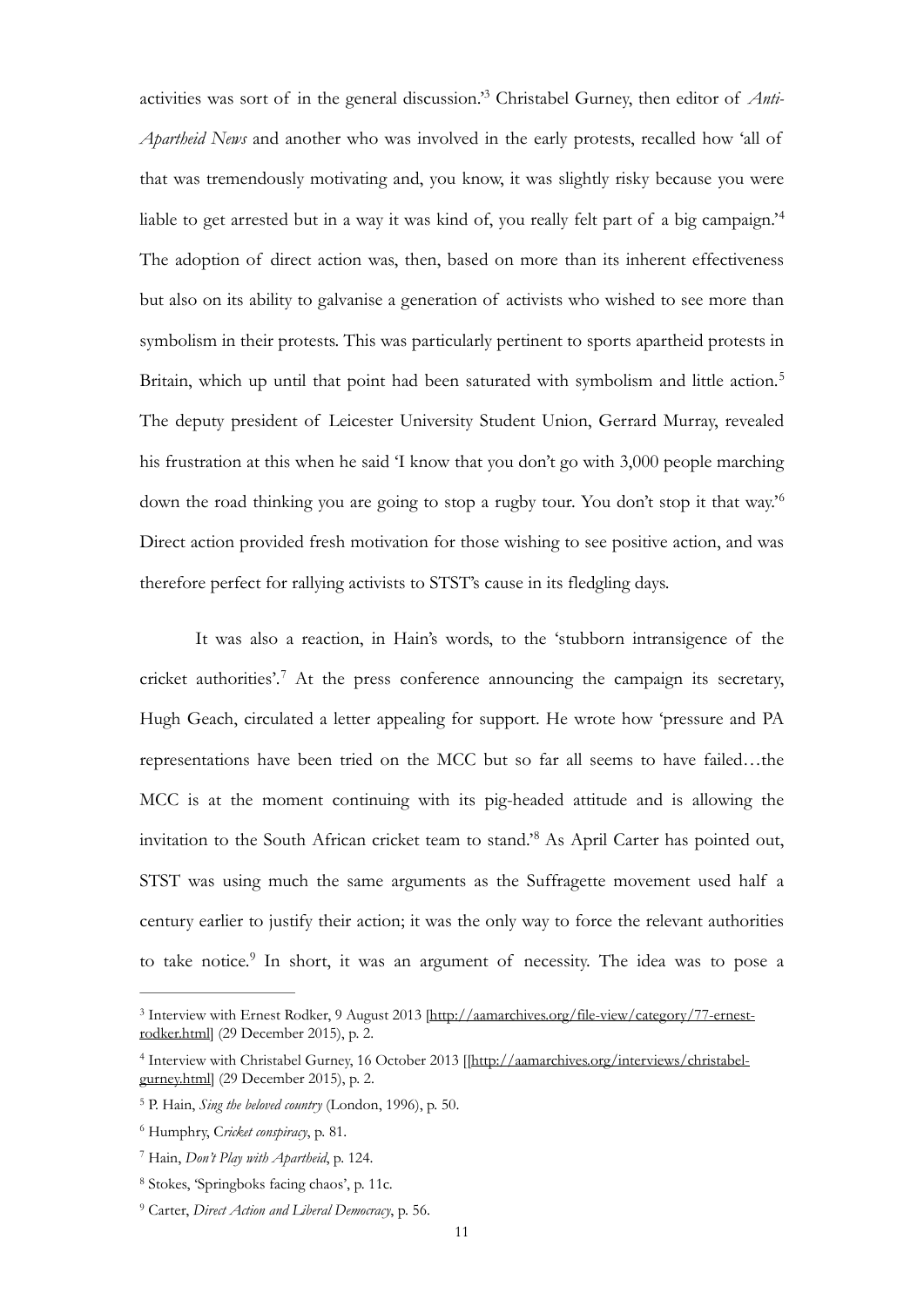challenge which simply could not be ignored, and over the coming months they were certainly to follow through on this mission statement.

<span id="page-11-4"></span> For this was a central tenet of the effectiveness of direct action; that it could not be ignored. Its application to the field of sporting protest was new and, as such, newsworthy, and even in the early stages of the campaign this became startlingly evident. Before the STST committee was formed, the Young Liberals, including Hain, had piloted the tactic at the tour of the Wilfred Isaacs XI, a privately sponsored cricket tour of a South African team in the summer of 1969. Despite their relative inexperience, they managed to disrupt the second match at Oxford, running onto the pitch and halting play for over forty minutes, until it was eventually abandoned for the day. This small protest still received extensive media coverage, even meriting a front page headline in *The Times*  with a large accompanying photo of the event.<sup>[10](#page-11-0)</sup> It was a telling sign of things to come, and as the campaign took off it would capture the headlines at every turn. When the threat of disruption at Iffley Road forced the opening match of the rugby tour to move to Twickenham, the news was carried on the front page of every national newspaper, and in 'all but one it was the lead story'.<sup>[11](#page-11-1)</sup> Subsequent demonstrations in Swansea and Aberdeen received similar coverage, and as the sensational case of the threatened locust plague proved even the threat of action could elicit a frenzied response from the media.[12](#page-11-2) At a time when anti-apartheid activism had hit a lull in Britain, this was a welcome injection of publicity which thrust not just racialist selection policies, but by association the whole issue of apartheid, back under the noses of the British public.<sup>[13](#page-11-3)</sup> It is indisputable that this was as a result of the militant tactics of STST; the symbolic

<span id="page-11-7"></span><span id="page-11-6"></span><span id="page-11-5"></span><span id="page-11-0"></span><sup>&</sup>lt;sup>[10](#page-11-4)</sup> 'Race protest halts cricket match', *The Times*, 9 July 1969, p. 1; see also 'Oxford match will be played', *The Guardian*, 9 July 1969, p. 17.

<span id="page-11-1"></span><sup>&</sup>lt;sup>[11](#page-11-5)</sup> Hain, *Don't Play with Apartheid*, p. 130; see M. Dowdney, 'Plan to Storm the Springboks', *Daily Mirror*, 5 November 1969, p. 1; 'Coach trips to Springbok protest', *The Times*, 5 November 1969, p. 1; 'S. Africans' game today at Twickenham', *The Guardian*, 5 November 1969, p. 1.

<span id="page-11-2"></span><sup>&</sup>lt;sup>[12](#page-11-6)</sup> 'Student threatens Springbok tour with locusts', p. 15; 'Plan to disrupt cricket tour with locusts', *The Times*, 11 May 1970, p. 2; 'Locusts to help cricket protests', *The Guardian*, 11 May 1970, p. 18.

<span id="page-11-3"></span><sup>&</sup>lt;sup>[13](#page-11-7)</sup> For the necessity of such an injection, see S. Stevens, 'Why South Africa?', pp. 206-8 and also C. Gurney, 'The 1970s: The Anti-Apartheid Movement's difficult decade', *Journal of Southern African Studies* 35 (2009), pp. 471-87.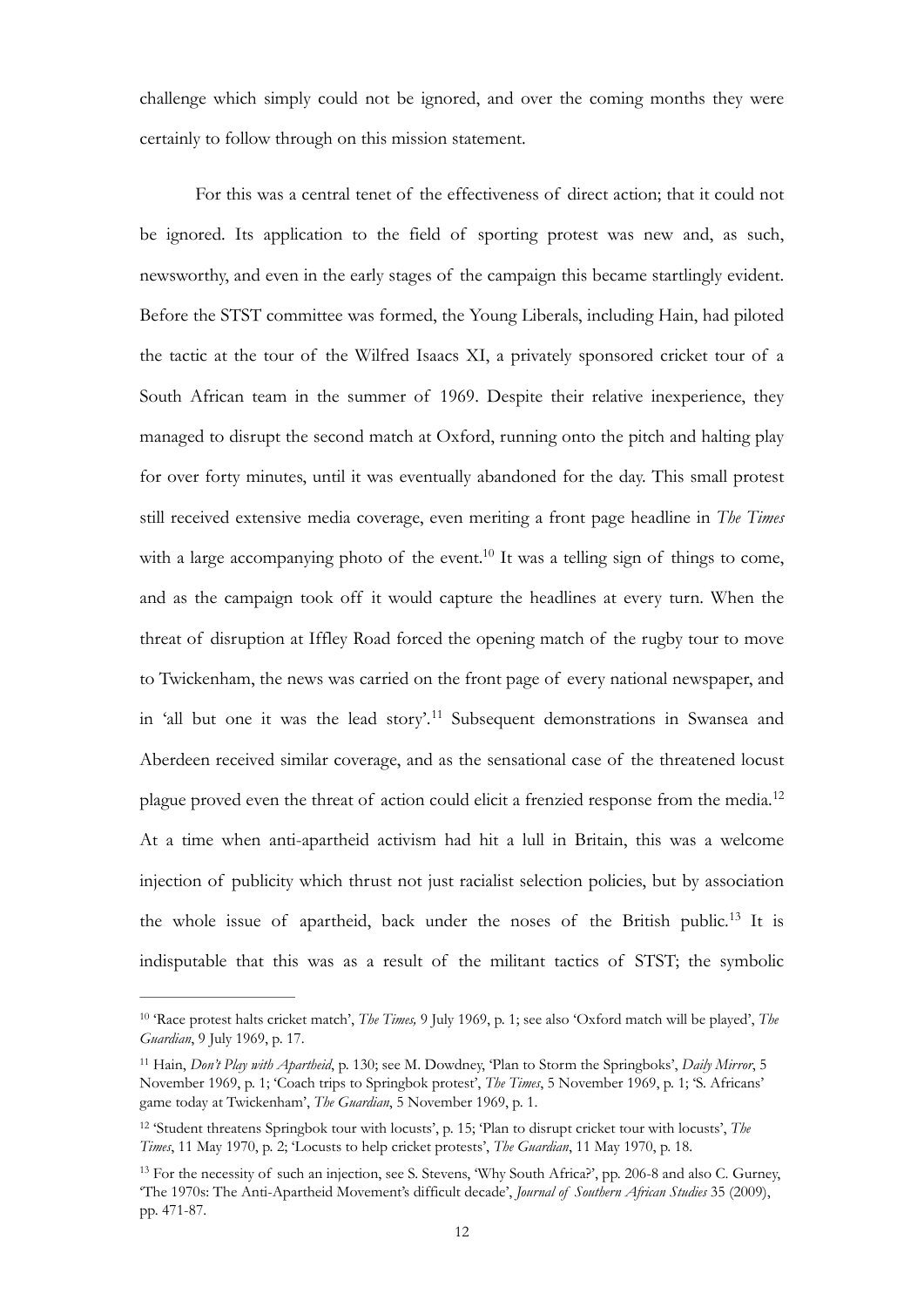protests they had come to view as ineffectual certainly would not have garnered them anywhere near as much publicity. At a conference on Racialism in Sport on 30 November 1969, Denis Brutus, president of SAN-ROC, noted that 'the present scale of protest and debate is unprecedented on this question: and it is certain that this will grow in the future'.<sup>[14](#page-12-0)</sup> Herein, then, lies the first and probably the most important contribution of direct action to the campaign.

<span id="page-12-7"></span><span id="page-12-6"></span><span id="page-12-5"></span><span id="page-12-4"></span> This elevation of STST to 'a household term' was not merely a result of the extremely visible nature of the protest, but also due to its controversial nature.<sup>[15](#page-12-1)</sup> In setting down his thoughts on direct action tactics in 1975, Hain wrote of the importance of 'polarisation', recasting the issue into one in which it would be impossible for observers to 'sit on the fence'.<sup>[16](#page-12-2)</sup> This was certainly the case with STST; Callaghan observed that the tour was 'one of the few issues of recent times where public opinion has been divided right down the middle'.<sup>[17](#page-12-3)</sup> In stopping the Seventy tour, however, it was not so much the issue of racialism as the methods of the protestors that sparked the greatest debate. Whilst the negative implications of this in detracting from the message of the campaign will be discussed later, it is worth noting that the old adage of 'no publicity is bad publicity' may perhaps be pertinent here. In addition, the nature of direct action requires a protestor to put themselves on the line, in many cases legally and even physically, over a matter of conscience. This did not go unnoticed by many commentators, and there was a recognition that for so many to care so much, here must be an issue worthy of attention. For every derisive letter in *The Spectator* dismissing the 'world-shattering issue of whether we should play a game of cricket' there were articles encouraging demonstrators to 'go on making their presence felt' as 'a tribute to the

<span id="page-12-0"></span><sup>&</sup>lt;sup>[14](#page-12-4)</sup> MSS AAM 1450- SAN-ROC position paper for 30 November 1969 Racialism and Sport conference.

<span id="page-12-1"></span><sup>&</sup>lt;sup>[15](#page-12-5)</sup> Hain, *Don't Play with Apartheid*, p. 11.

<span id="page-12-2"></span><sup>&</sup>lt;sup>[16](#page-12-6)</sup> Hain, *Radical regeneration*, p. 121.

<span id="page-12-3"></span><sup>&</sup>lt;sup>[17](#page-12-7)</sup> P. Evans, 'Cancel the cricket tour—Callaghan', *The Times*, 22 May 1970, p. 1b.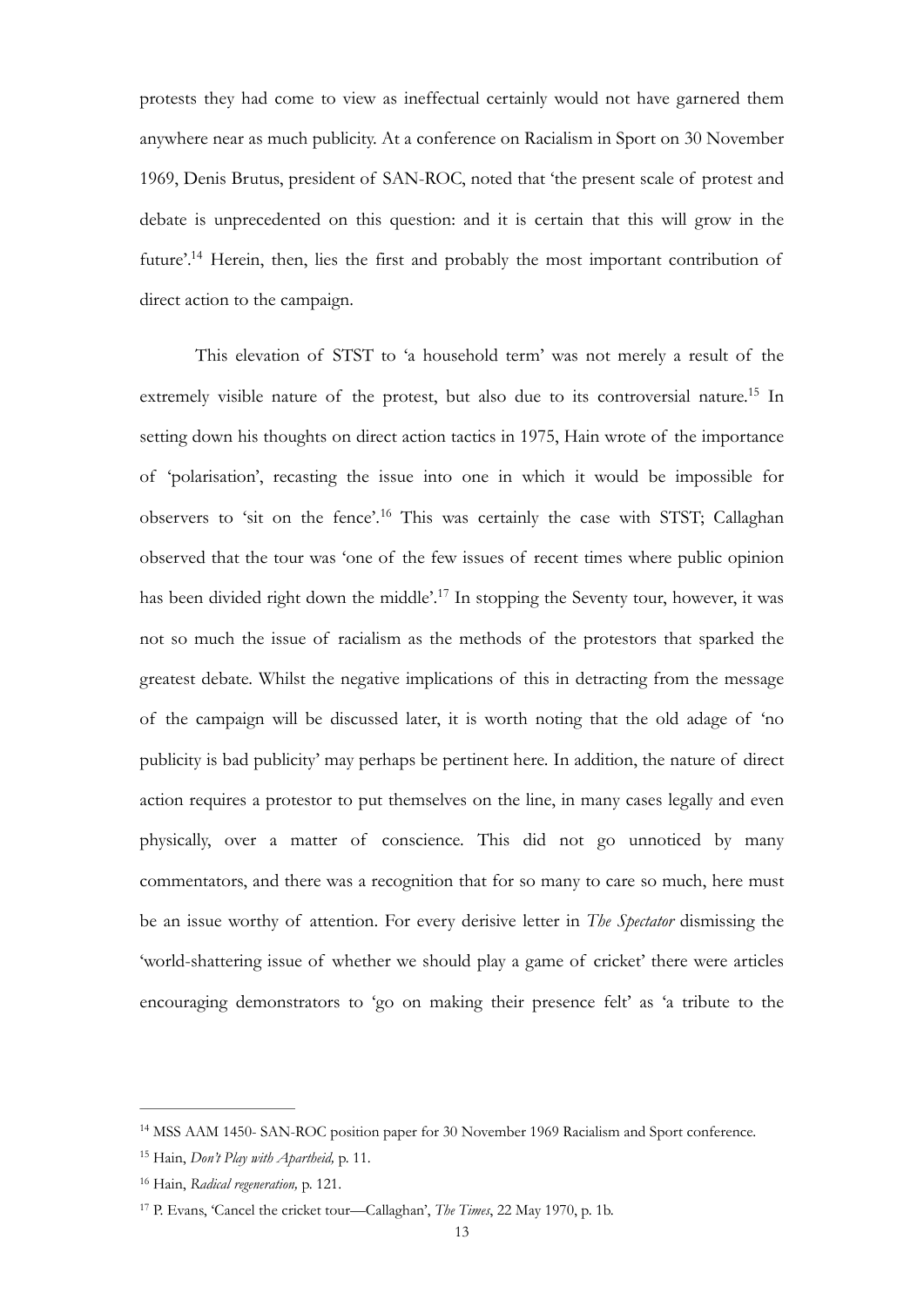<span id="page-13-6"></span>strength of feeling in Britain about apartheid in sport.<sup>[18](#page-13-0)</sup> On a more superficial level, the militant tactic allowed journalists to use the kind of sensationalist language that grabs headlines — 'To the barricades at Lords' and the like — which combined with the moral dimension of the protest lent the campaign a distinctive media appeal.<sup>[19](#page-13-1)</sup>

<span id="page-13-8"></span><span id="page-13-7"></span> This appeal was enhanced through clever cultivation of relationships with the media by Hain, and his personal role should not be underestimated. Gordon Winter, a freelance journalist, remembered how he was 'a very cool, articulate, independent, reasonable man', and that 'you phoned Peter and you got what you wanted.'<sup>[20](#page-13-2)</sup> There was a distinct fascination with the man who was spending his lunch breaks at university in a phone box talking to the press, which, combined with his personal awareness of how to manage the media effectively, helped hugely in sustaining interest. The fact that it was against him alone that a private prosecution was brought following the campaign's success, for conspiracy to force cancellation by unlawful means, highlights the impact he had as a figurehead for the campaign.<sup>[21](#page-13-3)</sup> Brutus called him a 'dramatically effective' campaigner, and even those within the cricketing establishment, against whom he was working, conceded that he was 'extraordinarily articulate' for his age.<sup>[22](#page-13-4)</sup> Whilst the direct action deployed by STST was in itself newsworthy, the skilful management of the press by Hain elevated the publicity they received. As he himself wrote, 'the image of the campaign is created principally through press relations', and his cultivation of relationships with the media played a central role in the successful publicising of STST's cause.[23](#page-13-5)

<span id="page-13-11"></span><span id="page-13-10"></span><span id="page-13-9"></span><span id="page-13-0"></span>L. Weidberg, 'Cricket, lovely cricket', *The Spectator,* 9 May 1970, p. 631a; 'Apartheid on the run', *The* [18](#page-13-6) *Guardian,* 6 November 1969, p. 10a-b.

<span id="page-13-1"></span><sup>&</sup>lt;sup>[19](#page-13-7)</sup> To the barricades at Lord's', *The Guardian*, 13 February 1970, p. 10.

<span id="page-13-2"></span><sup>&</sup>lt;sup>[20](#page-13-8)</sup> Humphry, *Cricket Conspiracy*, p. 49.

<span id="page-13-3"></span><sup>&</sup>lt;sup>[21](#page-13-9)</sup> MSS AAM 1436 - 'The Queen vs. Peter Hain' charge for offences, Autumn session 1971; MCC/CRI/ 5/2/54 - Francis Bennion,'Why I am prosecuting Peter Hain'.

<span id="page-13-4"></span><sup>&</sup>lt;sup>[22](#page-13-10)</sup> D. Brutus & B. Lindfors, *The Denis Brutus tapes: Essays at autobiography* (Oxford, 2011), p. 29; J. Bailey, *Conflicts in Cricket* (London, 1989), p. 59.

<span id="page-13-5"></span><sup>&</sup>lt;sup>[23](#page-13-11)</sup> Hain, *Radical Regeneration*, p. 124.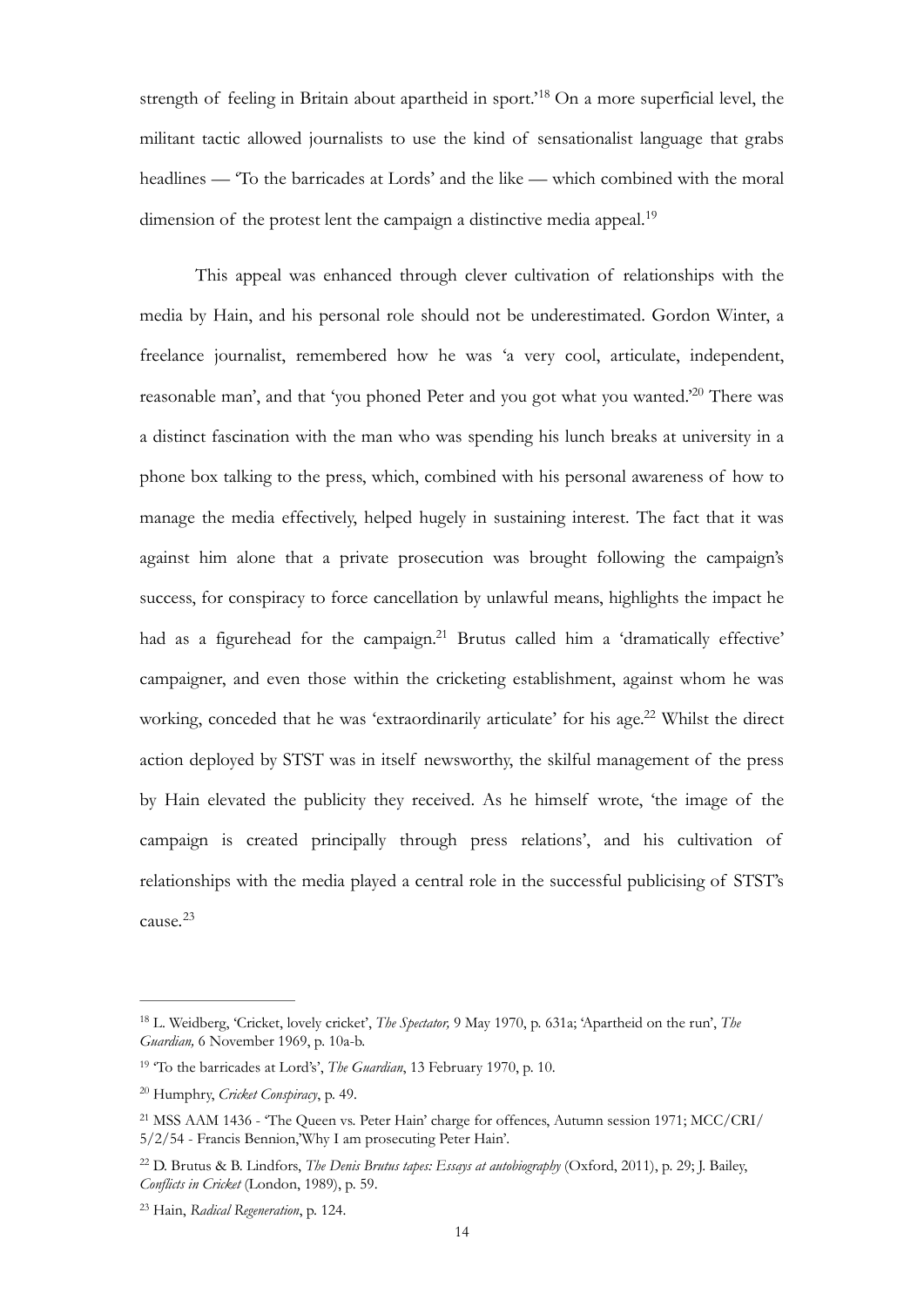Crucially, however, the sum of the contribution of direct action to the campaign was not publicity alone. Unlike most symbolic protest, marches and petitions being the most pertinent examples here, it does not rely on sheer numbers to make its point. The actions of one person in causing disruption can be just as fruitful as the actions of many, and as such it afforded a significant amount of autonomy to local groups and individuals. In fact, STST explicitly encouraged this, and a memorandum issued by the committee in London read:

<span id="page-14-5"></span><span id="page-14-4"></span>Avoid like the plague: formal bureaucratic and time wasting procedures like Executives, standing orders, sub-committees, complex voting procedures. STST needs commitment, ideas and the minimum of formal organisation.<sup>[24](#page-14-0)</sup>

This indicates awareness of their greatest strength, which was the spontaneity of many of the acts of their members. By their nature, cricket and rugby tours are nomadic, and the ability of small local groups to cause disruption without necessitating the transportation of large numbers of people around the country was vital. These local groups demonstrated to a degree a level of formal organisation; communications to the central London committee came on personalised letterheads foreach group and relayed their campaigning and fundraising efforts.<sup>[25](#page-14-1)</sup> However, action could still be taken independently by individuals both within these local groups and without any formal association. William Laithwaite, when giving evidence at Hain's trial, described how he painted a red 'AA' on his shirt and invaded the field of play at one of the Springbok games in an impromptu act, only engaging with STST after he had done so. $26$  In his analysis of social movements Tarrow emphasises the 'delicate balance between formal organisation and autonomy' necessary to sustain them; the individualistic nature of much of the direct action allowed this to be maintained.[27](#page-14-3)

<span id="page-14-7"></span><span id="page-14-6"></span><span id="page-14-0"></span> $^{24}$  $^{24}$  $^{24}$  MCC/CRI/5/2/53 - Memorandum to local STST groups, 5 May 1970.

<span id="page-14-1"></span><sup>&</sup>lt;sup>[25](#page-14-5)</sup> MSS AAM 1436 - Ruth Addison (Secretary of STST Huddersfield) to STST National Committee, 3 June 1970; MSS AAM 1436- Jenni Whittam (Secretary of STST Bassetlaw) to STST National Committee, 1 June 1970.

<span id="page-14-2"></span>Humphry, *Cricket Conspiracy,* p. 77. [26](#page-14-6)

<span id="page-14-3"></span><sup>&</sup>lt;sup>[27](#page-14-7)</sup> Tarrow, *Power in movement*, p. 137.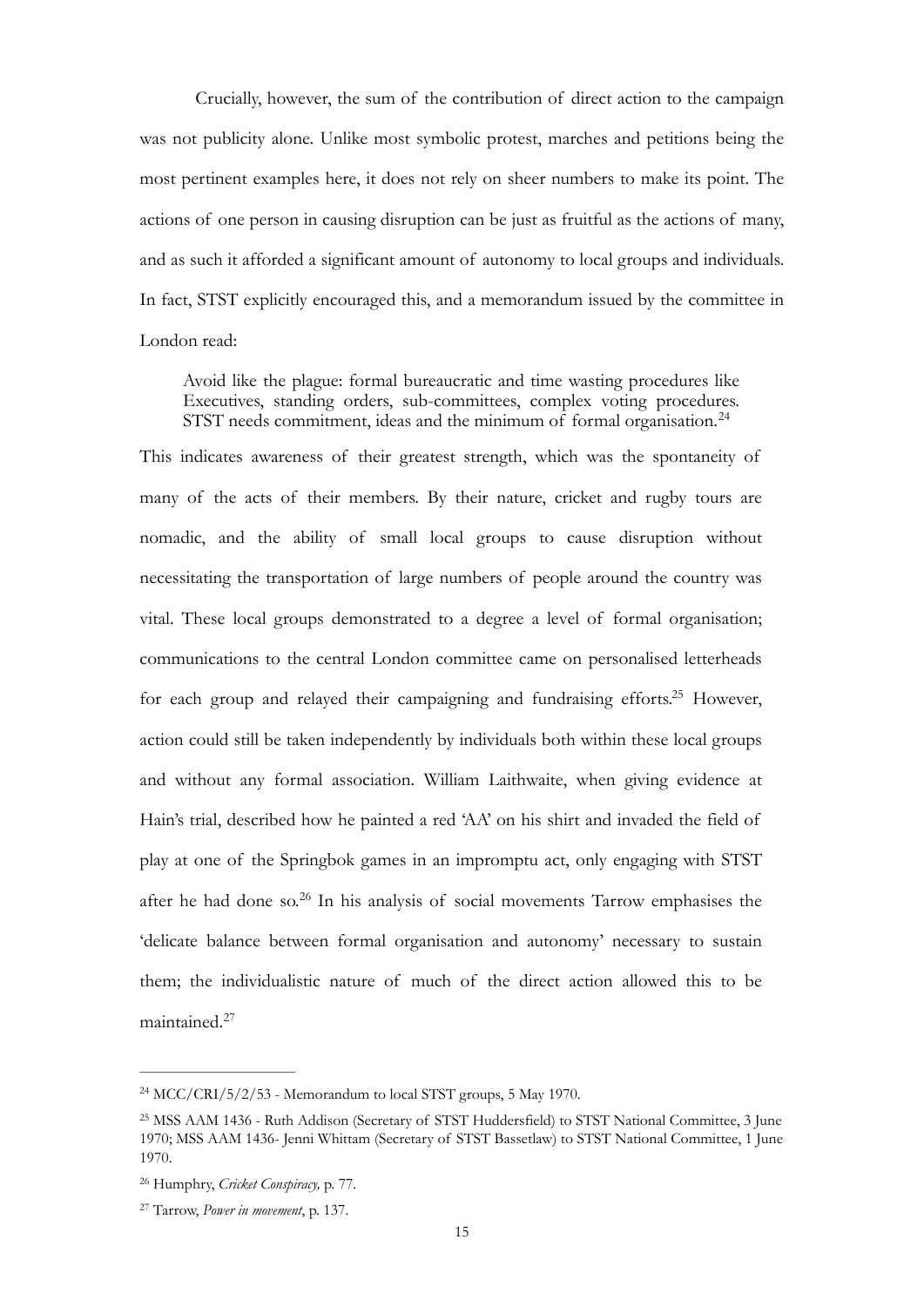<span id="page-15-4"></span> The benefits of this localised action are best illustrated through two groups that formed during the campaign. The first is the 'Fireworks Day Committee', which was integral in ensuring that the opening shots fired by STST hit their target — its members were responsible for the transferral of the first match of the rugby tour to Twickenham from Oxford. John Sheldon, treasurer of the committee, recalled in 2000 how alongside just two others he mobilised Oxford colleges to take up their ticket allocations for the game, distributed whistles and prepared the 'thousands' of students they had recruited for a mass pitch invasion.<sup>[28](#page-15-0)</sup> Whilst their plans never came to fruition because the authorities caught wind of them, in Hain's eyes they managed to force a victory before the match had even begun, and the headlines generated by the match's movement signified STST's first media coup.<sup>[29](#page-15-1)</sup> Reflecting on the organisation, Sheldon noted how 'it certainly was not a formal network, the network all worked off pieces of paper.<sup>[30](#page-15-2)</sup> They had not coordinated their plans with Hain and the STST committee, but taken the initiative themselves on hearing of the cause. That such a large victory of the campaign in its fledgling stages was brought about by this autonomous local mobilisation is telling of the wider contribution it made to the effectiveness of the movement.

<span id="page-15-6"></span><span id="page-15-5"></span> If Sheldon's committee was an isolated incident, the 'inner action group' formed to work on direct action beyond the invasion of rugby pitches was a sustained example of the impact a small group of individuals could have. Rodker was part of this smaller circle, and participated in activities such as the glueing of Springbok players' hotel room doors, and an attempt to break in to Lord's cricket ground in order to play a 'multi-racial' game of cricket.<sup>[31](#page-15-3)</sup> The latter was particularly significant for the publicity it gained in the interim period between the two tours; as there were

<span id="page-15-7"></span><span id="page-15-0"></span><sup>&</sup>lt;sup>28</sup> Interview with John Sheldon, 28 March 2000 [\[http://aamarchives.org/interviews/john-sheldon.html](http://aamarchives.org/interviews/john-sheldon.html)] (29 December 2015), p. 4-5.

<span id="page-15-1"></span>Hain, *Don't Play with Apartheid*, p. 130. [29](#page-15-5)

<span id="page-15-2"></span> $30$  Interview with John Sheldon, p. 5.

<span id="page-15-3"></span><sup>&</sup>lt;sup>[31](#page-15-7)</sup> Interview with Ernest Rodker, p. 4.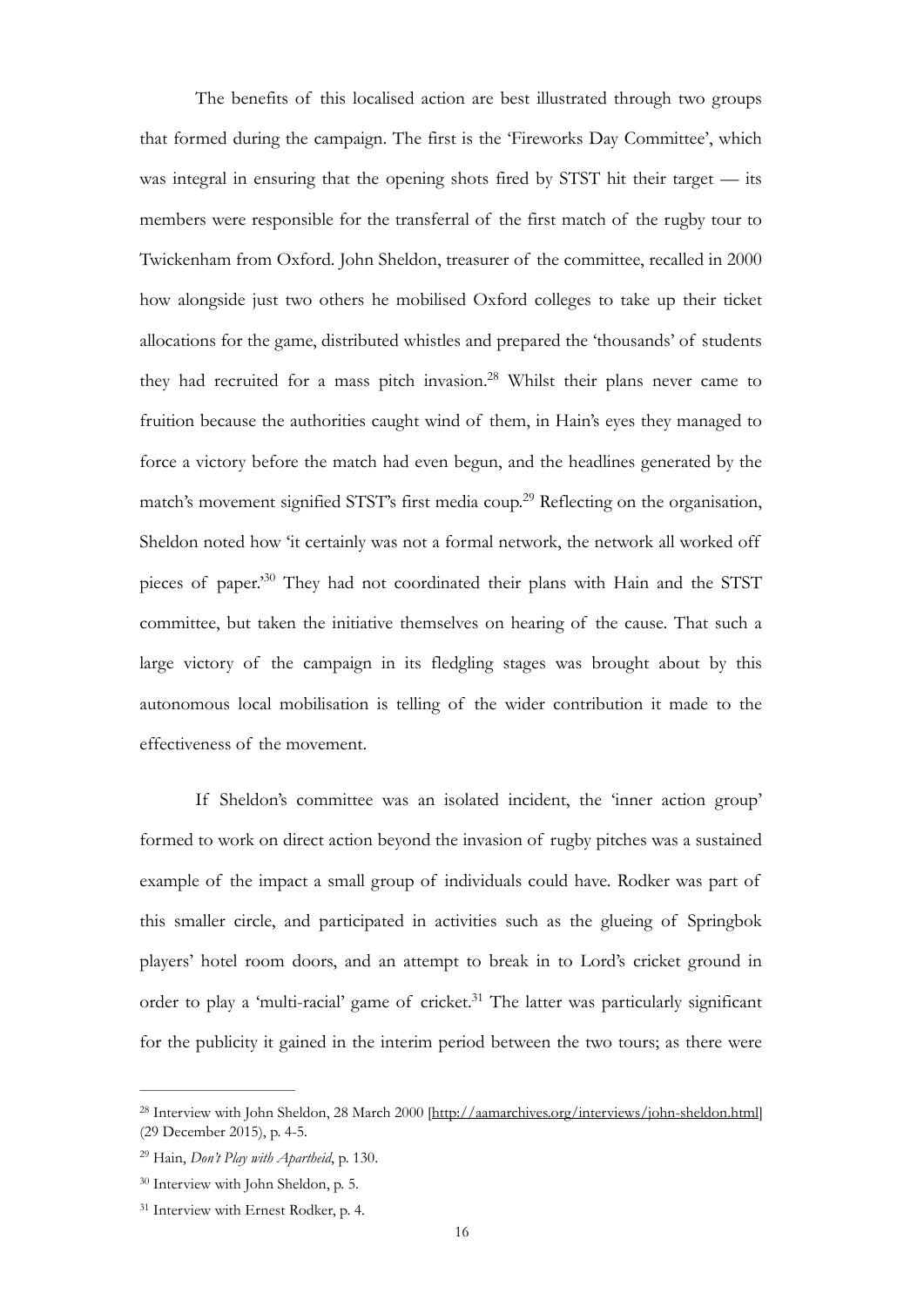<span id="page-16-6"></span><span id="page-16-5"></span><span id="page-16-4"></span>no matches to disrupt, a concrete example of STST's intent complemented the threats of action they were issuing for the summer and generated headlines during a quiet period.<sup>[32](#page-16-0)</sup> However, in Rodker's words they 'weren't particularly concerned about publicity. Our aim was to harass, as it were, the South African authorities.<sup>[33](#page-16-1)</sup> This is revealing of another advantage offered by direct action; the psychological impact it had on the players against whom STST were demonstrating. The group realised the potential for this halfway through the rugby tour, announcing in December that they intended to 'follow their every movement' in order to continually hammer home their disgust of the selection policies which had brought those players to Britain.<sup>[34](#page-16-2)</sup> Reflecting on the tour, the South African captain Dawe de Villiers acknowledged the impact this had, describing the 'unnerving effect' of the demonstrators, and the Rugby Football Union's liaison officer for the team, Stanley Couchman, noted how 'they became very strained, particularly the young members of the team.<sup>[35](#page-16-3)</sup> This certainly contributed to their abysmal touring performance, which saw them leave without a single test match victory. In effecting such profound impact on the players themselves, this inner action group was hoping to force a longer term change in their outlook as sportsmen. For as much as the campaign's immediate aim was to get the tour the following summer cancelled, it had its root in abhorrence of racialist selection policies in international sport. Targeting the Springbok players as individuals provided yet another way to drive this point home, and was done in the hope that they would carry the message back with them to their superiors. Thus direct action was not just contributing to the short term aims of the campaign, but also to its broader message.

<span id="page-16-7"></span> For Hain and the other Young Liberals, however, direct action represented something far greater than a form of protest. As Hain argued, 'direct action is the

<span id="page-16-0"></span><sup>&</sup>lt;sup>[32](#page-16-4)</sup> D. Malcolm, 'Demonstration c. and b. out of Lord's', *The Guardian*, 21 April 1970, p. 7.

<span id="page-16-1"></span><sup>&</sup>lt;sup>[33](#page-16-5)</sup> Interview with Ernest Rodker, p. 4.

<span id="page-16-2"></span><sup>&</sup>lt;sup>[34](#page-16-6)</sup> M. Dean, 'Springbok campaign changing', *The Guardian*, 24 December 1969, p. 4.

<span id="page-16-3"></span><sup>&</sup>lt;sup>[35](#page-16-7)</sup> Humphry, *Cricket Conspiracy*, p. 37-40, 45.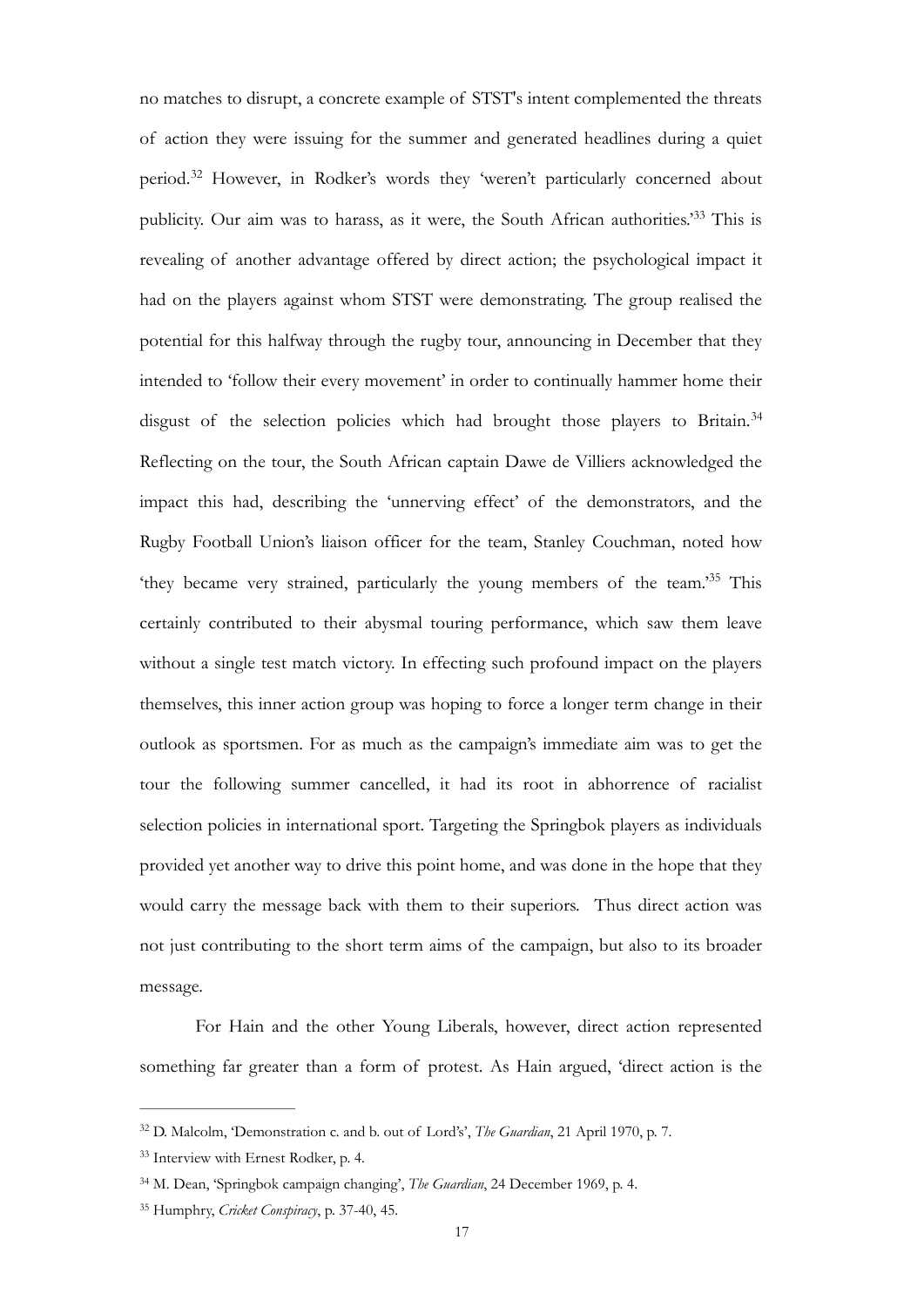<span id="page-17-5"></span><span id="page-17-4"></span>other side of the coin of direct democracy'. In other words, it represented a step towards the participatory politics that the so-called 'Red Guard' of the Young Liberals wished to see implemented in Britain.<sup>[36](#page-17-0)</sup> They wished to mobilise people around single, usually local, issues to give them the experience of achieving concrete change for themselves. It was hoped this would spark a broader trend of mass participation in decision making, rather than leaving it to professional politicians.<sup> $37$ </sup> This concept of 'community politics' was deeply embedded in the STST campaign; from its encouragement of autonomous local action to the emphasis it placed on 'commitment, action and impact [as] the language of the campaign'.<sup>[38](#page-17-2)</sup> For a group who were only just beginning to articulate this idea, STST represented a solid working model for the broader system they wished to see implemented, and reflected their deep belief in the power of local movements to effect change.

<span id="page-17-7"></span><span id="page-17-6"></span> John Arlott, a widely respected cricket commentator and a strong advocate of the cancellation of the 1970 tour, wrote in *The Guardian* midway through the rugby tour that 'the demonstrators, by their action against the Springbok rugby tour, in a few months have achieved more than the cricket officials have done by 15 years of polite acquiescence.<sup> $239$  $239$ </sup> Clearly, there is much to be said for the effectiveness of direct action in furthering the cause of STST. Aside from the significance it carried for those young radicals wishing to see participatory democracy become the norm, it allowed for disparate, small and localised groups to have a real impact and, of course, brought the movement the publicity so needed for any protest to be heard. It was a breath of fresh air, lending new life to anti-apartheid protest in Britain and certainly deserves credit for this. However, it was not without its pitfalls, and as we shall see by no means did it form the lynchpin of the campaign's success.

<span id="page-17-0"></span>Hain, *Radical regeneration*, p. 110. [36](#page-17-4)

<span id="page-17-1"></span><sup>&</sup>lt;sup>[37](#page-17-5)</sup> For the origins of this concept see J. Meadowcroft, 'The Origins of Community Politics: New Liberalism, Grimond and the Counter-Culture' in *Journal of Liberal Democrat History* 28 (2000), pp. 3-9.

<span id="page-17-2"></span>MCC/CRI/5/2/61 - Memoranda to local STST groups. [38](#page-17-6)

<span id="page-17-3"></span><sup>&</sup>lt;sup>[39](#page-17-7)</sup> I. Arlott, 'Progress—but only into a cul-de-sac', *The Guardian*, 19 December 1969, p. 17a.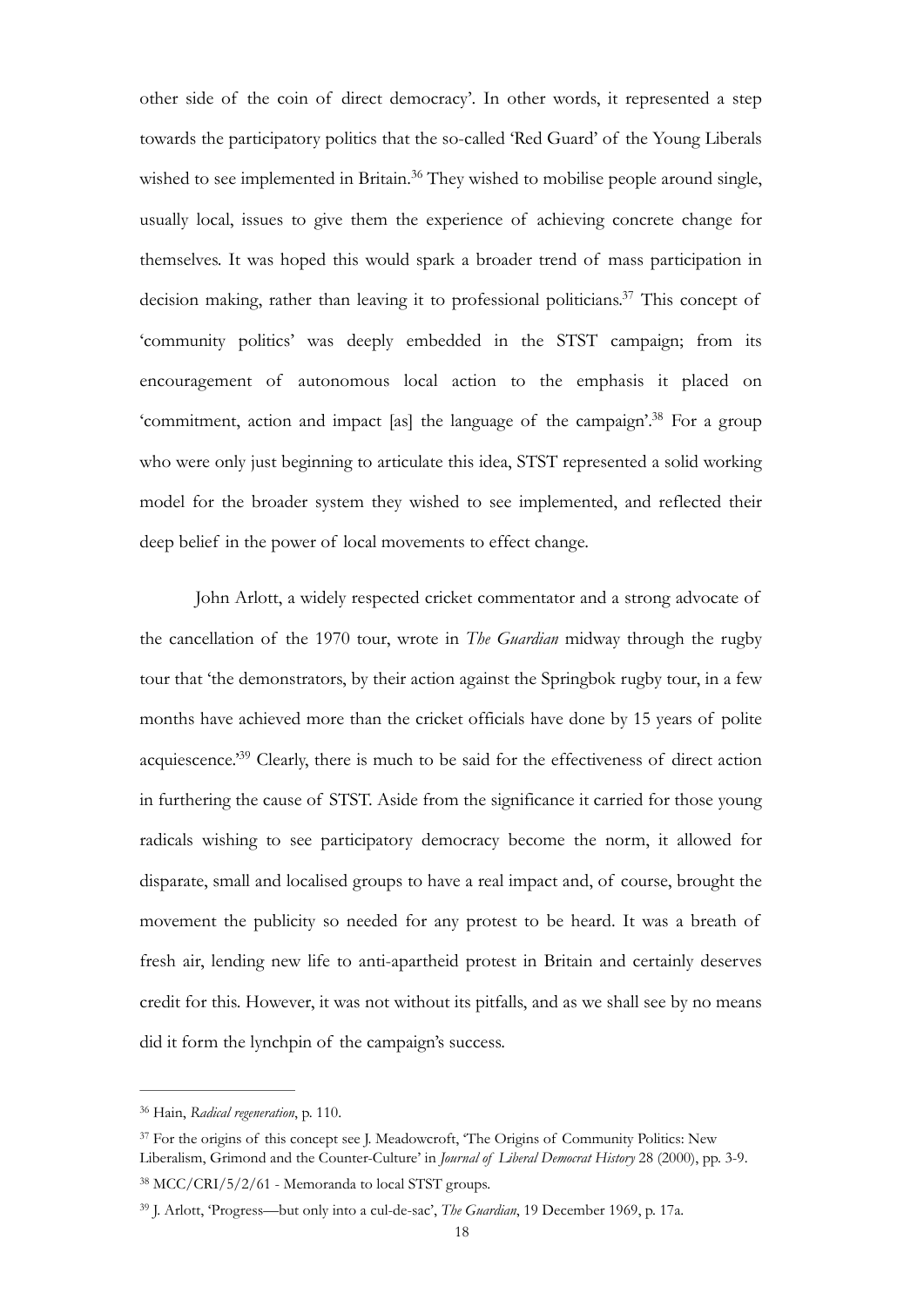## <span id="page-18-1"></span>Chapter Two

# *'It is the Home Secretary's specific responsibility to preserve individual liberty under the law, yet he has capitulated to mob rule and thus taken the first step on the road to anarchy* ' [1](#page-18-0)

Victor Goodhew's damning indictment of Callaghan in the House following the tour's cancellation would seem to place huge emphasis on the role of direct action in forcing the government's hand. However, his statement is more revealing about the negative implications direct action had for the campaign, as his characterisation of the protestors' actions as 'mob rule' was hardly atypical. For a central problem with utilising a controversial tactic was just that; that it was controversial. Whilst Hain's emphasis on polarising opinion brought vocal and emphatic allies to his cause, it also alienated a large body of opinion who, despite a moral opposition to apartheid, could not find it in themselves to condone tactics which they saw as bordering on violent. Goodhew's words also reveal another, unforeseen pitfall of direct action; its resultant appropriation by the Conservatives into their wider smear campaign over 'law and order' against the Wilson government. Images of protestors clashing with police provided the perfect fodder for their accusations over rising crime rates, and when the government finally intervened to request cancellation, condemnation focused tightly on issues of policing. This diverted much of the publicity away from the issue at hand— racialist selection and apartheid and was an unwanted intrusion into the campaign. Whilst the focus of STST on direct action undoubtedly gave them an edge as a protest movement and brought a wealth of benefits, it was in many respects a double edged sword.

<span id="page-18-0"></span><sup>&</sup>lt;sup>[1](#page-18-1)</sup> Hansard, 5th series, 1970, dccci. 1717.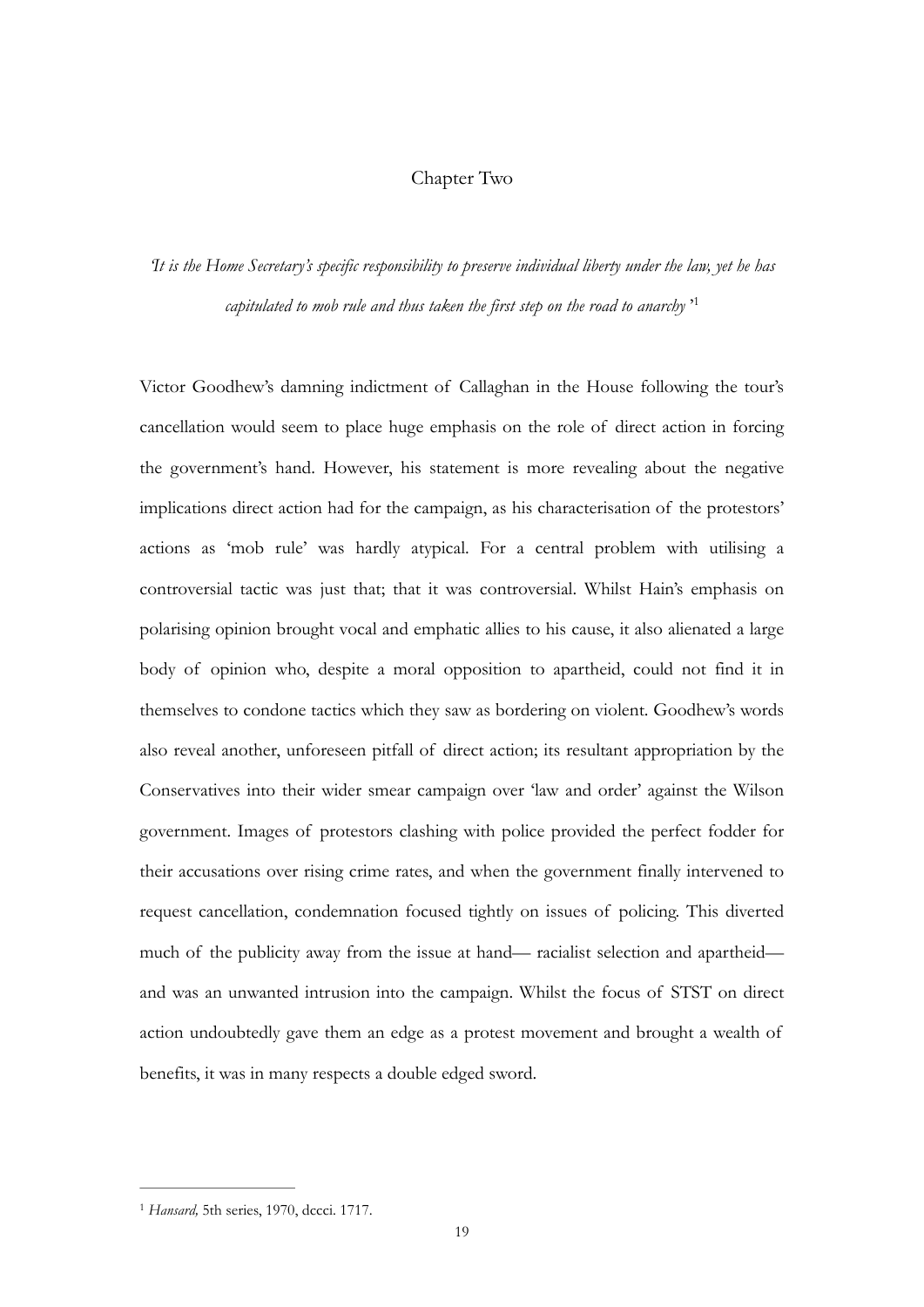<span id="page-19-6"></span><span id="page-19-5"></span> David Graeber has written that direct action, at its core, involves 'insisting on acting as if one is already free', and is fundamentally a confrontational rejection of state hierarchythat 'falls short of outright military insurrection'.<sup>[2](#page-19-0)</sup> It was its confrontational nature that provoked such a strong reaction from many quarters of the British public, and in the eyes of many rugby and cricket fans a minority group were imposing their will over a perfectly lawful pastime. In a letter to *The Times*, one E. F. G. Haigh implored the authorities to stop 'thousands of…citizens from being deprived of an innocent summer pursuit by a small minority of barbarians', and this reduction of the protestors' cause to one of mere barbarism was characteristic of the antagonistic reactions against the campaign.<sup>3</sup>In the same letter, Haigh refers to the 'thugs and hooligans who attach themselves to any cause which gives them an excuse for vandalism'; clearly, the group's disruptive methods were preventing many from engaging with the issues against which they were protesting. This strong reaction was exemplified in the fund launched by various MCC members to maintain the controversial tour, which after five days received nearly 3000 letters containing nearly  $\mu$ 15,000 in support[.](#page-19-2)<sup>[4](#page-19-2)</sup> The letters reveal a deep disregard for the demonstrators, one referring to them as 'maniacs', another, claiming to 'abhor apartheid as much as anyone', was 'contributing to prevent this threat to personal freedom in this country'.<sup>[5](#page-19-3)</sup> One supporter of the MCC even went so far as to express the opinion that 'to cancel the S.A tour would be the greatest threat to "freedom" since Hitlercame to power.<sup>2[6](#page-19-4)</sup> Hyperbolic expressions aside, the demonstrations had clearly provoked a significant backlash. Richard Crossman, Secretary of State for Social Services, was of the opinion that 'there is no doubt whatsoever that the demonstrators have terribly damaged their own anti-apartheid cause. They have strengthened racialism and

<span id="page-19-9"></span><span id="page-19-8"></span><span id="page-19-7"></span><span id="page-19-0"></span><sup>&</sup>lt;sup>[2](#page-19-5)</sup> Graeber, *Direct Action*, pp. 204, 207.

<span id="page-19-1"></span><sup>&</sup>lt;sup>[3](#page-19-6)</sup> E. F. G. Haigh, 'South African Cricket Tour: Threat of Hooliganism', *The Times*, 5 February 1970, p. 9a.

<span id="page-19-2"></span><sup>&</sup>lt;sup>[4](#page-19-7)</sup> MCC/CRI/5/2/53 - 'The 1970 Cricket Fund' press release.

<span id="page-19-3"></span><sup>&</sup>lt;sup>[5](#page-19-8)</sup> MCC/CRI/5/2/58 - M. Bird to S. C. Griffiths, 12 February 1970; MCC/CRI/5/2/53 - C. M. Falconer to 1970 Cricket Fund, 17 May 1970.

<span id="page-19-4"></span> $6 \text{ MCC/CRI}/5/2/58$  $6 \text{ MCC/CRI}/5/2/58$  - S. N. Howell to S. C. Griffiths, 18 May 1970.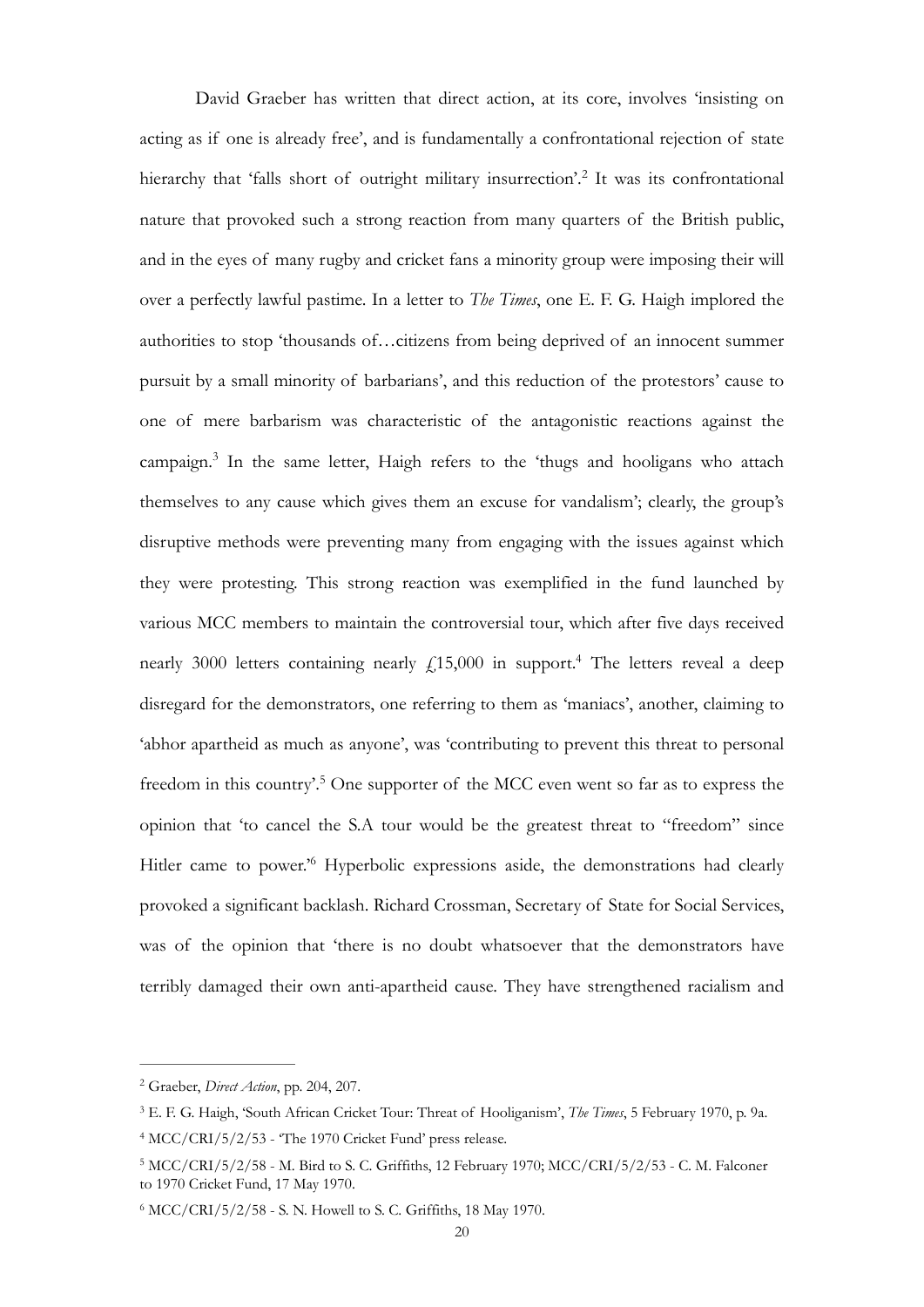<span id="page-20-6"></span>turned sportsmen against them'.<sup>[7](#page-20-0)</sup> This was clearly not an uncommon view, and a perhaps unavoidable consequence of their controversial tactics.

<span id="page-20-8"></span><span id="page-20-7"></span> This strong reaction was, in part, due to a degree of disbelief that the demonstrators could feel so strongly about an issue that many viewed as far removed from their immediate lives. Haigh's belief that the demonstrators were merely attaching themselves to a cause that gave them an excuse to run riot is indicative of this, as is the accusation levelled by Wilf Wooller, secretary of Glamorgan County Cricket Club and described by Hain as an 'arch enemy' of the campaign, that the protestors were being paid[.](#page-20-1)<sup>[8](#page-20-1)</sup> Christabel Gurney has said that 'I do think that anti-apartheid was a sort of case study of what can be done where people act in solidarity with people who are struggling along way away, for no obvious personal gain.<sup>3[9](#page-20-2)</sup> Ronald Inglehart's identification of the post-war generation's shift to post-materialist values is surely evident here, and this bred a fundamental lack of understanding in the motivation of the young activists.<sup>[10](#page-20-3)</sup> This was exacerbated by the distinct lack of overlap between the demographic of the protestors and the sports fans in whose domain they were protesting. Whilst their dismissal in the pro-government South African newspaper *Die Beeld* as a 'bunch of Left-wing, workshy, refugee long-hairs' was evidently heavily skewed, it was not entirely unreflective of sentiments back in Britain.<sup>[11](#page-20-4)</sup> In a letter to *The Sunday Times* the chairman of Gravesend Rugby Club suggested that the 'long-haired louts of uncertain gender that invaded the pitch at Twickenham...should be washed, shaved and cropped'.<sup>[12](#page-20-5)</sup> This difference was even acknowledged by those within STST; Hain wrote how demonstrators 'cut their hair and shaved their beards to look like rugby supporters', and Gurney mentioned how her

<span id="page-20-11"></span><span id="page-20-10"></span><span id="page-20-9"></span><span id="page-20-0"></span><sup>&</sup>lt;sup>[7](#page-20-6)</sup> R. H. S. Crossman, *The Diaries of a Cabinet Minister* (3 vols, London, 1975-7), iii, 846.

<span id="page-20-1"></span><sup>&</sup>lt;sup>[8](#page-20-7)</sup> Hain, *Don't Play with Apartheid*, p. 153. Wooller would repeat these accusations several times over the course of the campaign, insisting as late as Hain's trial three years later that this was the case; Humphry, *Cricket Conspiracy*, p. 60-1.

<span id="page-20-2"></span><sup>&</sup>lt;sup>[9](#page-20-8)</sup> Interview with Christabel Gurney, p. 2.

<span id="page-20-3"></span><sup>&</sup>lt;sup>[10](#page-20-9)</sup> R. Inglehart, *The Silent Revolution: changing values and political styles among Western publics (Princeton, 1977).* 

<span id="page-20-4"></span><sup>&</sup>lt;sup>[11](#page-20-10)</sup> This statement was reprinted in 'S. Africa baits Wilson on 'lawless mob', *The Guardian*, 10 November 1969, p. 1b.

<span id="page-20-5"></span><sup>&</sup>lt;sup>[12](#page-20-11)</sup> Hain, *Don't Play with Apartheid*, p. 153.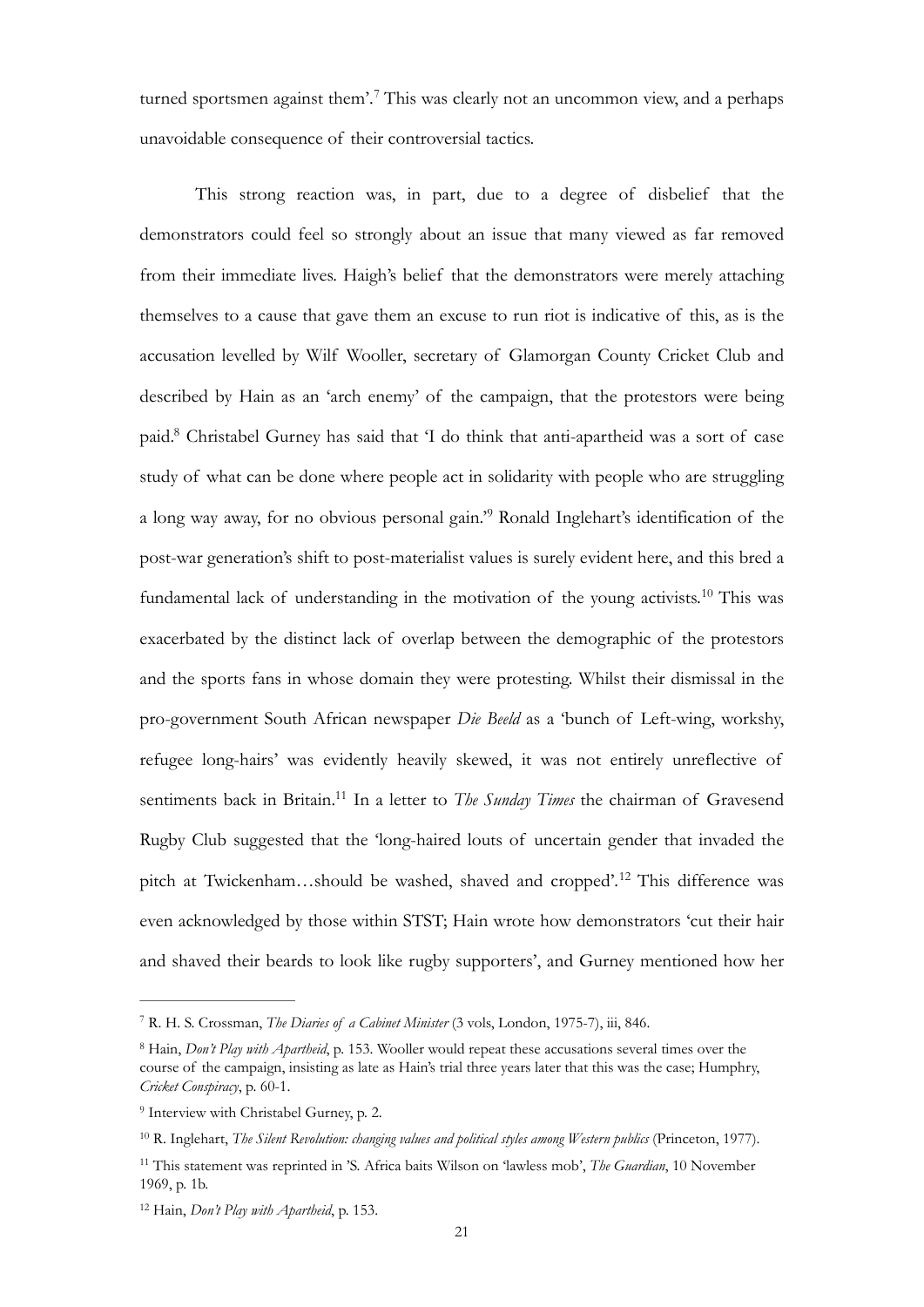<span id="page-21-4"></span>disruption of the Wilf Isaac's match at the Oval was 'the only time I had been to a cricket match.<sup> $13$ </sup> If the tactics adopted in the campaign were what instigated strong reactions against it, these differences served to widen the gap in understanding and damage the image of the campaign in the eyes of those within the sporting establishment.

<span id="page-21-5"></span> More significant than the public backlash was the reaction of the cricketing authorities, for whom every demonstration seemed to bring even greater resolve to host the South Africans. As Jack Bailey, assistant secretary to the MCC, remembers; 'we were fighting for the world of cricket as we knew it; for the right to play cricket under the law of the land.'<sup>[14](#page-21-1)</sup> They saw their traditional institution as under attack from outsiders, and rushed to its defence with relish. Twice, meetings of the Cricket Council Emergency Executive Committee were held to discuss the future of the tour and twice they voted to maintain it. The first of these meetings came on the 12 February, following their sending a deputation to the Home Secretary on the 29 January to discuss the policing of the matches. At this first meeting, the prospect of shortening the tour to ease the burden on police was discussed, and following a vote in the Executive Committee it was drastically cut from 28 matches to 12, all of which were to be held at 'defensible' grounds[.](#page-21-2)<sup>[15](#page-21-2)</sup> The second came on the 18 May, when opposition to the tour had reached crisis point, in which the chairman Maurice Allom stated that the decision was 'the most important… that the Council would ever have to take.'<sup>[16](#page-21-3)</sup> Still, the Council voted 18 votes to 8 to sustain the tour, with the qualifier that all future tours would be suspended until the South African team was selected on a multi-racial basis. An acknowledgement, then, of the demonstrators' cause, but a clear intransigence when it came to the current tour. They were holding firm to their belief that maintaining sporting contact with South

<span id="page-21-7"></span><span id="page-21-6"></span><span id="page-21-0"></span><sup>&</sup>lt;sup>[13](#page-21-4)</sup> *Ibid.*, p. 137; Interview with Christabel Gurney, p. 2.

<span id="page-21-1"></span><sup>&</sup>lt;sup>[14](#page-21-5)</sup> Bailey, *Conflicts in Cricket*, p. 57.

<span id="page-21-2"></span><sup>&</sup>lt;sup>[15](#page-21-6)</sup> MCC/CRI/5/2/54 - Minutes from a meeting with the Home Secretary and MCC, 29 January 1970; MCC/CRI/5/2/53 - Minutes from a meeting of the Cricket Council Emergency Executive Committee, 12 February 1970.

<span id="page-21-3"></span><sup>&</sup>lt;sup>[16](#page-21-7)</sup> MCC/CRI/5/2/53 - Minutes from an emergency meeting of the Cricket Council, 18 May 1970.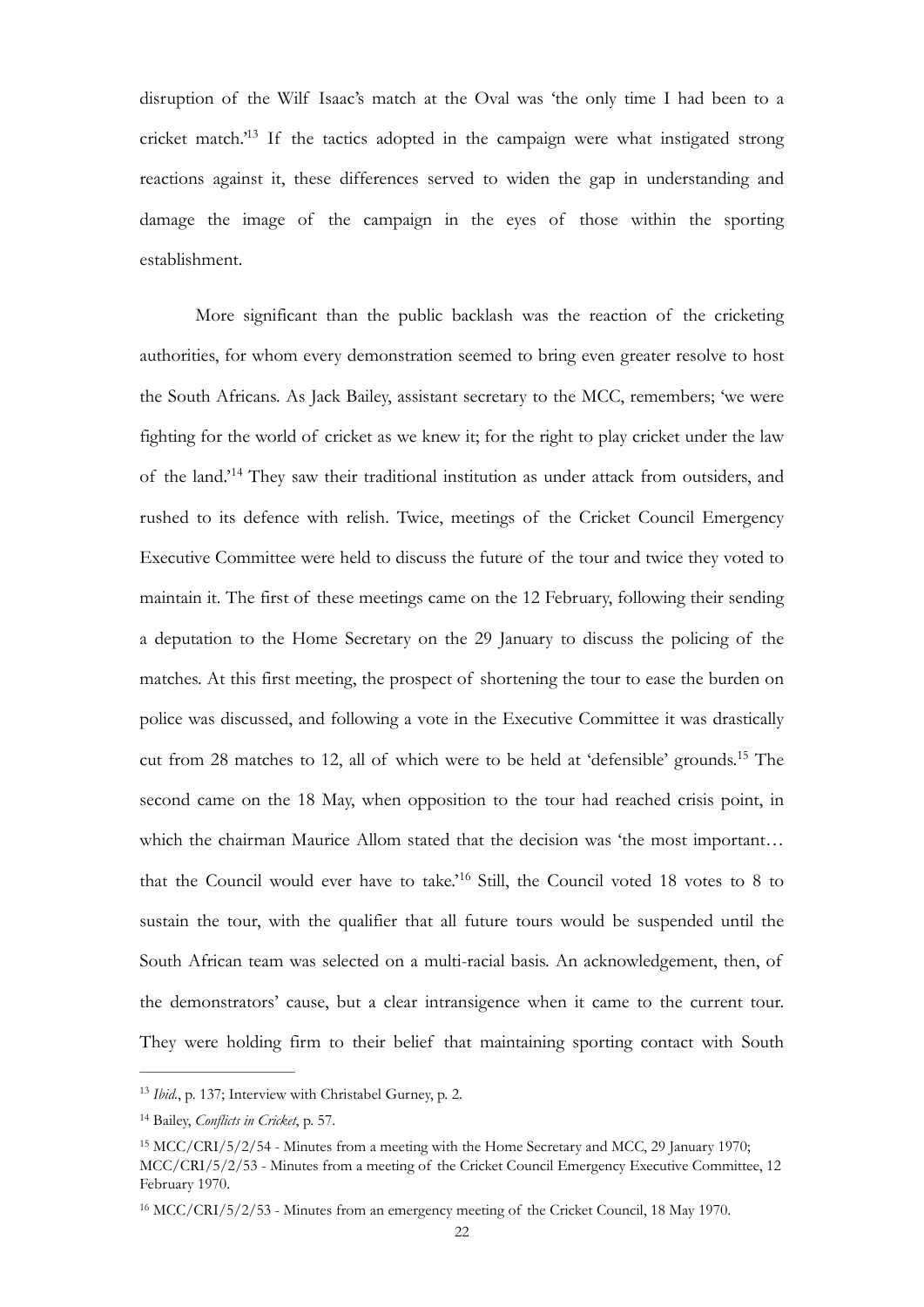<span id="page-22-5"></span>Africa, rather than imposing sanctions through isolation, was the best way to implement change; the 'building bridges' argument. In a pamphlet released to defend the tour, the MCC wrote that 'it is felt that encouragement, not isolation, is what is needed to ensure that further progress can be made', and this was indignantly repeated time and time again in the face of protests.<sup>[17](#page-22-0)</sup> This was indicative of the feelings not just within the cricketing establishment, but its wider community; a poll conducted in January of the Cricketers' Association, the trade union for county cricketers, saw 124 votes in favour of the tour and 28 against it, with only 3 of the latter group objecting on moral grounds.<sup>[18](#page-22-1)</sup> Billy Griffiths, the secretary of the Council, had written to Hain in September 1969 warning him that 'the explicit threat of physical interference with play will hardly win the hearts or minds of the Council', and this was to prove accurate.<sup>[19](#page-22-2)</sup> As a frustrated Callaghan wrote to Harold Wilson, 'some members of that body would die in the last ditch rather than call the tour off', and the confrontational protest methods used by STST certainly contributed to this attitude.<sup>[20](#page-22-3)</sup>

<span id="page-22-8"></span><span id="page-22-7"></span><span id="page-22-6"></span> Where much literature on direct action focuses on the line between violence and non-violence in demonstration, Hain and STST sought to negate this debate entirely, firmly committing themselves to a non-violent campaign. Owing to the confrontational nature of the protest this proved to be impossible in practice, and provided further fodder for opponents of the demonstrations. Hain himself acknowledged this, reflecting that 'one of our failures, and one of the opposition's few successes, was that the public distinction between militant non-violence and violence became very blurred.<sup>[21](#page-22-4)</sup> Nowhere was this more evident than at the Springbok match in Swansea on the 15 November, where demonstrators, police, and rugby fans clashed in a brutal manner. Geach was dragged off the pitch by his genitals by one over-zealous steward, and the committee

<span id="page-22-9"></span><span id="page-22-0"></span> $17 \text{ MCC/CRI}/5/2/53$  $17 \text{ MCC/CRI}/5/2/53$  - 'Why the 70 Tour?' pamphlet.

<span id="page-22-1"></span>Williams, *Cricket and Race,* p. 67. [18](#page-22-6)

<span id="page-22-2"></span> $19$  MCC/CRI/5/2/53 - S. C. Griffiths to P. Hain, 14 September 1969.

<span id="page-22-3"></span><sup>&</sup>lt;sup>[20](#page-22-8)</sup> TNA PREM 13/3499 - J. Callaghan to H. Wilson, 30 April 1970.

<span id="page-22-4"></span><sup>&</sup>lt;sup>[21](#page-22-9)</sup> Hain, *Don't Play with Apartheid*, p. 199.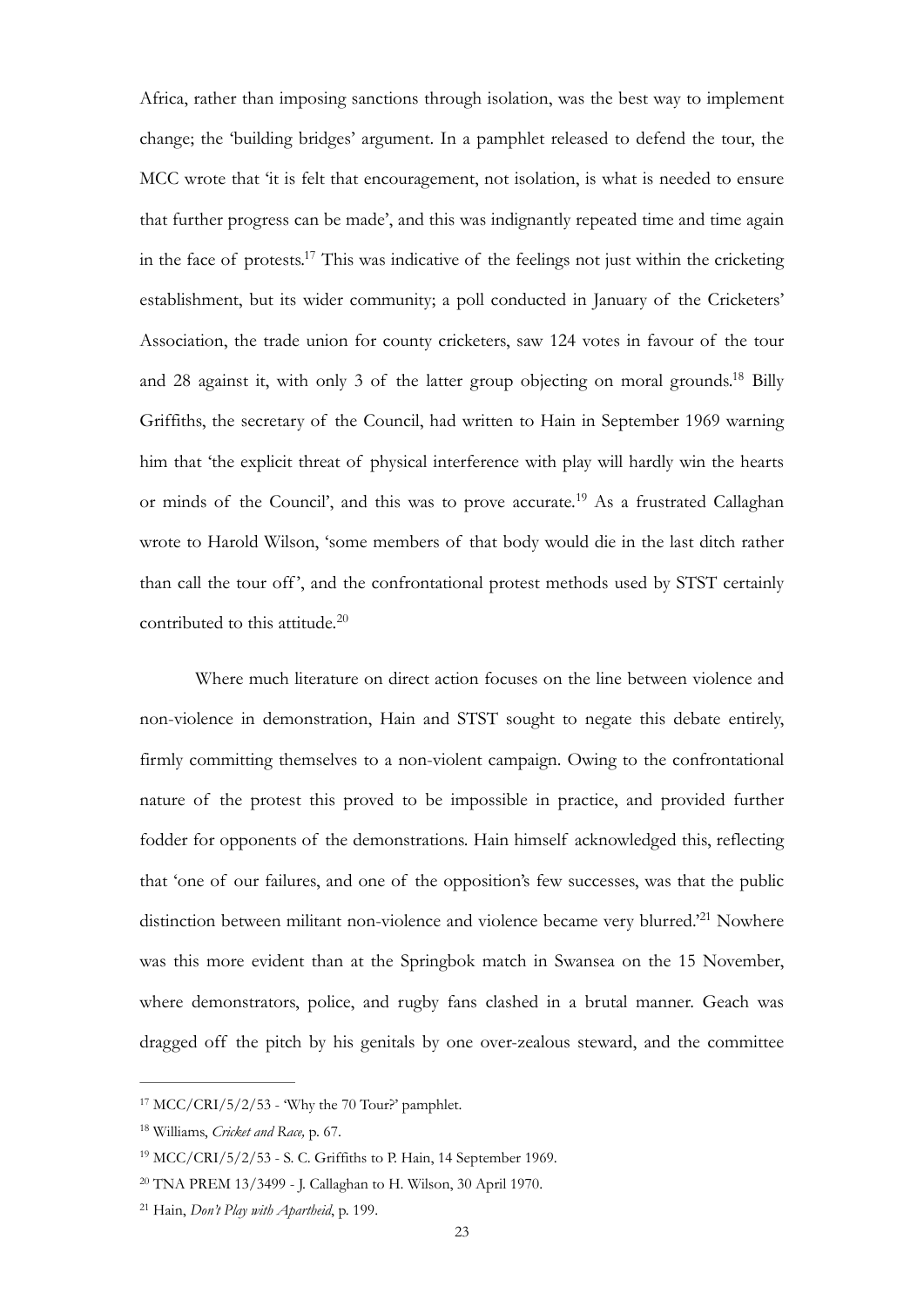called immediately for a public enquiry into the day's events. Regardless of where the blame lay for the violence, the damage was done, and accusations of 'mob rule' and hooliganism would be levied for the remainder of the campaign.

 The situation was also not helped by the decentralised nature of STST. For whilst this was clearly one of its greatest assets, it also meant that the committee could not control what was done in its name, even if it crossed the explicit lines they had set for themselves. On the night of the 19 January, fourteen of the seventeen county cricket grounds around the country were broken into, pitches dug up and weed killer sprayed over the outfields. In causing extensive property damage, the unknown group of demonstrators— responsibility was never claimed by any group— had crossed the line into 'violent' protest. Despite insisting even two years later that he thought it was 'morally wrong, and I stress morally wrong, to dig up cricket grounds', Hain's group were tainted by association with the acts.<sup>[22](#page-23-0)</sup> The leading article in *The Guardian*, one of the more sympathetic broadsheets to STST, best highlighted the damage done:

<span id="page-23-3"></span>They are wrong because the right to protest does not encompass the right to shove one's views, however sound, down the throats of others and to interfere with their freedom. They are self-defeating because they will make it more difficult for people like David Sheppard to increase the numbers of cricketers opposing apartheid. To put out of use grounds on which immense care is lavished is a spectacular, but not an effective way of making the antiapartheid case. Peaceful demonstration is harder and less spectacular, but has more long-term effect.<sup>[23](#page-23-1)</sup>

<span id="page-23-5"></span><span id="page-23-4"></span>Whilst Hain later came to see the raids as bringing more benefit than harm to the campaign, he based this on the fact that it was at the next meeting of the Cricket Council that the tour was reduced to matches at the more defensible grounds.<sup>[24](#page-23-2)</sup> In his eyes, the message they had sent to the Council was more important than the increased alienation of many within the cricketing community that it brought. However, points of discussion for their meeting with Callaghan drawn up before the raids took place show that this reduction of the tour was already on the cards, and was not altered significantly by the

<span id="page-23-0"></span>Humphry, *Cricket Conspiracy*, p. 71. [22](#page-23-3)

<span id="page-23-1"></span><sup>&</sup>lt;sup>[23](#page-23-4)</sup> Not Cricket, Not good sense', *The Guardian*, 21 January 1970, p. 10a-b.

<span id="page-23-2"></span><sup>&</sup>lt;sup>[24](#page-23-5)</sup> Hain, *Radical Regeneration*, p. 126.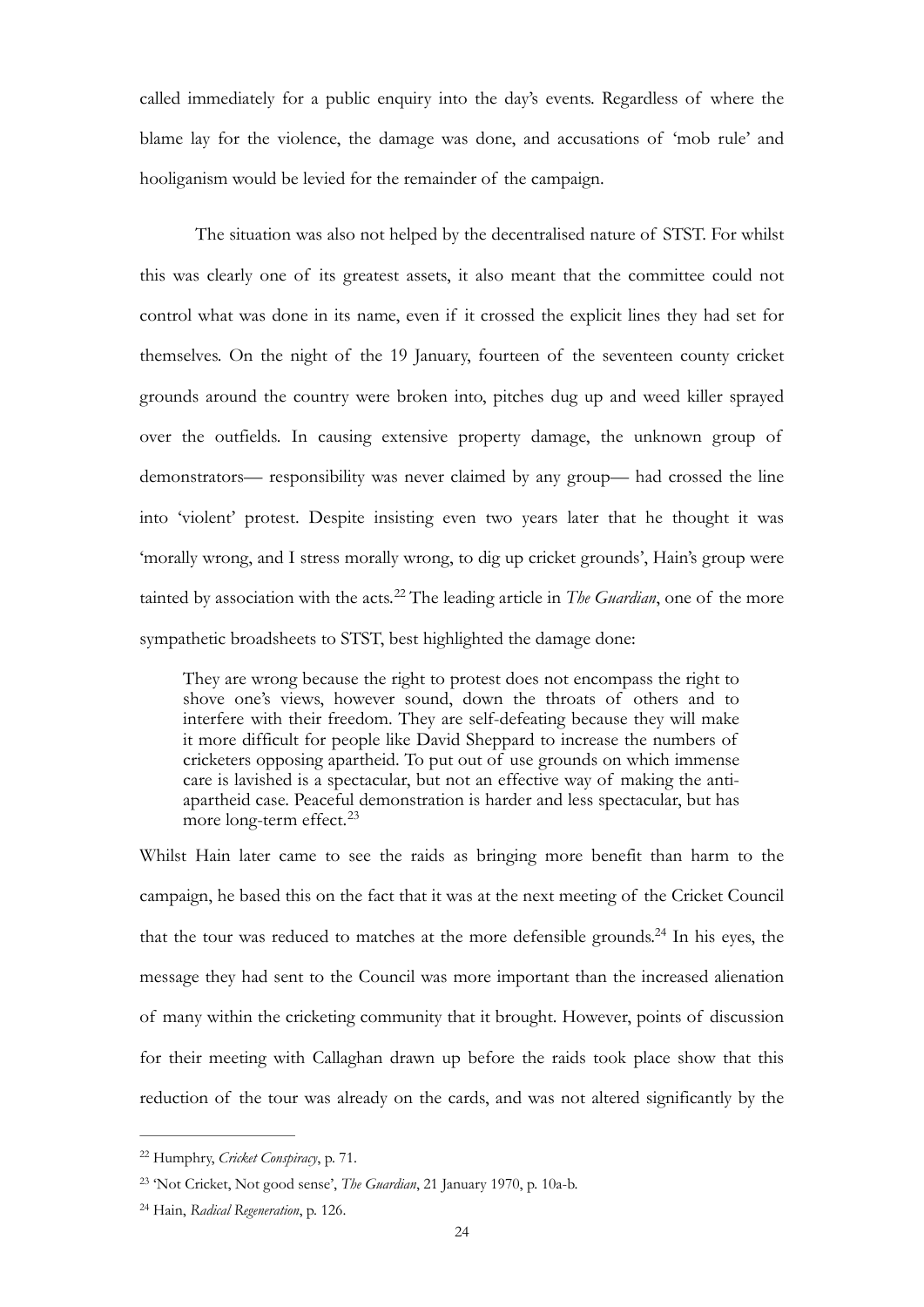<span id="page-24-5"></span>events of 19 January.<sup>[25](#page-24-0)</sup> The main achievement of the raids, then, was a public outcry at the destruction of many beloved cricket pitches, widening the gap between STST and the community they were attempting to influence.

<span id="page-24-7"></span><span id="page-24-6"></span> STST's militant reputation also led to their cause being taken up by the Conservatives as part of their wider campaign over law and order. Called 'a favourite political football of the Conservative Opposition' by Wilson, this campaign had been heating up in the run up to the General Election, with Shadow Home Secretary Quintin Hogg accusing the Wilson administration of 'presiding…over the biggest crime wave of the century'.<sup>[26](#page-24-1)</sup> Callaghan was bombarded with questions in the House by the Opposition over the role of the police in controlling demonstrations, and accusations that he was failing to preserve the lawful right of citizens to watch cricket in the face of hooliganism.<sup>[27](#page-24-2)</sup> He also came under heavy fire for the general inefficiency of the police service, and in light of the concern over rising crime rates the protests were seen as symptomatic of a much larger issue. The problem was exacerbated by the Conservative party's close links with the MCC; in a letter to Griffiths, William Rees-Davies asked 'would it help you if I got together a group of Tory MPs quickly to meet you and some members of your committee to see how we can best help', in contrast to the 103 Labour and Liberal MPs who came out in support of cancellation.<sup>[28](#page-24-3)</sup> When Wilson appeared on the television programme 'This Week' and expressed the view that 'everyone should be free to demonstrate against apartheid', Edward Heath quickly countered by explicitly backing the tour and denouncing Wilson's words as incitement to violence.<sup>[29](#page-24-4)</sup> This appropriation by the Conservatives of STST into their law and order campaign drew

<span id="page-24-9"></span><span id="page-24-8"></span><span id="page-24-0"></span><sup>&</sup>lt;sup>[25](#page-24-5)</sup> MCC/CRI/5/2/54 - Memorandum to the Home Secretary from the Cricket Council, 29 December 1969.

<span id="page-24-1"></span><sup>&</sup>lt;sup>[26](#page-24-6)</sup> H. Wilson, *The Labour Government 1964-1970: a personal record* (London, 1971), p. 772; L. Chester, 'Callaghan: The Politics of Fear', *The Sunday Times*, 22 February 1970, p. 11.a.

<span id="page-24-2"></span><sup>&</sup>lt;sup>[27](#page-24-7)</sup> Hansard, 5th series, 1970, dccxcv. 1438-41.

<span id="page-24-3"></span><sup>&</sup>lt;sup>[28](#page-24-8)</sup> MCC/CRI/5/2/54 - W. R. Rees-Davies to S. C. Griffith, 22 April 1970; MSS AAM 13 - Annual Report September 1969/August 1970.

<span id="page-24-4"></span><sup>&</sup>lt;sup>[29](#page-24-9)</sup> TNA CAB 164/674 - Verbatim transcript of an interview with H. Wilson on 'This Week', 17 April 1970; Wilson, *Labour Government*, p. 784.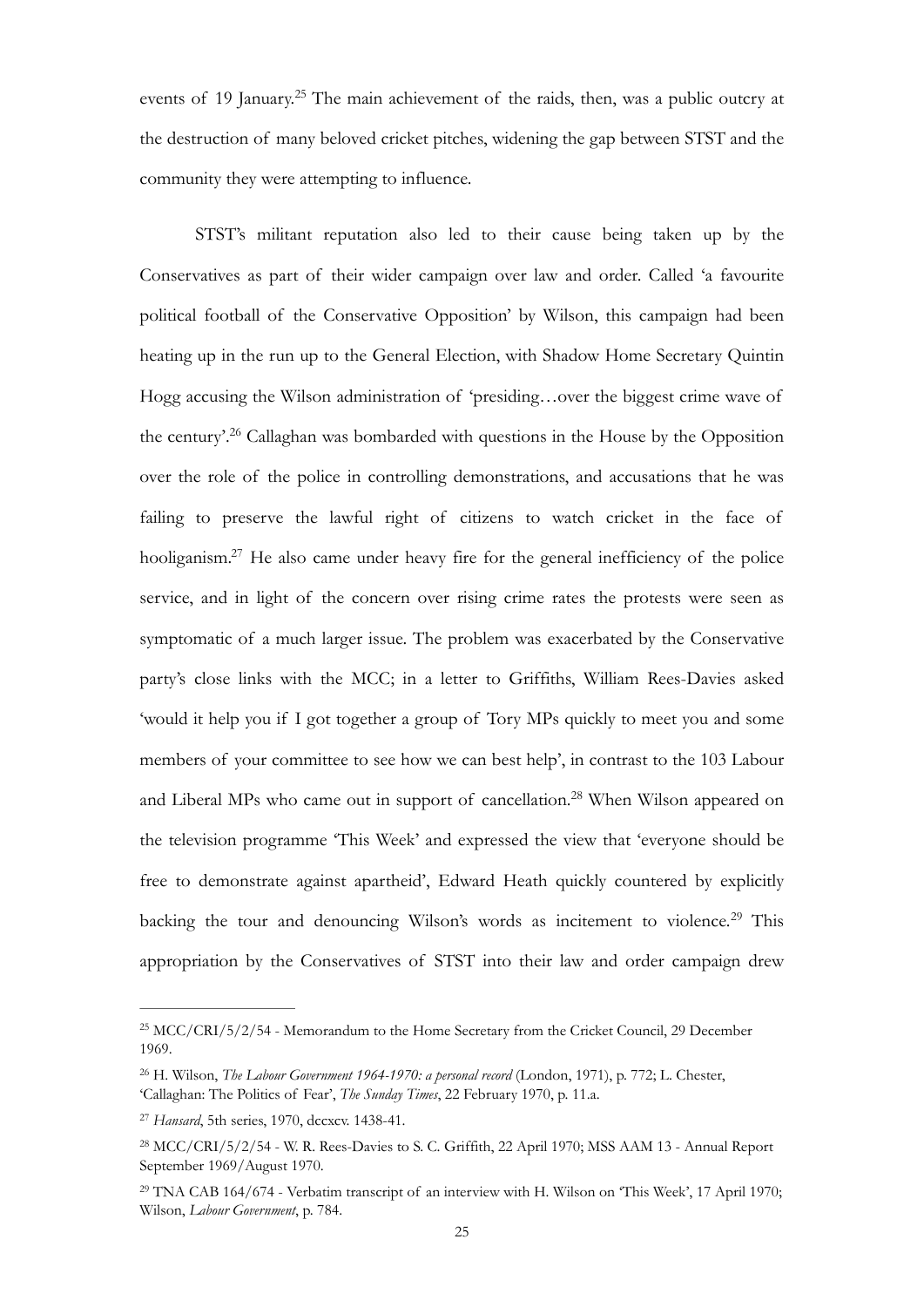much of the publicity away from the issues that Hain and his colleagues wished to focus on. In a letter to *The Guardian* on 30 April, Hain bemoaned how 'it [was] becoming increasingly obvious that the issue is losing out to the 'law and order' controversy', and that their campaign against racialism had 'become a Conservative Party showpiece'.[30](#page-25-0) Brutus also criticised the manner in which 'protest is still being misunderstood and misrepresented— particularly in light of the role of the police'.[31](#page-25-1)

 In instructions issued to local STST groups ahead of the upcoming cricket tour, the central London committee were explicit:

<span id="page-25-7"></span><span id="page-25-6"></span><span id="page-25-5"></span>KEEP TO THE ISSSUE- "APARTHEID AND SPORT' and refuse to be publicly committed on specific tactics. Don't be sidetracked into useless questions like the length of demonstrators' hair, "law and order" and "vandalism".<sup>[32](#page-25-2)</sup>

A clear acknowledgement, then, of exactly where their direct action tactics were hindering their efforts. Whilst the group are certainly proof of the wealth of benefits direct action can bring, so too do they highlight its double-edged nature as a protest weapon, and illuminate the ways in which it can sidetrack a campaign.

 Goodhew's accusation that the cancellation of the cricket tour represented the first step on the road to anarchy was explicit in describing Callaghan's intervention as a reaction to the threat of direct action in the coming months. However, in spite of the lengthy debate it raised over the competence of the police, it is worth asking how intimidating the warnings STST issued really were. Callaghan's assertions that the police service were fully prepared for the onslaught the tour would bring may have been received sceptically by the Cricket Council, but they did contain considerable truth.<sup>[33](#page-25-3)</sup> The Metropolitan Police Special Branch were fully informed on STST's plans, and provided fortnightly updates on developments in their strategy.<sup>[34](#page-25-4)</sup> The Cricket Council, too, had

<span id="page-25-9"></span><span id="page-25-8"></span><span id="page-25-0"></span><sup>&</sup>lt;sup>[30](#page-25-5)</sup> P. Hain, 'A bumper from the Tories', *The Guardian*, 30 April 1970, p. 12a.

<span id="page-25-1"></span><sup>&</sup>lt;sup>[31](#page-25-6)</sup> MSS AAM 1450- SAN-ROC position paper.

<span id="page-25-2"></span> $32 \text{ MCC/CRI}/5/2/53$  $32 \text{ MCC/CRI}/5/2/53$  - Memorandum to local STST groups.

<span id="page-25-3"></span>Bailey, *Conflicts in Cricket*, p. 61. [33](#page-25-8)

<span id="page-25-4"></span><sup>&</sup>lt;sup>[34](#page-25-9)</sup> TNA MEPO 31/30 - Special Branch reports on the South African cricket tour.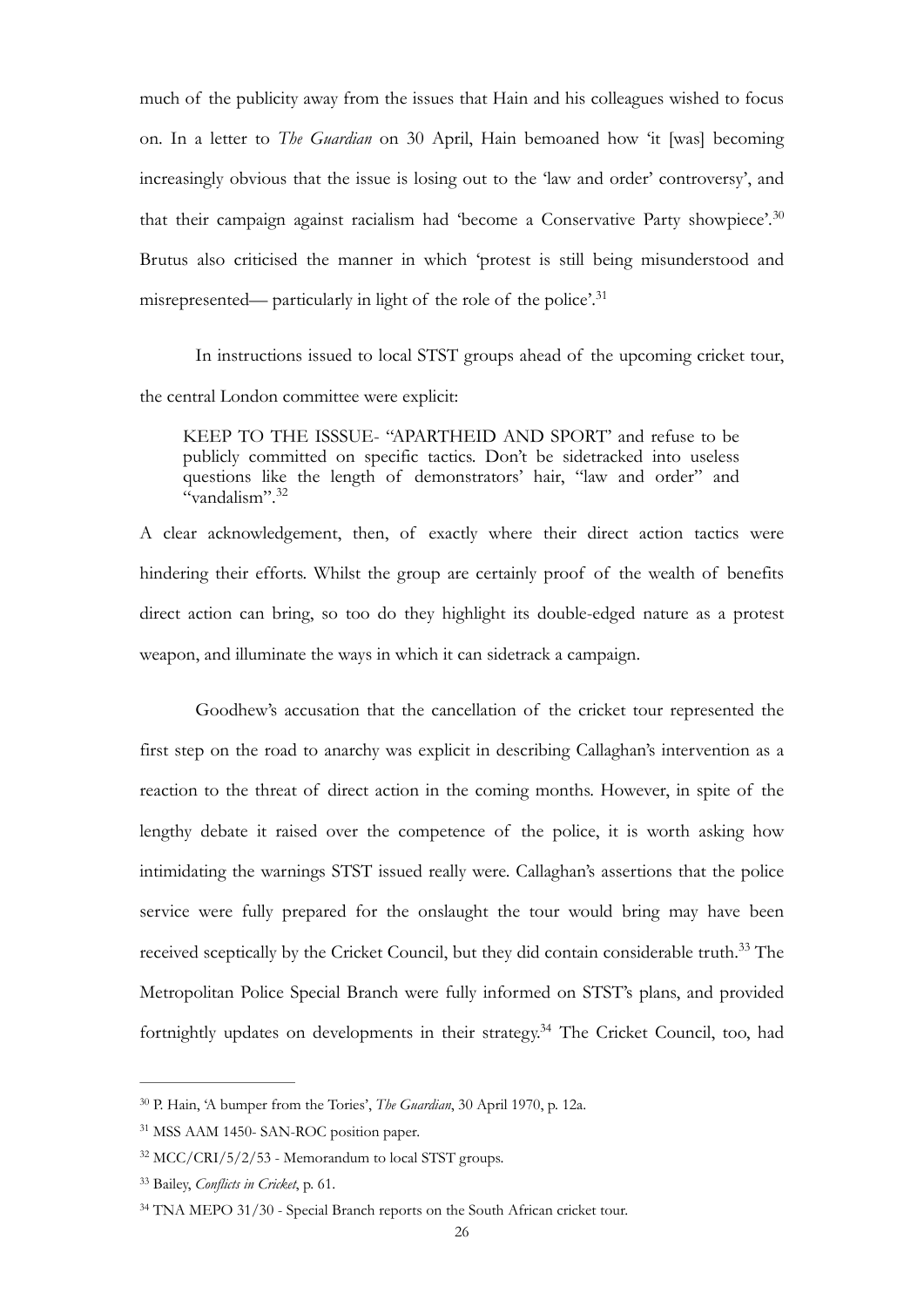<span id="page-26-3"></span><span id="page-26-2"></span>their own information sources on the group's proposed actions, and had secured assurances from the Chief Constables responsible for each test match location that they were fully prepared for any disruption the demonstrators might bring.<sup>[35](#page-26-0)</sup> When they approached Callaghan initially to discuss the tour, their main concerns focused on who would pay for the manpower required, not that such manpower would be available and competent.<sup>[36](#page-26-1)</sup> The idea that the threat of action was what caused the cancellation is undermined by the willingness revealed in the correspondence of the Cricket Council to weather the oncoming storm, and by the reluctance of the Wilson government to provide further ammunition for the Opposition's campaign against them. Whilst there were obvious reservations about the risk of violence brought by demonstrations, and this anxiety certainly heightened tensions around the tour, as we shall see, the cancellation by no means hinged on this anxiety alone, and Goodhew's words prove to be a remarkable simplification of the issues at hand.

<span id="page-26-0"></span><sup>&</sup>lt;sup>[35](#page-26-2)</sup> MCC/CRI/5/2/61 - Communications relating to ground protection.

<span id="page-26-1"></span><sup>&</sup>lt;sup>[36](#page-26-3)</sup> MCC/CRI/5/2/54 - Minutes from a meeting with the Home Secretary and MCC, 29 January 1970.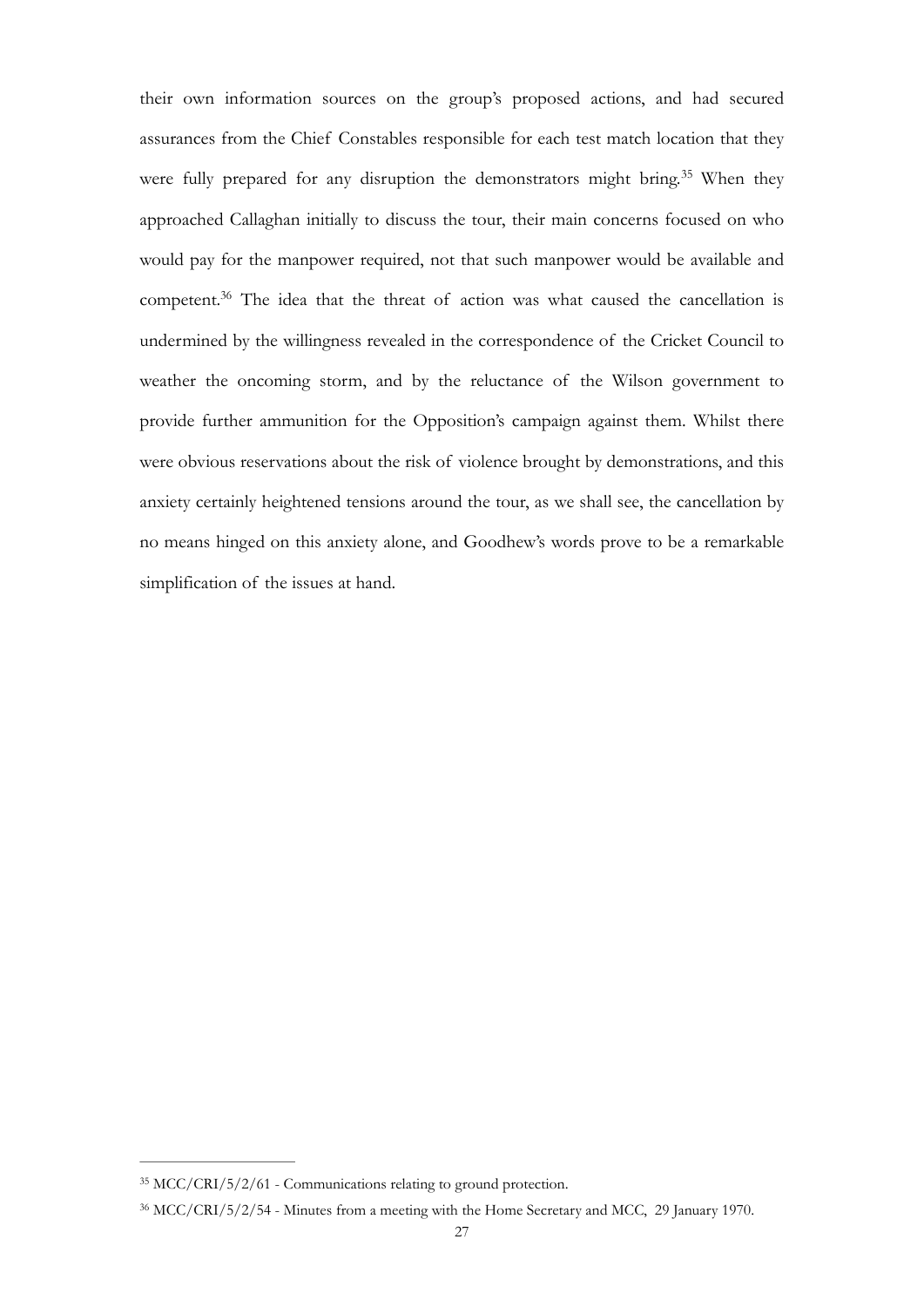#### <span id="page-27-2"></span>Chapter Three

*'The opposition to the tour was now taking on a life of its own and STST to some extent took a back seat to the high-level pressure that was being exerted* ' [1](#page-27-0)

This was how Hain described the two months leading up to the cancellation of the 1970 cricket tour, the culmination of his own campaign. The 'broad public policy' on which Callaghan requested the Cricket Council withdraw their invitation to the South African Cricket Association included more than just the threats of disruption issued by STST, and here even Hain himself acknowledges that by this stage the issue had grown far beyond his hands. If direct action, or the threat thereof, was not in itself enough to stop the tour, then questions remain over Callaghan's motivations in intervening. His reasoning to the Council encompassed the threat to race relations in the era of Powellism and, crucially, the threatened boycott of the upcoming Commonwealth Games in Edinburgh that summer by a growing number of nations. He also had the weight behind him of considerable public opposition to the tour from a number of well-respected figures, whose vocal objections to the apartheid regime were often accompanied by a denunciation of the militant protests that had taken place. Groups distinct from STST were pursuing more traditional lobbying routes in order to negotiate with both the Cricket Council and the Government, and their role has often been neglected in discussions of the tour's cancellation.<sup>[2](#page-27-1)</sup> Ultimately, close scrutiny of the events leading up to Callaghan's intervention reveals the superseding of the threat of future protest by other, more pressing concerns for the Wilson government.

<span id="page-27-3"></span><span id="page-27-0"></span><sup>&</sup>lt;sup>[1](#page-27-2)</sup> Hain, *Don't Play with Apartheid*, p. 178.

<span id="page-27-1"></span><sup>&</sup>lt;sup>[2](#page-27-3)</sup> Jeffries, *Sport and Politics*, p. 116.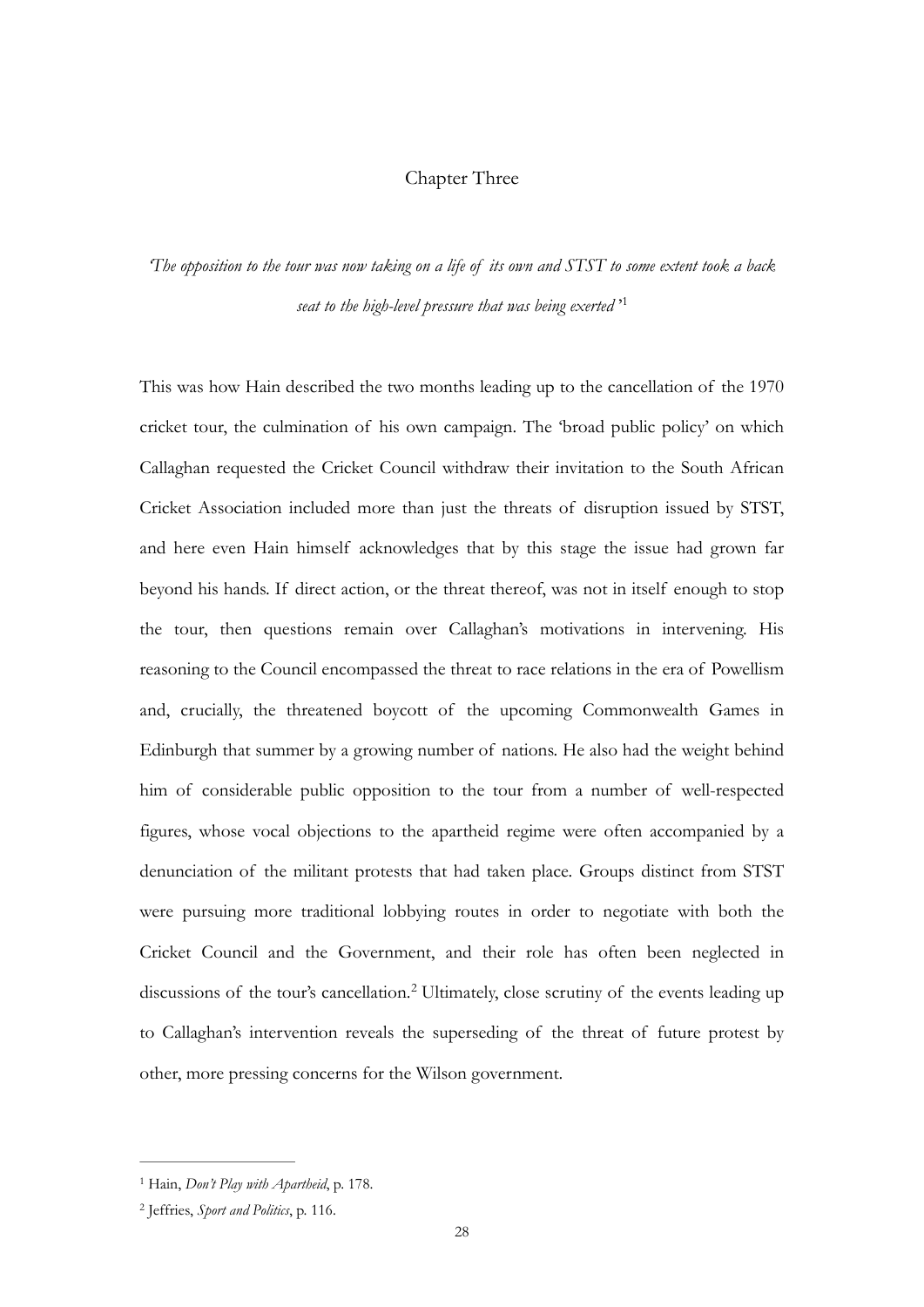It is worth pausing here for a moment to consider the relationship STST had with the wider Anti-Apartheid Movement. There is a very simple point to be made that, in 1969, anti-apartheid sentiment was not emerging out of a clear blue sky, and the AAM had been in action for nearly ten years when the STST committee was formed. The new group were therefore building on the existing groundwork that had been laid by the AAM over the past decade. Their relationship was a complex one. The dividing line between them proved to be the latter's tactics, which many in the AAM felt too controversial to associate themselves with, however there were still factions who advocated strongly for more direct protest. This conflict of attitudes is best represented in the strategy paper published in *Anti-Apartheid News* by Peter Hellyer in June 1969. Hellyer called for the expansion of the movement towards more militant tactics, explicitly calling for direct action. However, he also warned against extremism for fear that it would sever the movement's ties with the Labour and Liberal parties, and ruin their public image as a non-violent organisation. Interestingly, he even predicted the benefits that would be gained from a breakaway group such as STST, which would be affiliated but distanced enough to be free to pursue more controversial modes of protest.<sup>3</sup>

<span id="page-28-4"></span><span id="page-28-3"></span> His warning against extremism was clearly heeded by the national committee, and at their meeting two months later it was decided that the backlash against militant demonstrations would be too great to sanction them.<sup>[4](#page-28-1)</sup> At the annual general meeting on 26 October 1969 a motion was proposed suggesting that the AAM, 'in the event of the MCC not withdrawing the invitation' to the South Africans, would 'regard disruption of the matches as entirely justifiable.<sup>[5](#page-28-2)</sup> This was amended to 'if it does not withdraw the invitation the matches will inevitably be disrupted', with a note in the handwriting of the secretary Ethel de Keyser that the 'new form put forward incorporated the committee's

<span id="page-28-5"></span><span id="page-28-0"></span><sup>&</sup>lt;sup>[3](#page-28-3)</sup> MSS AAM 2200 - Anti-Apartheid News, June 1969.

<span id="page-28-1"></span><sup>&</sup>lt;sup>[4](#page-28-4)</sup> MSS AAM 43 - National Committee minutes, 2 August 1969.

<span id="page-28-2"></span><sup>&</sup>lt;sup>[5](#page-28-5)</sup> MSS AAM 14 - Motions proposed for AGM, 26 October 1969.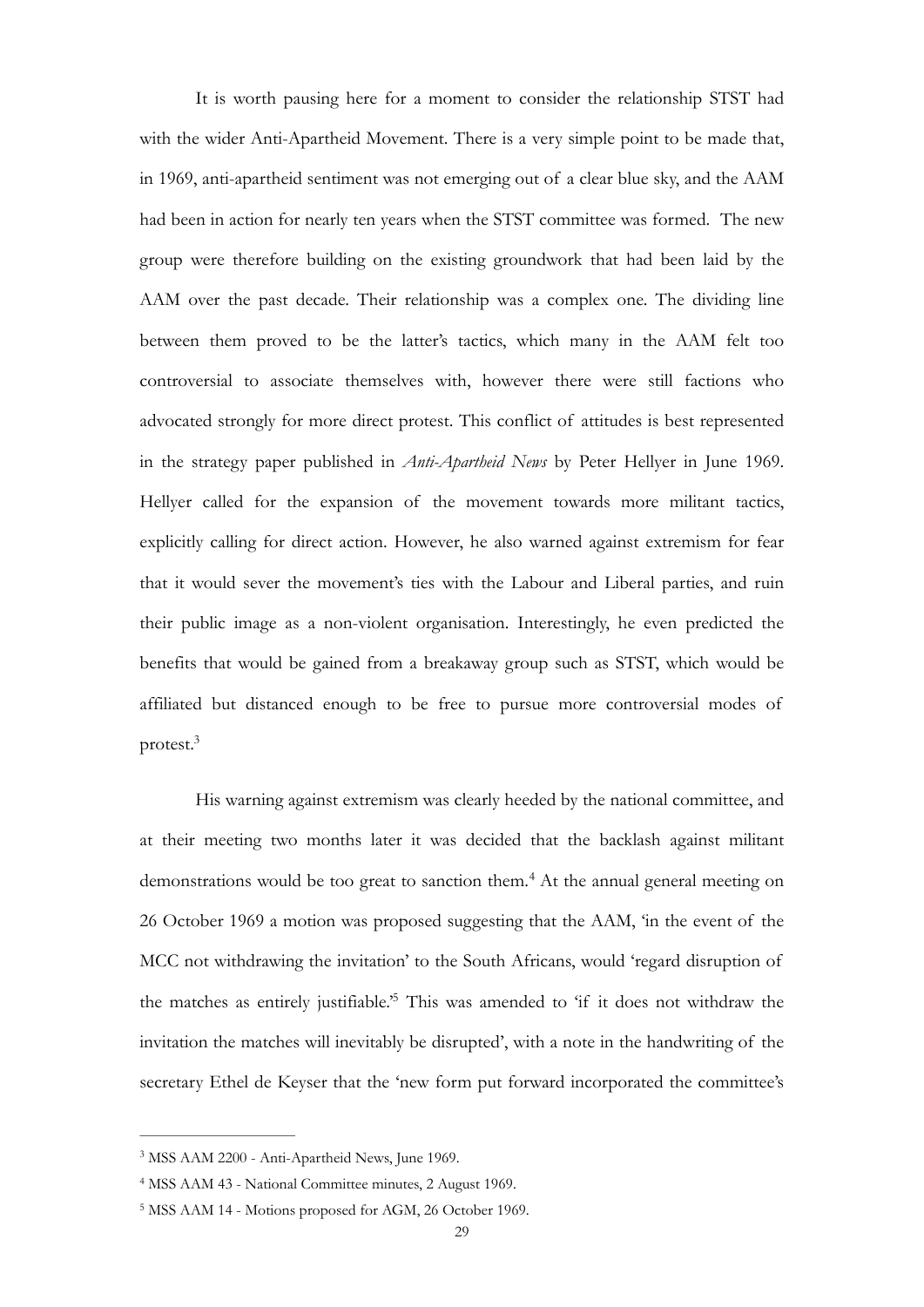<span id="page-29-7"></span><span id="page-29-6"></span>wording'[.](#page-29-0)<sup>[6](#page-29-0)</sup> A clear reluctance, then, to officially condone direct action. David Lawrence has argued, using the sports boycott movement as an illustrative example, that the AAM pioneered a new pressure group tactic of 'influencing from the outside', bypassing the normalchannels of political pressure through populist militant techniques.<sup>[7](#page-29-1)</sup> However, this works on the premise that STST was fully absorbed into the movement, whereas Roger Fieldhouse's contention that Hain's group 'exposed the fact that AAM was unsure of its attitude to such direct action' appears far more plausible[.8](#page-29-2)

<span id="page-29-10"></span><span id="page-29-9"></span><span id="page-29-8"></span> They still, however, played a 'crucial organisational role' in the wider campaign against the cricket tour, and the pressure they exerted on the government through more traditionalchannels of protest should not be downplayed.<sup>[9](#page-29-3)</sup> The AAM London office alone distributed over 200,000 leaflets and posters, and it was their vice chairman Peter Jackson who circulated the letter in the House of Commons, signed by 103 MPs, supporting peaceful demonstrations against the tour.<sup>[10](#page-29-4)</sup> The movement also wrote to Commonwealth Heads of State asking them to consider withdrawal from the Commonwealth Games in protest, and on 12 February 1970, they handed a petition to the International Cricket Council signed by over  $12,000$  people.<sup>[11](#page-29-5)</sup> Their actions against the tour provided a clear outlet for those who felt they could not engage with STST's controversial tactics, and the petition in particular served as a medium through which protest could be registered without having to resort to more extreme measures.

<span id="page-29-11"></span> Such an outlet was also provided in David Sheppard's 'Fair Cricket Campaign', launched on 3 May 1970. Sheppard, Bishop of Woolwich and ex-England cricketer, had been a vociferous critic of apartheid for the duration of his career, refusing to play against the touring South African side in 1960. Well respected in cricketing circles, his

<span id="page-29-0"></span> $6$  MSS AAM 14 - Report from 1969 AGM.

<span id="page-29-1"></span>D. Lawrence, 'The Anti-Apartheid Movement in Britain' (Oxford Univ. M. Phil Thesis, 2000). [7](#page-29-7)

<span id="page-29-2"></span>Fieldhouse, *Anti-Apartheid*, p. 470. [8](#page-29-8)

<span id="page-29-3"></span><sup>&</sup>lt;sup>[9](#page-29-9)</sup> Hain, *Sing the beloved country*, p. 59.

<span id="page-29-4"></span><sup>&</sup>lt;sup>[10](#page-29-10)</sup> MSS AAM 13 - Annual Report, September 1969/August 1970, p. 19.

<span id="page-29-5"></span><sup>&</sup>lt;sup>[11](#page-29-11)</sup> *Ibid.*, p. 20.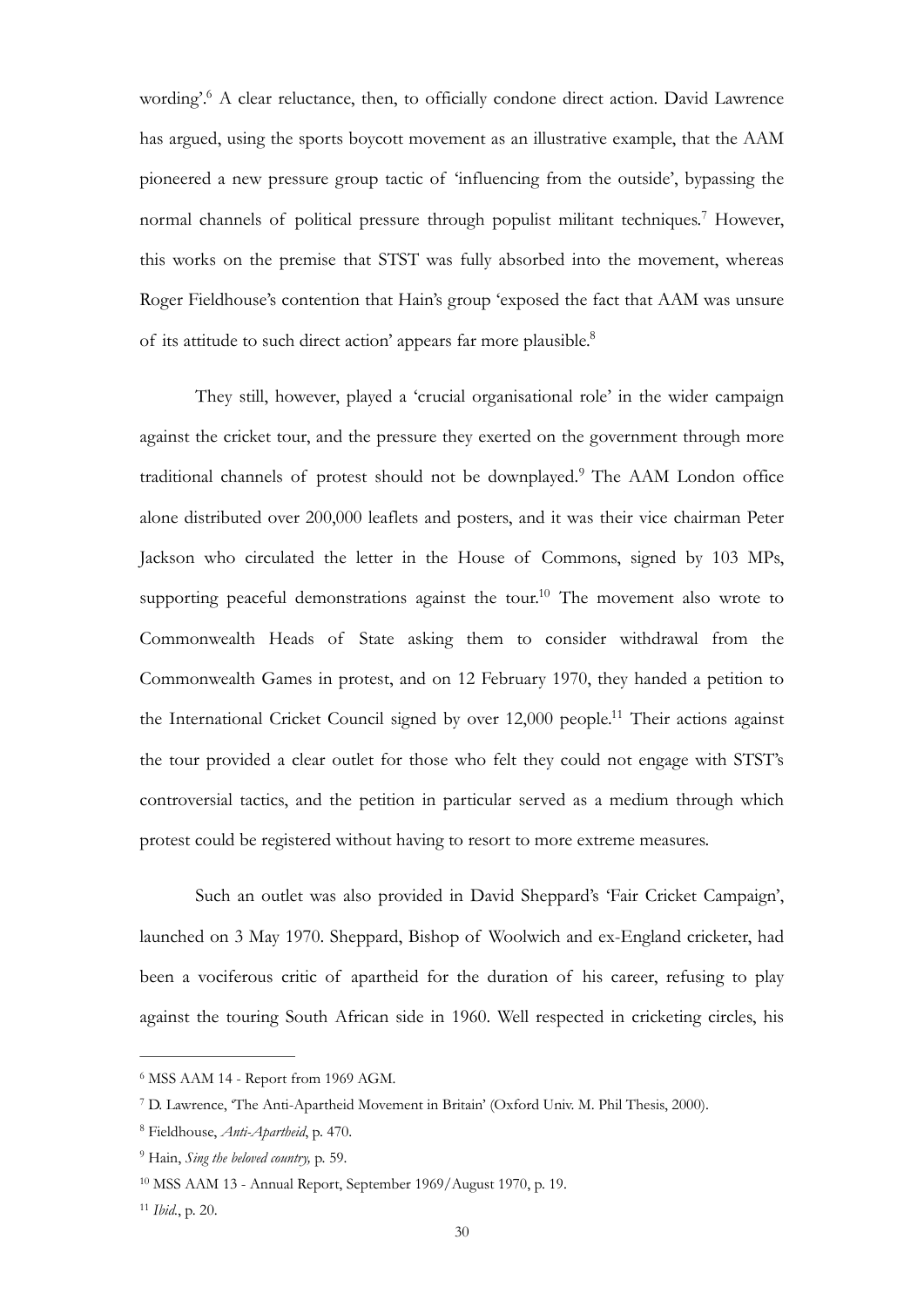<span id="page-30-5"></span>opposition to the tour carried a weight that STST could not hope to obtain. His campaign also recruited Edward Boyle, a Conservative MP, as its vice chairman, a move which signalled the weakening of the Opposition's support of the tour. The press release on the campaign's formation explicitly stated that they had 'no intention of encouraging violence to further [their] aims', and this commitment to peaceful protest allowed them to engage with both the cricketing authorities and the government in a far more amicable manner than  $STST^{12}$  $STST^{12}$  $STST^{12}$  They held extensive meetings with the Cricket Council in which they presented reasoned cases for calling off the tour, as well as meeting with Denis Howell, minister for sport, to report on their discussions.<sup>[13](#page-30-1)</sup> Sheppard described their role as being 'a pressure group which attempted through argument and persuasion to gain our ends', and they certainly proved effective in lobbying the establishment.<sup>[14](#page-30-2)</sup> Rather than deploying confrontational methods which isolated the very people they were attempting to influence, Sheppard's group worked to win over the authorities and effect change through debate and discussion, adding another dimension to the overall campaign against the tour.

<span id="page-30-8"></span><span id="page-30-7"></span><span id="page-30-6"></span> Further pressure on the government was brought to bear when on the 22 April the general secretary of the Trades Union Congress, Vic Feather, called for a complete boycott of the tour by union members. This was a 'watershed' moment in the movement's attitude towards South Africa, departing from the conservative stance they had taken over the previous decade.<sup>[15](#page-30-3)</sup> Whilst he explicitly denounced the 'uncompromising militancy' of STST, he advocated for passive resistance through a boycott of matches, and the statement came amongst a wave of union action against the tour.<sup>[16](#page-30-4)</sup> On 23 March, the *Observer* chapel of the National Union of Journalists had

<span id="page-30-9"></span><span id="page-30-0"></span><sup>&</sup>lt;sup>[12](#page-30-5)</sup> MSS AAM 1442 - Fair Cricket Campaign Press Release, 2 May 1970.

<span id="page-30-1"></span><sup>&</sup>lt;sup>[13](#page-30-6)</sup> TNA PREM 13/3499 - Memorandum by Sir Burke Trend, 5 May 1970.

<span id="page-30-2"></span><sup>&</sup>lt;sup>[14](#page-30-7)</sup> MSS AAM 1442 - Fair Cricket Campaign Newsletter, November 1970.

<span id="page-30-3"></span><sup>&</sup>lt;sup>[15](#page-30-8)</sup> J. Major, 'The Trades Union Congress and Apartheid, 1948-1970', *Journal of Southern African Studies* 31 (2005), pp. 477-493.

<span id="page-30-4"></span><sup>&</sup>lt;sup>[16](#page-30-9)</sup> *Ibid.*, p. 491.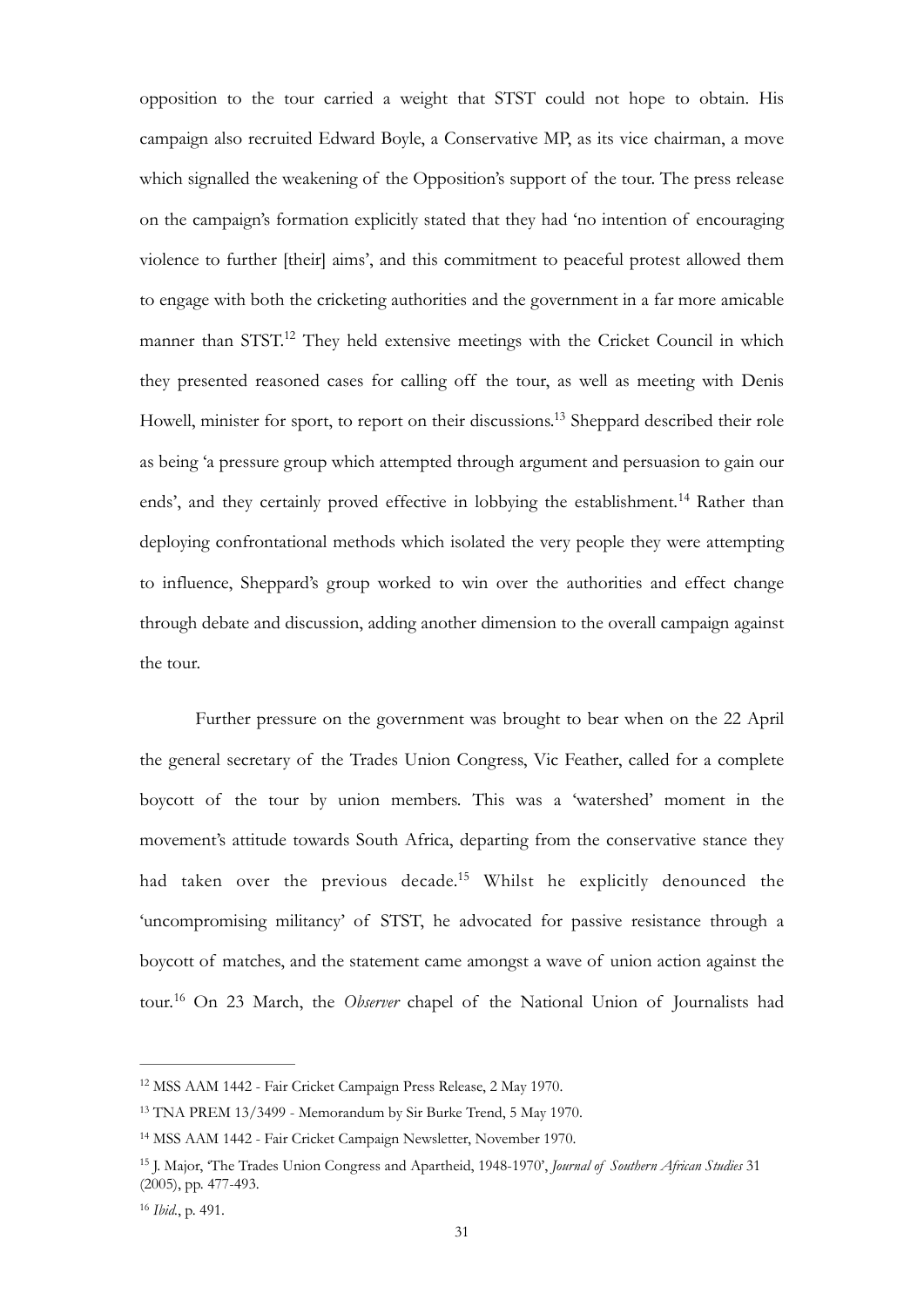announced they were proposing a motion at the next meeting of the central London branch calling for a 'media blackout' of the tour, and whilst the motion did not carry it was still the first time in the union's 63 year history that any move had been made to restrict the reporting of certain events.<sup>[17](#page-31-0)</sup> STST was, therefore, part of a much broader picture of public opposition to the tour, and an important role was played by traditional lobbying and public calls for cancellation.

<span id="page-31-7"></span><span id="page-31-6"></span><span id="page-31-5"></span> The most critical pressure on the Wilson administration came, however, from the international outcry against the tour. On the 24 March 1970 the General Assembly of the Supreme Council for Sport in Africa met in Cairo, consisting of delegations from thirty independent African states. SAN-ROC delegates Wilfrid Brutus and Chris de Broglio attended the conference as observers, lobbying behind the scenes for action against the proposed tour.<sup>[18](#page-31-1)</sup> A month later, *The Guardian* reported that the Council were threatening a boycott of the Games by 13 African countries should the tour go ahead.<sup>[19](#page-31-2)</sup> The Foreign and Commonwealth office had sent enquiries to Commonwealth High Commissioners as early as January into the possible repercussions of the tour on relations, and it seemed that their fears were being confirmed.<sup>[20](#page-31-3)</sup> By the 14 May, seven countries, including Pakistan and India, had announced their intention to boycott, and the FCO believed that a further seven were on the brink of announcing their solidarity.<sup>[21](#page-31-4)</sup> Howell reported to the House that the threat this posed to 'the longer-term interests of multi-racial sport in the Commonwealth transcends all other aspects of the issue', and privately to Wilson expressed the opinion that 'if it becomes clear that the Edinburgh Games will be virtually a "White Games" then this might justify a dramatic appeal to the

<span id="page-31-9"></span><span id="page-31-8"></span><span id="page-31-0"></span><sup>&</sup>lt;sup>[17](#page-31-5)</sup> P. Wilby, 'Journalists disagree over Springbok ban', *Observer*, 12 April 1970.

<span id="page-31-1"></span><sup>&</sup>lt;sup>[18](#page-31-6)</sup> TNA CAB 164/674 - Report on General Assembly of Supreme Council for Sport, 1 April 1970.

<span id="page-31-2"></span><sup>&</sup>lt;sup>[19](#page-31-7)</sup> 'Africans will ban Games if tour goes on', *The Guardian*, 24 April 1970, p. 1.

<span id="page-31-3"></span> $20$  TNA FCO 45/728 - Minutes of a meeting with the Home Office, 27 January 1970.

<span id="page-31-4"></span><sup>&</sup>lt;sup>[21](#page-31-9)</sup> TNA CAB 164/674 - Report for the Foreign and Commonwealth Office on the possible boycott of the Commonwealth games, 14 May 1970.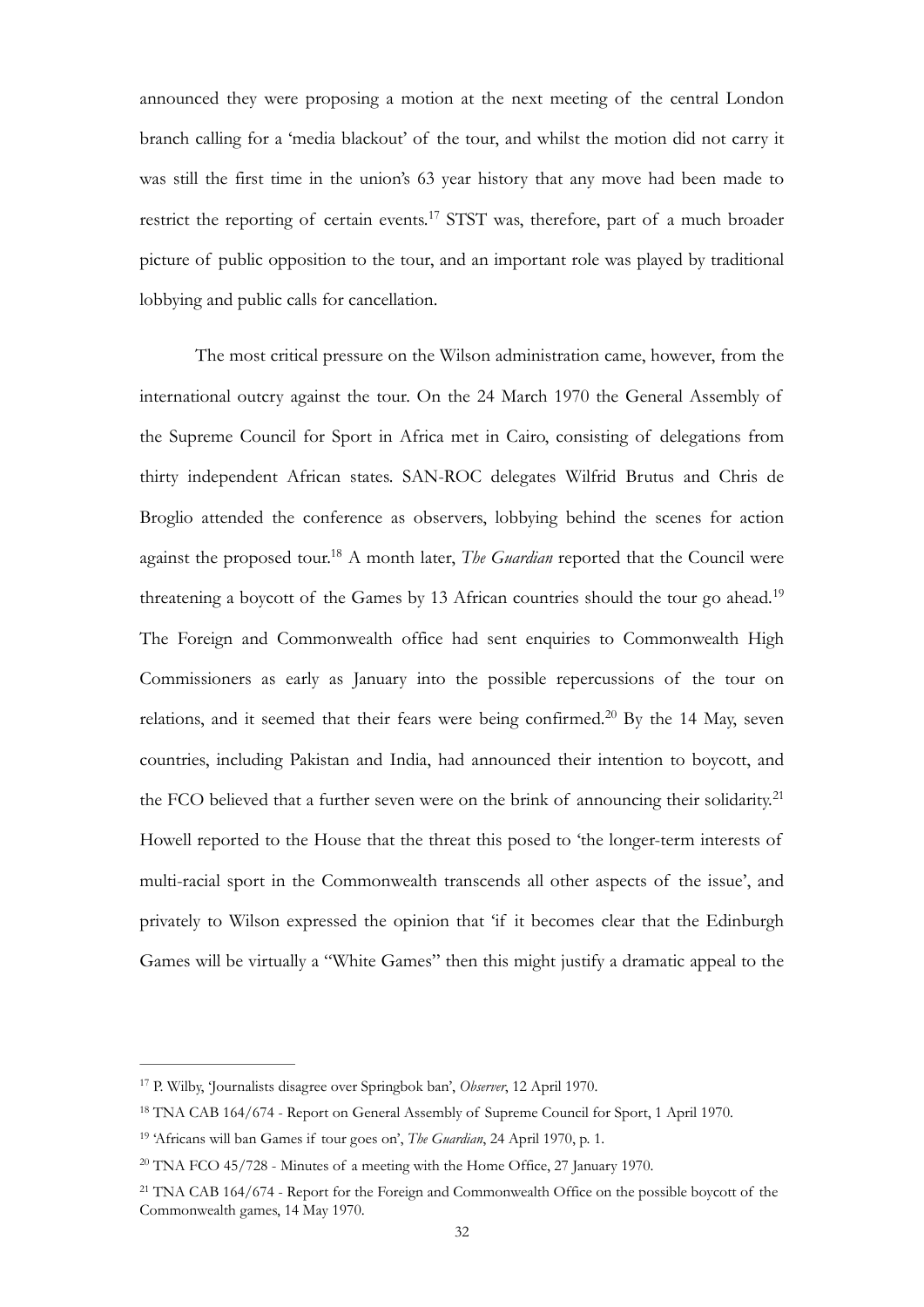<span id="page-32-4"></span>Cricket Council.<sup>[22](#page-32-0)2</sup> Coming from a man who, more than most, was insistent on the preservation of the line between sports and politics, this statement reveals the heavy concern over the threatened boycott within the Sports Council. Therefore, when Callaghan reminded the Cricket Council of their responsibility to the sporting, not just cricketing, community, he was drawing on genuine fears within the Government that the Edinburgh Games would be irreparably damaged by the tour. Howell's prioritisation of the threat to the Games over his original reluctance to approach the Cricket Council is a crucial indication of just how central the threat proved to the eventual intervention by Callaghan; this international dimension to the pressure on the tour evidently catalysed the situation.

<span id="page-32-5"></span> In his letter requesting the withdrawal of the invitation to the SACA, Callaghan also referred to the potential deterioration of race relations in Britain. It was certainly the consensus that this was a very real threat; the *Daily Mirror* commented that 'at this moment there is no more inflammable issue in the world than race' and that 'the tour will harden attitudes and sharpen antagonisms.<sup>[23](#page-32-1)</sup> On 23 March, Jeff Crawford, secretary of the West Indian Standing Conference, announced the formation of the West Indian Campaign against Apartheid Cricket, stating that the tour would be 'an insult to every black person'.<sup>[24](#page-32-2)</sup> By the beginning of May, estimates suggested that seventy per cent of Jamaicans and West Indians in London had pledged their support to STST, and young Pakistanis, West Indians and Indians across the city united to plan a march they dubbed 'explanation day', accusing the MCC of 'condoning racism and insulting the black community'.<sup>[25](#page-32-3)</sup> Speaking at the Conference on Community Relations on 18 March 1970, Callaghan had affirmed his personal commitment to maintaining 'broad tolerance' in Britain; his concern for the effects the tour would have on this were not mere political

<span id="page-32-7"></span><span id="page-32-6"></span><span id="page-32-0"></span><sup>&</sup>lt;sup>[22](#page-32-4)</sup> D. Howell, *Made in Birmingham: the memoirs of Denis Howell* (London, 1970), p. 208; TNA PREM 13/3499 -Howell to Wilson, 6 May 1970.

<span id="page-32-1"></span><sup>&</sup>lt;sup>[23](#page-32-5)</sup> 'Blind and foolish', *The Daily Mirror*, 11 May 1970, p. 2b.

<span id="page-32-2"></span><sup>&</sup>lt;sup>[24](#page-32-6)</sup> 'W Indies group threat to MCC players', *The Times*, 23 March 1970, p. 2b.

<span id="page-32-3"></span>TNA MEPO 31/30 - Special Branch report, South African Cricket Tour, 4 May 1970; MCC/CRI/ [25](#page-32-7) 5/2/54 - 'Explanation Day' Leaflet.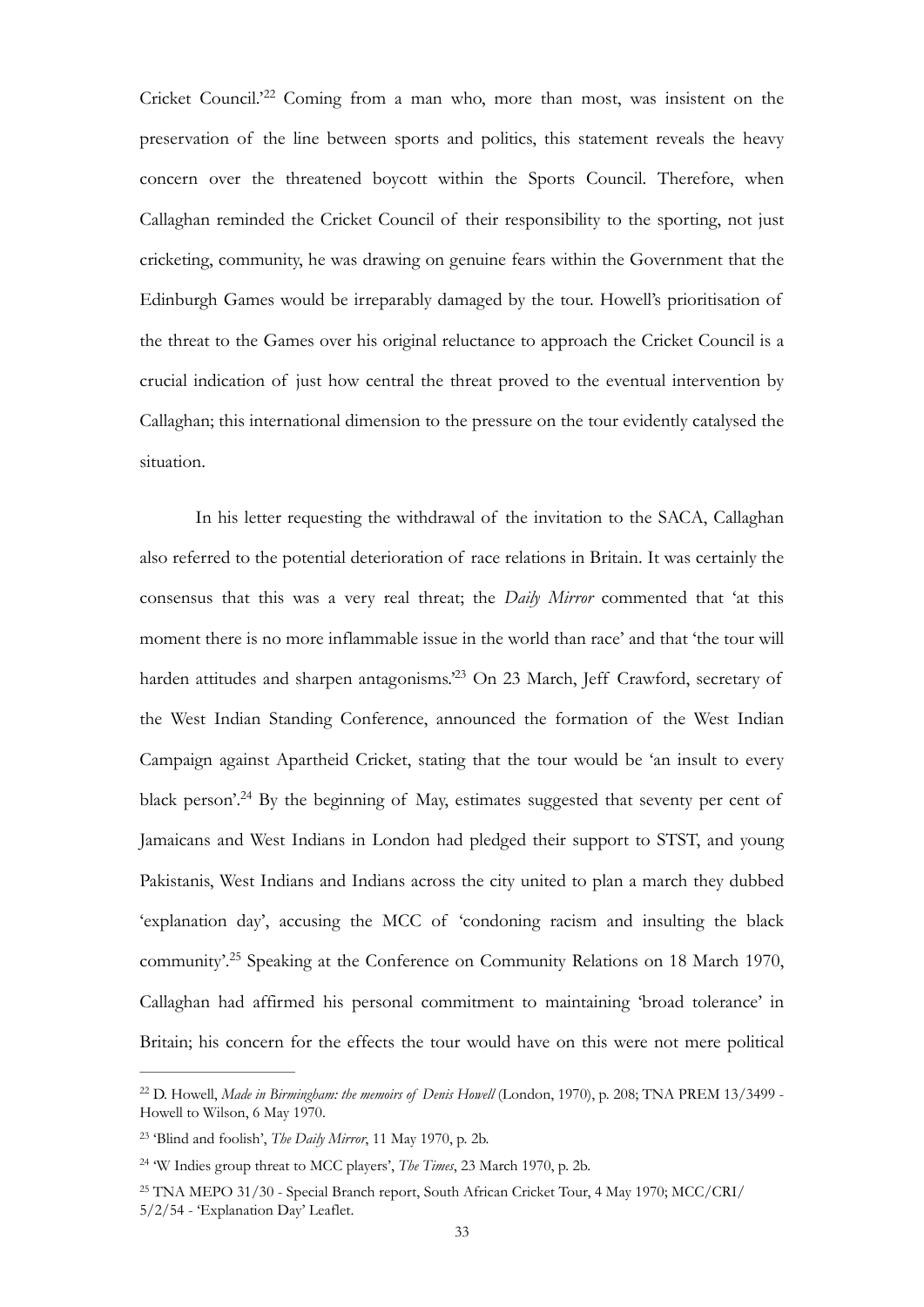<span id="page-33-4"></span>expedience but borne of genuine concern.<sup>[26](#page-33-0)</sup> In spite of Conservative accusations that the cancellation boiled down solely to law and order, evidently there were serious concerns about the broader repercussions of the tour influencing the Government.

<span id="page-33-7"></span><span id="page-33-6"></span><span id="page-33-5"></span> Jeffries' assertion that it was the announcement of the upcoming General Election that finally forced the issue does contain some merit. In Wilson's words, the Conservatives harboured some hope that it 'would be fought and won on and around the cricket-pitch at Lords', and the fact that polling day fell on the first day of the opening test match was certainly ironic.<sup>[27](#page-33-1)</sup> Although fewer than one per cent of those polled in an ORC survey immediately after the election mentioned the tour as an election issue, there was still concern about the possibility of violent protests marring the day[.](#page-33-2)<sup>[28](#page-33-2)</sup> However, whilst it inevitably added a greater sense of urgency to the issue, its announcement did not immediately change the stance of the cabinet that they should pursue pressures for cancellation by 'unofficial means', rather than direct intervention.<sup>[29](#page-33-3)</sup> The trigger for Callaghan's intervention was the announcement by the Cricket Council on the 18 May that, even after the mountain of public pressure, they were still going ahead with the tour. This was greeted with disbelief by every journalist at the press conference, and served as the final signal to the Government that the Council were determined to proceed with the tour at all costs. The 'broad public policy' on which Callaghan requested they cancel was indeed 'broad'; there were a whole host of considerations at play above and beyond the protests of the young activists in STST. By this stage, the issue had passed out of Hain and his colleagues' hands into those of the Government. Ultimately, it was the added pressure brought by the international opposition to the tour and the concerns for relations within British communities that finally pushed Callaghan to step in and cancel the 1970 cricket tour.

<span id="page-33-0"></span><sup>&</sup>lt;sup>[26](#page-33-4)</sup> CP Box 175 - Notes for Home Secretary's Speech to the Conference on Community Relations, 18 March 1970.

<span id="page-33-1"></span>Wilson, *Labour government*, p. 784. [27](#page-33-5)

<span id="page-33-2"></span><sup>&</sup>lt;sup>[28](#page-33-6)</sup> D. Butler & M. Pinto-Duschinsky, *The British General Election of 1970* (London, 1971), p. 141.

<span id="page-33-3"></span><sup>&</sup>lt;sup>[29](#page-33-7)</sup> TNA PREM 13/3499 - Callaghan to Wilson, 30 April 1970.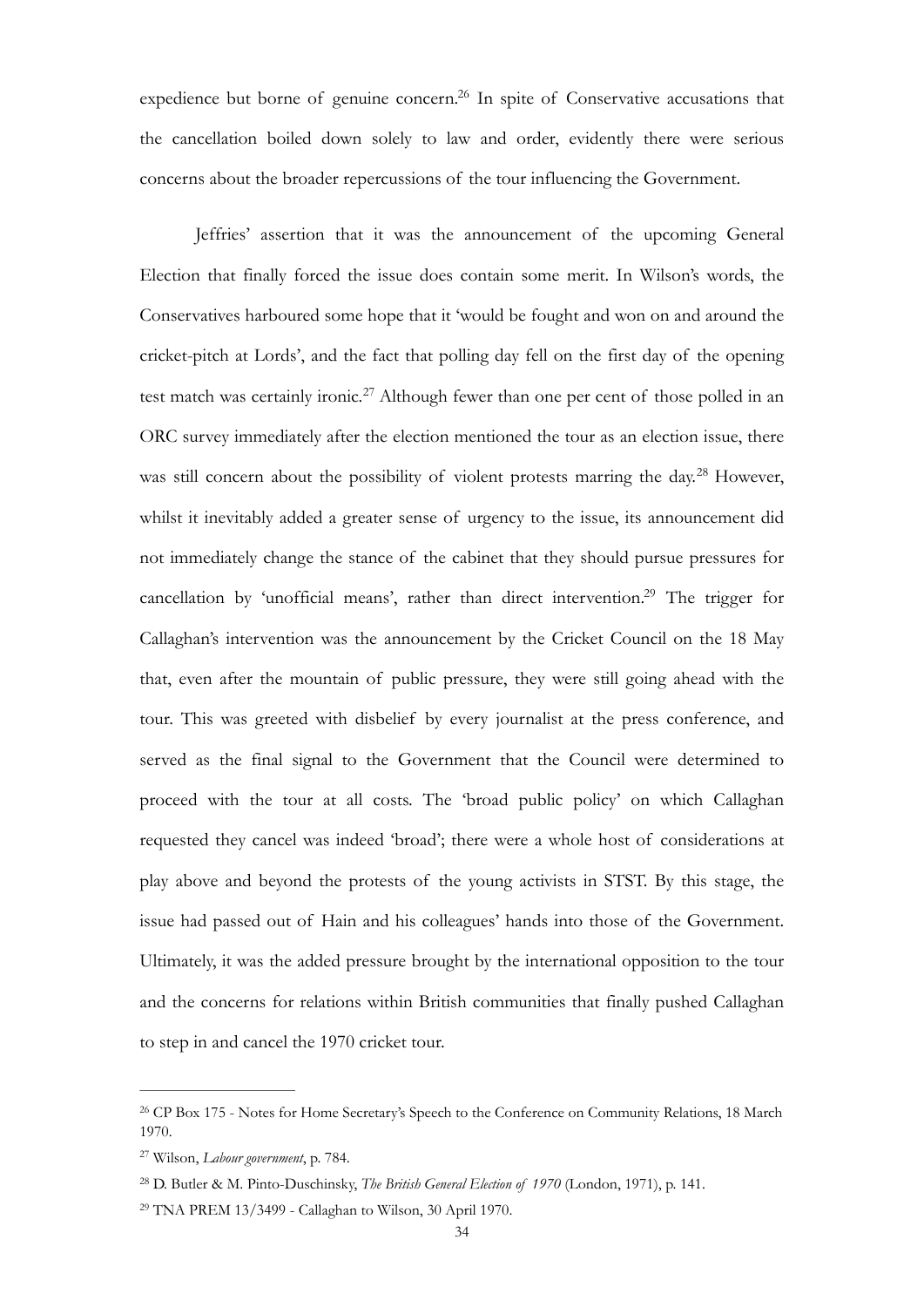## <span id="page-34-1"></span>Conclusion

*'I am astounded to find that the MCC have given way to the simple-minded Home Secretary. We have to go back to Neville Chamberlain to find his equal in blind incompetence* ' [1](#page-34-0)

A harsh judgement from George Rigby, writing to the MCC, on a decision that Callaghan had by no means taken lightly. His reference to Chamberlain demonstrates once again the lack of understanding in the older generation of the motivations of the young activists who had convened in the White Swan pub mere months before. Their campaign had grown far beyond their original vision, and deserves all the credit it has been given for putting the issue of apartheid and racialism in sport firmly on the national agenda. Whilst ultimately it took the external influence of more traditional lobbying and the fear of the repercussions of an entirely white Commonwealth Games to force the issue, this should not detract from the central role played by STST in sparking the initial wave of public opinion against the tour.

 As far as the question posed by the Oxford University Project on Civil Resistance and Power Politics goes, STST firmly illuminates the importance of the conditions in which civil resistance operates. Their direct action was not, in spite of their community politics vision, aimed at changing the existing democratic framework, nor did it have revolutionary aspirations. It was targeted at forcing an immediate change in policy by the authorities, whilst galvanising a nation in support of a wider moral cause. The outcome of their tactics was not wholly positive, and in many respects alienated a large body of opinion, but they proved a rallying point for disillusioned activists and held an inherent fascination for the media. Ultimately, though, direct action alone could not force

<span id="page-34-0"></span> $1 \text{MCC/CRI}/5/2/58$  $1 \text{MCC/CRI}/5/2/58$  - G. Rigby to S. C. Griffiths, 22 May 1970.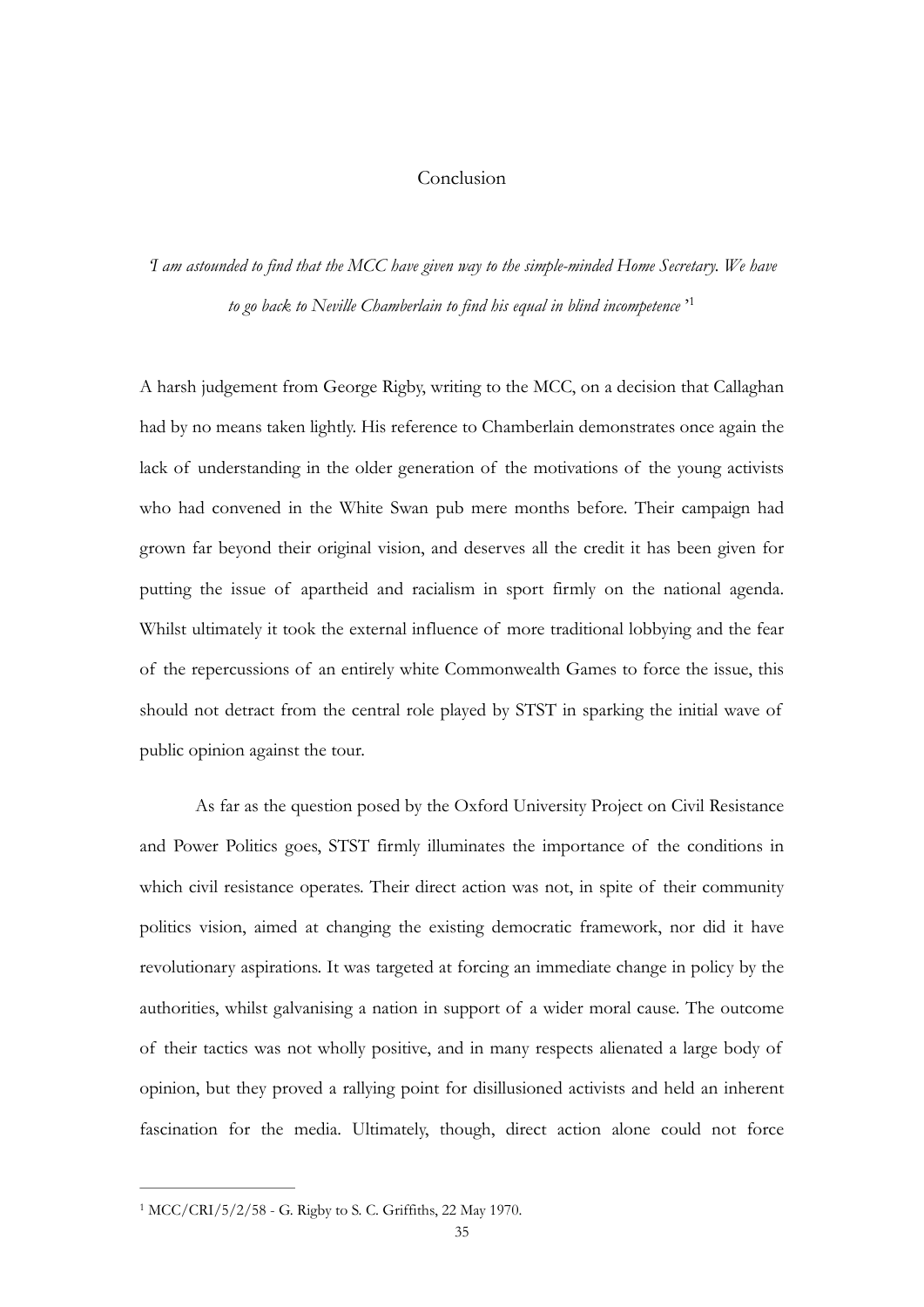Governmental intervention, and it took a wider spectrum of pressure to bring about the change the group was so desperate to see. Hain may, then, have stopped play, but he had considerable help in doing so.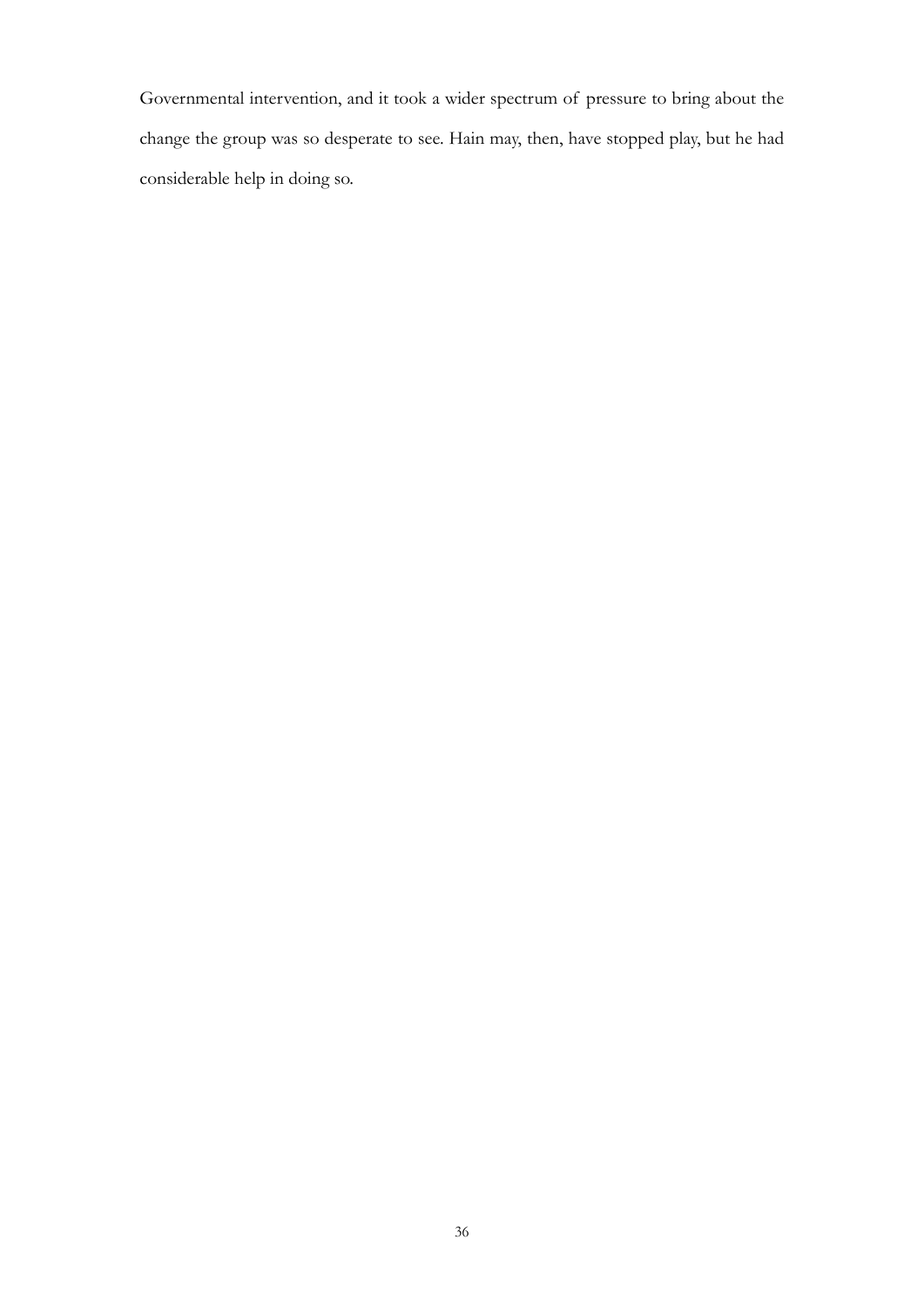## Bibliography

#### Manuscript Sources

Anti-Apartheid Movement Archives, Bodleian Library

MSS AAM 13 - AAM annual reports, 1962-90, and political reports, 1992-3.

MSS AAM 14 - AGM papers, 1963-70.

MSS AAM 43 - National Committee minutes, 1960-81.

MSS AAM 1436 - Stop the Seventy Tour/Action Committee Against Racialism, 1970-2.

MSS AAM 1442 - Fair Cricket Campaign, 1970-1.

MSS AAM 1450 - South African Non-Racial Olympic Committee (SAN-ROC), 1966-70.

MSS AAM 2200 - Anti-Apartheid News, 1964-71.

The Uncatalogued Papers of Lord Callaghan, Bodleian Library

Box 175 - Miscellaneous Home Office, 1968-70.

MCC Archives, Lord's Cricket Ground

MCC/CRI/5/2/53 - South African tour of British Isles, 1970.

MCC/CRI/5/2/54 - South African tour of British Isles, 1970.

MCC/CRI/5/2/58 - South African tour of British Isles, 1970: Correspondence.

MCC/CRI/5/2/61 - South African tour of British Isles, 1970: Ground Protection.

The National Archives, Kew

TNA MEPO 31/30 - The South African cricket team ('the Springboks') tour, June-August 1970: police arrangements.

TNA CAB 164/674 - Possible African boycott of the Commonwealth Games in Edinburgh.

TNA FCO 45/728 - Reactions to and arrangements for proposed tour by South African cricket team to United Kingdom.

TNA PREM 13/3499 - South African cricket tour 1970: threatened boycott of Commonwealth Games, Edinburgh.

#### Printed Sources

#### Primary Sources

J. Bailey, *Conflicts in Cricket* (London, 1989).

D. Brutus & B. Lindfors, *The Denis Brutus tapes: Essays at autobiography* (Oxford, 2011).

R. H. S. Crossman, *The Diaries of a Cabinet Minister* (3 vols, London, 1975-7).

P. Hain, *Don't Play with Apartheid: The background to the Stop the Seventy Tour campaign* (London, 1971).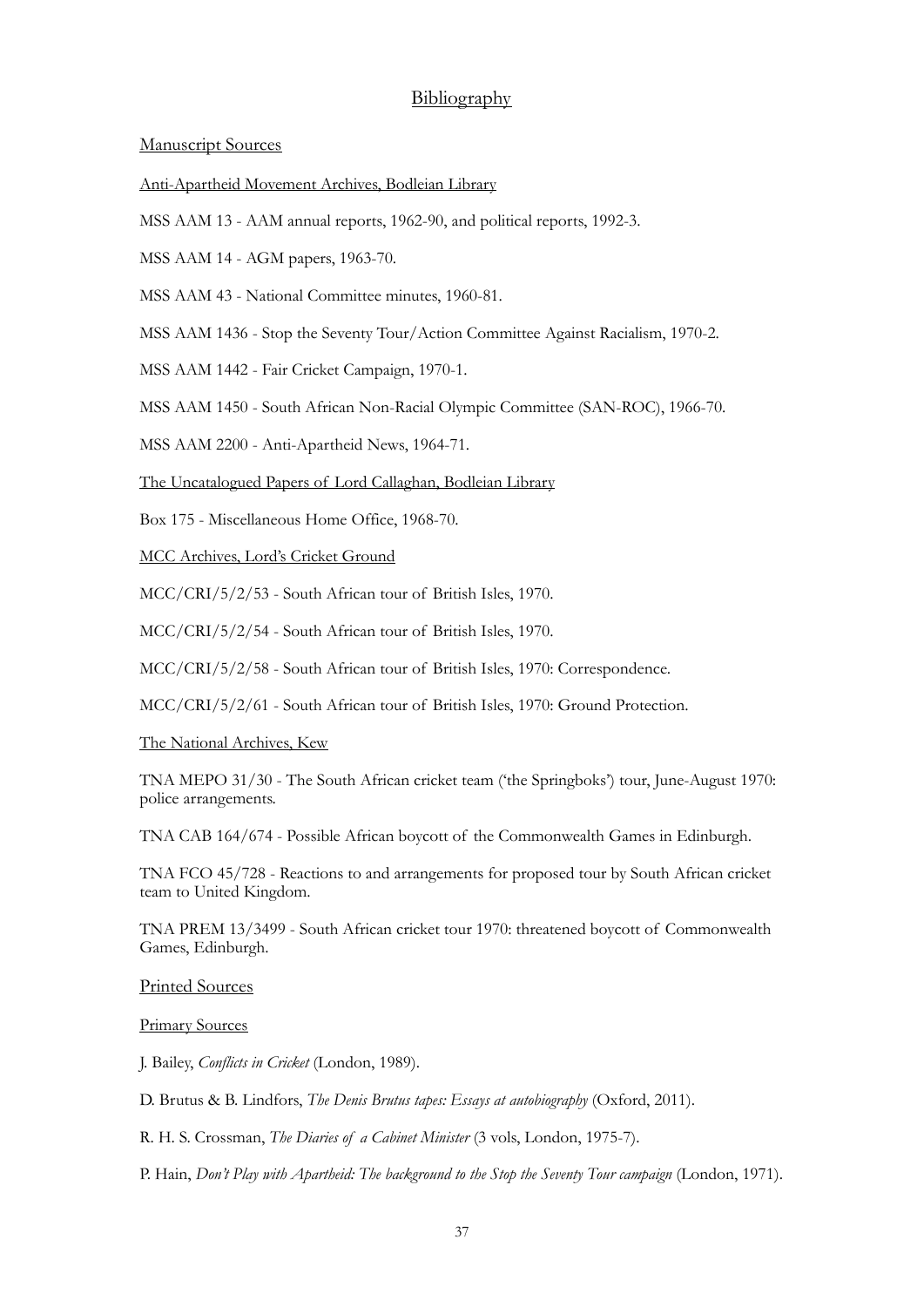P. Hain, *Radical Regeneration* (London, 1975).

P. Hain, *Sing the beloved country* (London, 1996).

*Hansard*, 5th series, 1970.

D. Howell, *Made in Birmingham: the memoirs of Denis Howell* (London, 1970).

D. Humphry, *The Cricket Conspiracy* (Nottingham, 1975).

H. Wilson, *The Labour Government 1964-1970: a personal record* (London, 1971).

**Newspapers** 

*The Daily Mirror.* 

*The Daily Telegraph.* 

*The Guardian.* 

*The Observer.* 

*The Spectator.* 

*The Times.* 

Secondary Sources

R. Archer & A. Bouillon, *The South African game: Sport and racism* (London, 1982).

D. Butler & M. Pinto-Duschinsky, *The British General Election of 1970* (London, 1971).

A. Carter, *Direct Action and Liberal Democracy* (Oxford, 1973).

A. Carter, *Direct Action and Democracy Today* (Cambridge, 2009).

R. Fieldhouse, *Anti-Apartheid: a history of the movement in Britain, 1959-1994: a study in pressure group politics* (London, 2005).

D. Graeber, *Direct Action: An Ethnography* (Edinburgh, 2009).

A. Guelke, 'The politicisation of South African sport' in L. Allison (ed.), *The Politics of Sport* (Manchester, 1986), pp. 118-48.

C. Gurney, 'The 1970s: The Anti-Apartheid Movement's difficult decade', *Journal of Southern African Studies* 35 (2009), pp. 471-87.

R. Holt, *Sport in Britain, 1945-2000* (Oxford, 2000).

R. Hyam and P. Henshaw, *The Lion and the Springbok: Britain and South Africa since the Boer War*  (Cambridge, 2003).

R. Inglehart, *The Silent Revolution: changing values and political styles among Western publics* (Princeton, 1977).

K Jeffries, *Sport and Politics in Modern Britain* (London and Basingstoke: Macmillan, 2012).

D. Lawrence, 'The Anti-Apartheid Movement in Britain' (Oxford Univ. M. Phil Thesis, 2000).

R. Lapchick, *The politics of race and international sport: the case of South Africa* (Connecticut, 1975).